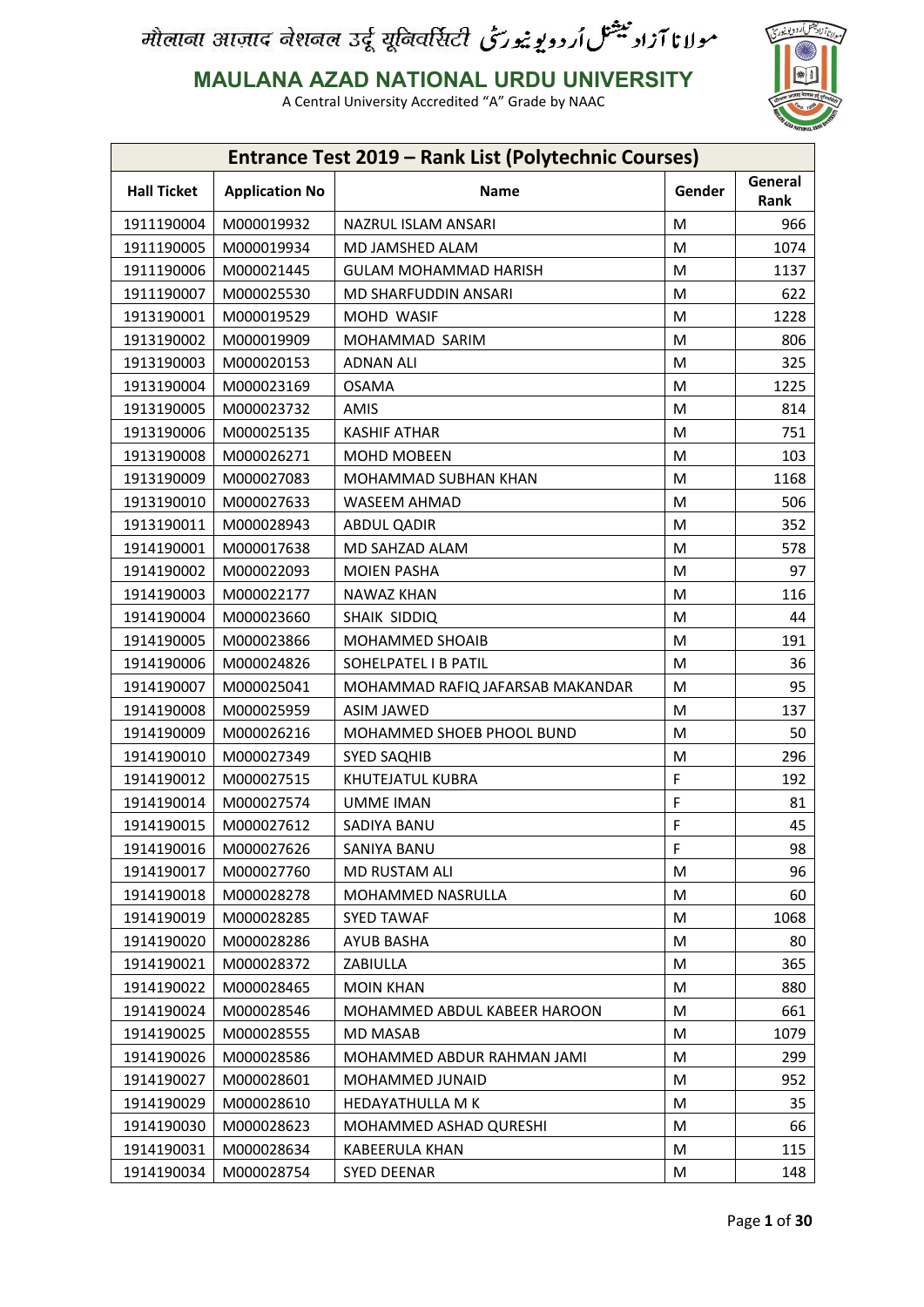

**MAULANA AZAD NATIONAL URDU UNIVERSITY**

| Entrance Test 2019 - Rank List (Polytechnic Courses) |                       |                         |        |                 |  |
|------------------------------------------------------|-----------------------|-------------------------|--------|-----------------|--|
| <b>Hall Ticket</b>                                   | <b>Application No</b> | <b>Name</b>             | Gender | General<br>Rank |  |
| 1914190035                                           | M000028760            | MOHAMMED AKHIB          | M      | 386             |  |
| 1914190036                                           | M000028762            | RUHEED BAIG             | M      | 164             |  |
| 1914190038                                           | M000028792            | <b>FAZIL PASHA</b>      | M      | 67              |  |
| 1914190039                                           | M000028795            | <b>NAZIMA</b>           | F      | 138             |  |
| 1914190040                                           | M000028810            | <b>MOHAMMED FARHAN</b>  | M      | 853             |  |
| 1914190042                                           | M000028851            | MOHAMMED YASEEN         | M      | 147             |  |
| 1914190043                                           | M000028888            | MOHAMMED MUSADDIQ       | M      | 334             |  |
| 1914190049                                           | M000028937            | ABDUL KHADER QURESHI    | M      | 1193            |  |
| 1914190050                                           | M000029011            | <b>BARKATHULLA BAIG</b> | М      | 59              |  |
| 1915190001                                           | M000020263            | MAHTAB ALAM             | M      | 1230            |  |
| 1915190002                                           | M000025908            | MD MOHIBULLAH           | M      | 885             |  |
| 1916190002                                           | M000023654            | <b>MOHAMMED ARSHAD</b>  | М      | 1184            |  |
| 1916190003                                           | M000025007            | <b>TALHA HUSSAIN</b>    | M      | 1169            |  |
| 1916190004                                           | M000027275            | SYED SAMEER QADRI       | M      | 754             |  |
| 1917190002                                           | M000020126            | <b>SK FARHAN</b>        | M      | 944             |  |
| 1917190005                                           | M000021625            | <b>MD NAZIR ANSARI</b>  | M      | 657             |  |
| 1917190006                                           | M000021757            | <b>MOHAMMED TAHER</b>   | M      | 1101            |  |
| 1917190007                                           | M000021886            | SK MD AMIR HAMJA        | M      | 1181            |  |
| 1917190008                                           | M000023455            | MIRAJ AHMED             | M      | 722             |  |
| 1917190009                                           | M000023805            | <b>TARIQURE RAHEMAN</b> | M      | 942             |  |
| 1917190010                                           | M000024560            | NAWISTA NAJREEN         | F      | 242             |  |
| 1917190011                                           | M000024707            | <b>MD ABSAR</b>         | M      | 996             |  |
| 1917190012                                           | M000024881            | MD FAIZAN HUSSAIN       | M      | 1069            |  |
| 1917190013                                           | M000025182            | <b>MD SHAHRUKH</b>      | M      | 689             |  |
| 1917190015                                           | M000025623            | MD EKHLAS NAWED         | M      | 448             |  |
| 1917190016                                           | M000025774            | <b>SAHIL KHAN</b>       | M      | 866             |  |
| 1917190017                                           | M000026128            | SHAIKH ZISHAN ATIF      | M      | 928             |  |
| 1917190018                                           | M000026258            | ALIMUL HAQUE KHAN       | M      | 776             |  |
| 1917190019                                           | M000026262            | MD SADAQUAT KARIM       | M      | 642             |  |
| 1917190020                                           | M000026279            | MOHAMMED GAYASUDDIN     | M      | 42              |  |
| 1917190021                                           | M000026356            | MD TOUSIF MD TOUSIF     | М      | 54              |  |
| 1917190023                                           | M000026704            | MD DILNAWAZ AKHTAR      | M      | 1154            |  |
| 1917190024                                           | M000027472            | <b>REHAN MASUK</b>      | М      | 1217            |  |
| 1917190025                                           | M000027817            | MIRZA MD GOLAM HASNAIN  | M      | 794             |  |
| 1917190026                                           | M000028238            | <b>SHOAIB AKHTAR</b>    | М      | 894             |  |
| 1917190027                                           | M000028244            | SAHJEB SAHIL            | M      | 453             |  |
| 1917190028                                           | M000028912            | <b>FAIZAN HAYAT</b>     | М      | 1119            |  |
| 1918190001                                           | M000017335            | ABDUR RAHMAN            | M      | 494             |  |
| 1918190002                                           | M000017338            | MD SHAHNAWAJ            | М      | 387             |  |
| 1918190003                                           | M000017358            | MD AASIF JILANI         | M      | 1045            |  |
| 1918190004                                           | M000017399            | SADAT HUSSAIN           | M      | 749             |  |
| 1918190005                                           | M000017440            | ADEEBA NASEEM           | F      | 522             |  |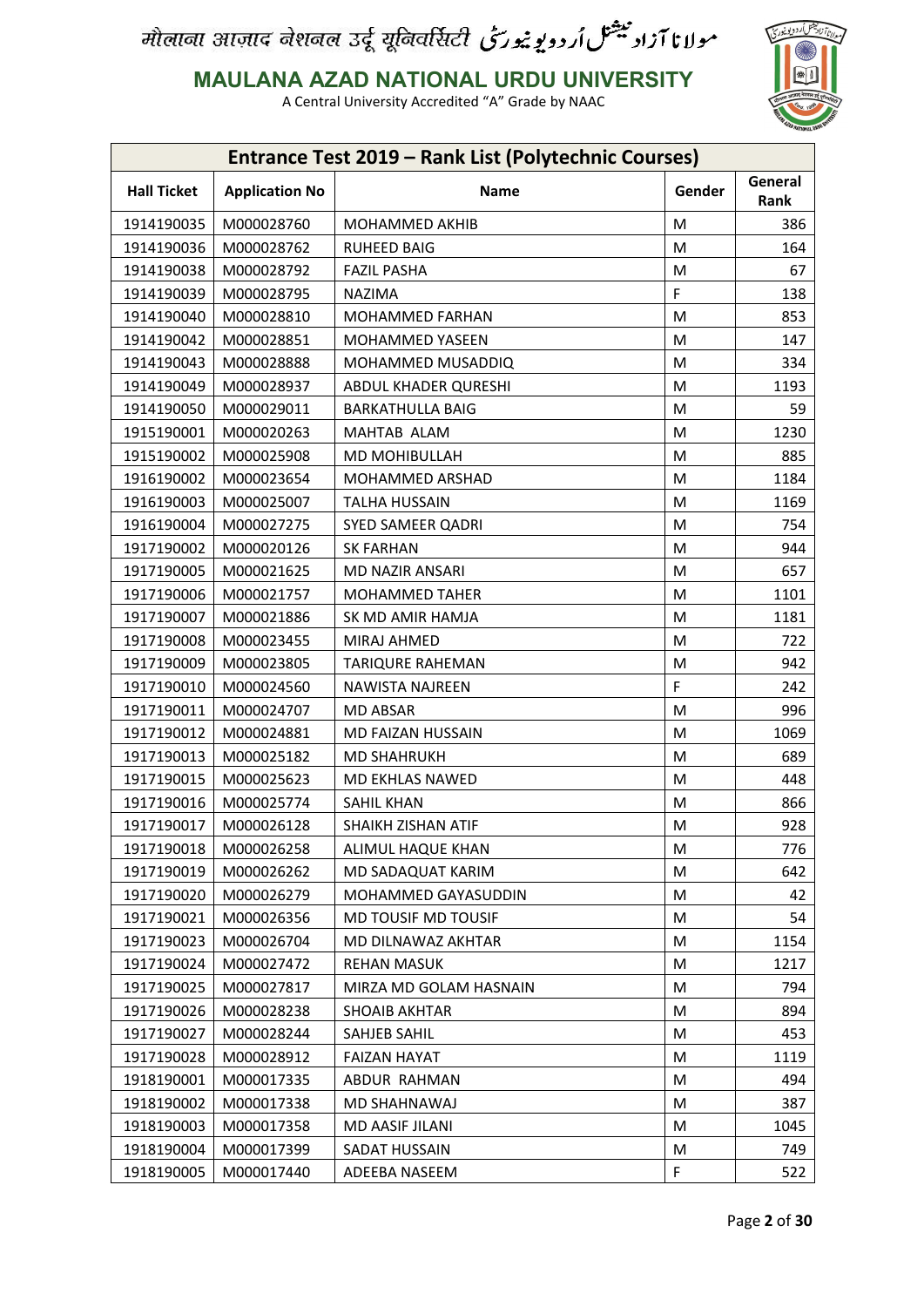

**MAULANA AZAD NATIONAL URDU UNIVERSITY**

|                    |                       | <b>Entrance Test 2019 - Rank List (Polytechnic Courses)</b> |        |                 |
|--------------------|-----------------------|-------------------------------------------------------------|--------|-----------------|
| <b>Hall Ticket</b> | <b>Application No</b> | <b>Name</b>                                                 | Gender | General<br>Rank |
| 1918190007         | M000017500            | <b>MD HUMAID IRFAN</b>                                      | M      | 177             |
| 1918190008         | M000017509            | <b>JUNAID IRFAN</b>                                         | M      | 791             |
| 1918190009         | M000017586            | <b>MD IJHAR</b>                                             | М      | 608             |
| 1918190010         | M000017593            | MD AMANTULLAH                                               | M      | 646             |
| 1918190011         | M000017619            | MD INTEKHAB JEELANI                                         | M      | 911             |
| 1918190012         | M000017659            | <b>MD DANISH</b>                                            | M      | 1162            |
| 1918190013         | M000017665            | MD RAJA ALAM                                                | М      | 392             |
| 1918190014         | M000017706            | HAMID ALI KHAN                                              | M      | 802             |
| 1918190015         | M000017727            | <b>MD FAISAL</b>                                            | M      | 315             |
| 1918190016         | M000017728            | <b>ABDAL MASUD</b>                                          | M      | 740             |
| 1918190017         | M000017736            | DANISH RAZA                                                 | M      | 939             |
| 1918190018         | M000017741            | <b>MD AKRAM</b>                                             | M      | 1161            |
| 1918190019         | M000017760            | <b>MD SADMAN</b>                                            | M      | 999             |
| 1918190020         | M000017769            | <b>MD MERAJ</b>                                             | M      | 850             |
| 1918190021         | M000017782            | MD ANWAR SHABBIR                                            | M      | 1219            |
| 1918190022         | M000017789            | MD HARIM                                                    | M      | 73              |
| 1918190024         | M000017837            | MD ABUBAKAR ANSARI                                          | M      | 26              |
| 1918190025         | M000017838            | <b>FARHAN SADIQUE</b>                                       | M      | 941             |
| 1918190026         | M000017839            | <b>MD ISTEKHAR</b>                                          | M      | 739             |
| 1918190027         | M000017843            | MD REHAN QUAISAR                                            | M      | 839             |
| 1918190028         | M000017850            | <b>GAUS ALAM</b>                                            | M      | 1139            |
| 1918190029         | M000017858            | <b>MD ZAKIR</b>                                             | M      | 132             |
| 1918190030         | M000017867            | MD ASHFAQUE AHMAD                                           | M      | 560             |
| 1918190031         | M000017907            | <b>MD ISTEYAK</b>                                           | M      | 179             |
| 1918190032         | M000017936            | NEYAZ AHMAD                                                 | M      | 407             |
| 1918190033         | M000017941            | <b>MD YUSUF ANSARI</b>                                      | М      | 455             |
| 1918190034         | M000017949            | MD TAUHID ANSARI                                            | M      | 390             |
| 1918190035         | M000017961            | JAWED ANSARI                                                | М      | 477             |
| 1918190036         | M000017984            | <b>MD YUSUF</b>                                             | M      | 480             |
| 1918190037         | M000017991            | MD AMIR RAZA                                                | М      | 770             |
| 1918190038         | M000017993            | MD HAMID RAZA                                               | M      | 339             |
| 1918190039         | M000017996            | MD BASAR                                                    | М      | 99              |
| 1918190040         | M000017998            | MD SHAQUIB AKHTAR                                           | M      | 832             |
| 1918190041         | M000017999            | <b>MD IMRAN</b>                                             | М      | 297             |
| 1918190042         | M000018012            | SAHIL ALI                                                   | M      | 811             |
| 1918190043         | M000018022            | MD SAJJABUL                                                 | М      | 783             |
| 1918190044         | M000018030            | <b>MD MOSHARIB</b>                                          | M      | 472             |
| 1918190045         | M000018031            | MD ASHRAF SHAMIM                                            | М      | 424             |
| 1918190046         | M000018032            | <b>ABRAR GHAZI</b>                                          | М      | 658             |
| 1918190047         | M000018042            | <b>MD HASNAIN</b>                                           | Μ      | 830             |
| 1918190048         | M000018043            | MD ADIL                                                     | M      | 627             |
| 1918190049         | M000018044            | NEHAL AHMAD                                                 | Μ      | 1201            |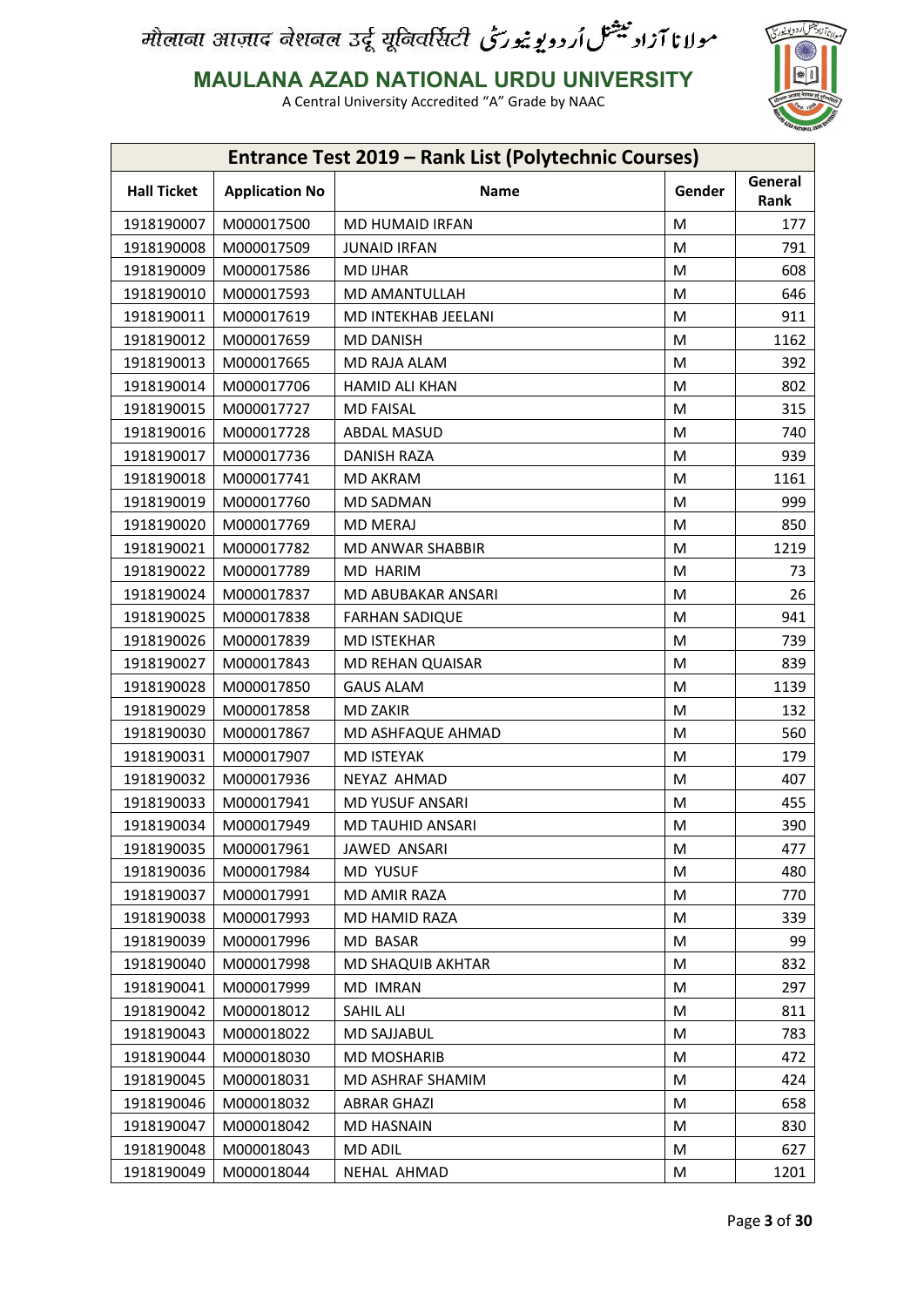

**MAULANA AZAD NATIONAL URDU UNIVERSITY**

|                    |                       | Entrance Test 2019 - Rank List (Polytechnic Courses) |        |                 |
|--------------------|-----------------------|------------------------------------------------------|--------|-----------------|
| <b>Hall Ticket</b> | <b>Application No</b> | Name                                                 | Gender | General<br>Rank |
| 1918190050         | M000018047            | MD RASHID RIZWAN                                     | M      | 565             |
| 1918190051         | M000018051            | MD RASHID ALAM                                       | М      | 731             |
| 1918190052         | M000018054            | MD LUTFUR RAHMAN                                     | M      | 662             |
| 1918190053         | M000018055            | MD SAQUIB SHAMIM                                     | M      | 667             |
| 1918190054         | M000018058            | SAMEER AHMAD                                         | M      | 1048            |
| 1918190055         | M000018060            | MD SHAFEE RAHMANI                                    | M      | 475             |
| 1918190056         | M000018062            | MD SAADULLAH                                         | M      | 859             |
| 1918190057         | M000018064            | MD SOHAIL PERVEZ                                     | М      | 540             |
| 1918190058         | M000018066            | ATHAR REZA                                           | М      | 1163            |
| 1918190061         | M000018161            | MD SHAMSHAD KHAN                                     | М      | 1156            |
| 1918190064         | M000018182            | ZAKAULLAH                                            | M      | 134             |
| 1918190065         | M000018237            | RAFIYA SANOWAR                                       | F      | 343             |
| 1918190066         | M000018268            | SHAMSULLAH JAAN                                      | M      | 906             |
| 1918190067         | M000018277            | <b>RESHMA KHATOON</b>                                | F      | 536             |
| 1918190068         | M000018282            | <b>MD SAQUIB</b>                                     | M      | 503             |
| 1918190069         | M000018285            | MD SAAD AHMAD                                        | М      | 48              |
| 1918190070         | M000018287            | <b>MD SARFARAZ</b>                                   | M      | 282             |
| 1918190071         | M000018324            | <b>MD ANWAR</b>                                      | М      | 1007            |
| 1918190072         | M000018330            | <b>MD EJAJ</b>                                       | M      | 623             |
| 1918190073         | M000018331            | MD MOBASHSHIR NASEEM                                 | M      | 490             |
| 1918190075         | M000018346            | MD UMAR FAROOQUE                                     | M      | 227             |
| 1918190076         | M000018348            | <b>MD FARDEEN</b>                                    | M      | 563             |
| 1918190077         | M000018385            | MD MERAJ ANSARI                                      | M      | 542             |
| 1918190078         | M000018453            | MOHAMMAD RAHMATULLAH                                 | M      | 819             |
| 1918190079         | M000018529            | <b>MD ADIL</b>                                       | M      | 72              |
| 1918190081         | M000018546            | ANAS IMAM                                            | M      | 439             |
| 1918190082         | M000018550            | SAJID HUSSAIN                                        | M      | 1094            |
| 1918190083         | M000018557            | SYED MOBASSHIR HASAN                                 | М      | 9               |
| 1918190084         | M000018563            | MOHAMMAD FAIYAZ ALAM                                 | M      | 591             |
| 1918190085         | M000018572            | MD ASIF IQUBAL                                       | M      | 256             |
| 1918190086         | M000018593            | ALTAMASH MERAJ                                       | M      | 1120            |
| 1918190087         | M000018644            | MD NOORUZZAMA                                        | M      | 782             |
| 1918190088         | M000018647            | MD BELAL SIDDIQUE                                    | M      | 305             |
| 1918190089         | M000018684            | MD FAIZAN NASIR                                      | M      | 1078            |
| 1918190090         | M000018700            | MD SAJHAR ALAM                                       | М      | 22              |
|                    |                       |                                                      |        |                 |
| 1918190091         | M000018715            | MD MAZHERUL HAQUE                                    | M      | 1036            |
| 1918190092         | M000018719            | MOHAMMAD GAUHAR                                      | М      | 1160            |
| 1918190093         | M000018721            | MD ZIYAUDDIN                                         | M      | 1179            |
| 1918190094         | M000018726            | <b>ASHRAF HUSSAIN</b>                                | M      | 748             |
| 1918190095         | M000018733            | MD HEDAYATULLAH                                      | M      | 700             |
| 1918190097         | M000018786            | DILSHAD ANWAR                                        | M      | 735             |
| 1918190098         | M000018789            | MD OSAMA ANSARI                                      | M      | 537             |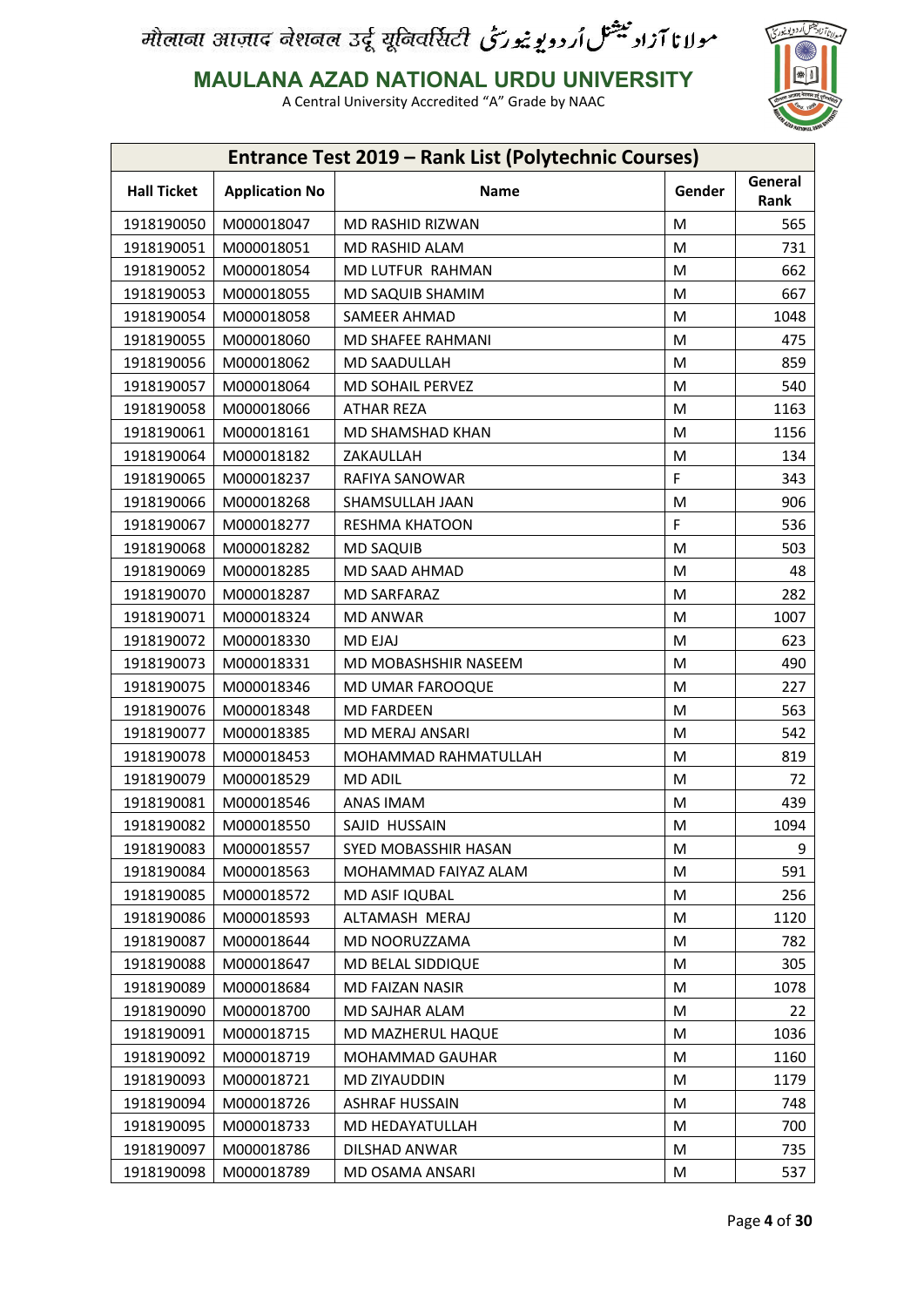

**MAULANA AZAD NATIONAL URDU UNIVERSITY**

| <b>Entrance Test 2019 - Rank List (Polytechnic Courses)</b> |                       |                           |        |                 |  |
|-------------------------------------------------------------|-----------------------|---------------------------|--------|-----------------|--|
| <b>Hall Ticket</b>                                          | <b>Application No</b> | Name                      | Gender | General<br>Rank |  |
| 1918190100                                                  | M000018805            | MD SALIM                  | M      | 21              |  |
| 1918190101                                                  | M000018807            | MD ASAD SAMAD             | M      | 695             |  |
| 1918190102                                                  | M000018813            | <b>FAIZAN AHMAD</b>       | M      | 883             |  |
| 1918190103                                                  | M000018816            | MD INTEKHAB ALAM          | M      | 417             |  |
| 1918190104                                                  | M000018864            | <b>MD AARIF</b>           | M      | 1016            |  |
| 1918190105                                                  | M000018897            | <b>TAHSHIN JAINAB</b>     | F      | 547             |  |
| 1918190106                                                  | M000018923            | MD REYAZ ANSARI           | M      | 1046            |  |
| 1918190107                                                  | M000018925            | <b>MD ESTEKHAR</b>        | M      | 721             |  |
| 1918190108                                                  | M000018928            | <b>FAIYAZ AHMAD</b>       | M      | 391             |  |
| 1918190109                                                  | M000018929            | <b>MD MERAJ</b>           | M      | 797             |  |
| 1918190110                                                  | M000018956            | <b>MD HAIDER</b>          | M      | 962             |  |
| 1918190111                                                  | M000018968            | <b>MD SOHRAB</b>          | M      | 1138            |  |
| 1918190112                                                  | M000018972            | MD NADEEM FIROZ           | M      | 1003            |  |
| 1918190113                                                  | M000018981            | MD SHAHWAZ                | M      | 718             |  |
| 1918190114                                                  | M000019013            | <b>FARHAN ARSHAD KHAN</b> | M      | 649             |  |
| 1918190115                                                  | M000019026            | MD MASOOM                 | M      | 518             |  |
| 1918190116                                                  | M000019054            | MOHAMMAD AKRAM ANSARI     | M      | 285             |  |
| 1918190117                                                  | M000019056            | <b>MOSHARRAF SAGIR</b>    | M      | 1096            |  |
| 1918190118                                                  | M000019061            | ZAHID IQUBAL              | M      | 1205            |  |
| 1918190119                                                  | M000019067            | <b>MD SUFYAN</b>          | M      | 836             |  |
| 1918190122                                                  | M000019137            | ROZY KHANAM               | F.     | 211             |  |
| 1918190123                                                  | M000019160            | MD SADULLAH               | M      | 951             |  |
| 1918190124                                                  | M000019169            | MD IRSHAD ANSARI          | M      | 698             |  |
| 1918190126                                                  | M000019181            | RIJWANA KHATOON           | F      | 495             |  |
| 1918190127                                                  | M000019184            | KAHKESHA SOHAIL           | F      | 291             |  |
| 1918190128                                                  | M000019216            | MD INTEKHAB ALAM          | M      | 1207            |  |
| 1918190129                                                  | M000019238            | <b>MD ASHFAQ LAHERI</b>   | M      | 624             |  |
| 1918190130                                                  | M000019239            | MD MAHTAB KHAN            | M      | 1183            |  |
| 1918190132                                                  | M000019248            | MD AZAD KHAN              | M      | 421             |  |
| 1918190134                                                  | M000019257            | ABDULLAH ARIF KHAN        | М      | 805             |  |
| 1918190137                                                  | M000019311            | MD SHAMSHAD               | M      | 87              |  |
| 1918190139                                                  | M000019319            | ZEYAUR RAHMAN             | М      | 756             |  |
| 1918190141                                                  | M000019325            | MD NEZAMUDDIN             | M      | 446             |  |
| 1918190144                                                  | M000019359            | MD SAMIULLAH ANSARI       | M      | 759             |  |
| 1918190145                                                  | M000019366            | MD AHSHANUR RAHMAN        | M      | 796             |  |
| 1918190147                                                  | M000019379            | MD SANAULLAH              | M      | 13              |  |
| 1918190148                                                  | M000019386            | RAM ANAND RAJAK           | M      | 1195            |  |
| 1918190150                                                  | M000019401            | ARSHI                     | F      | 452             |  |
| 1918190151                                                  | M000019402            | <b>MD SHADAB</b>          | М      | 199             |  |
| 1918190152                                                  | M000019471            | <b>MD RASHID</b>          | М      | 568             |  |
| 1918190153                                                  | M000019477            | MD HEDAYAT KARIM          | М      | 900             |  |
| 1918190154                                                  | M000019492            | MD NADEEM                 | M      | 1006            |  |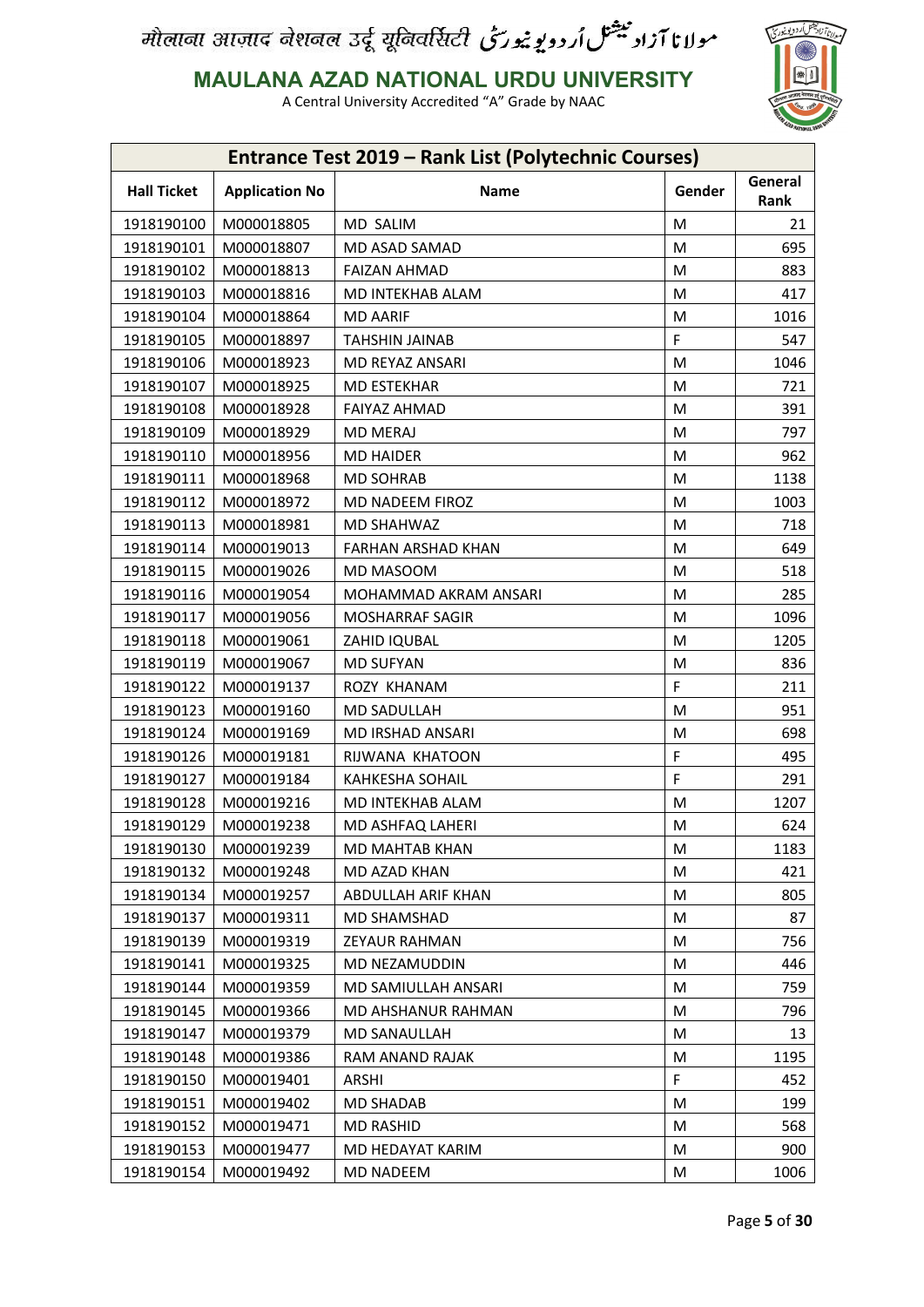

**MAULANA AZAD NATIONAL URDU UNIVERSITY**

| <b>Entrance Test 2019 - Rank List (Polytechnic Courses)</b> |                    |                       |                        |        |                 |  |
|-------------------------------------------------------------|--------------------|-----------------------|------------------------|--------|-----------------|--|
|                                                             | <b>Hall Ticket</b> | <b>Application No</b> | <b>Name</b>            | Gender | General<br>Rank |  |
|                                                             | 1918190155         | M000019543            | <b>MD SALMAN</b>       | M      | 301             |  |
|                                                             | 1918190156         | M000019569            | MD SAYEED ANWAR        | M      | 798             |  |
|                                                             | 1918190157         | M000019572            | <b>MD SAMSHAD</b>      | М      | 690             |  |
|                                                             | 1918190158         | M000019576            | MD NOOR ALAM           | M      | 577             |  |
|                                                             | 1918190159         | M000019580            | <b>TAUQEER ALAM</b>    | M      | 976             |  |
|                                                             | 1918190160         | M000019597            | MD ATHAR IMAM          | M      | 508             |  |
|                                                             | 1918190161         | M000019642            | SHAHNAWAZ ALAM         | М      | 1118            |  |
|                                                             | 1918190162         | M000019649            | MD KHALILULLAH         | M      | 440             |  |
|                                                             | 1918190163         | M000019653            | <b>ATIKUR RAHMAN</b>   | M      | 590             |  |
|                                                             | 1918190164         | M000019660            | <b>FAIYAZ ALAM</b>     | M      | 848             |  |
|                                                             | 1918190165         | M000019669            | <b>MD DILSHAD</b>      | M      | 33              |  |
|                                                             | 1918190166         | M000019672            | <b>KAIF AHMAD</b>      | M      | 567             |  |
|                                                             | 1918190167         | M000019673            | MD SHAHNAWAZ KHAN      | M      | 425             |  |
|                                                             | 1918190168         | M000019683            | ADNAN ALAM             | M      | 474             |  |
|                                                             | 1918190170         | M000019770            | <b>NABI SARWAR</b>     | M      | 892             |  |
|                                                             | 1918190171         | M000019787            | <b>ABU SAHMA</b>       | M      | 871             |  |
|                                                             | 1918190172         | M000019793            | <b>MD NURUDDIN</b>     | M      | 922             |  |
|                                                             | 1918190173         | M000019806            | <b>MD JUNAID</b>       | M      | 1064            |  |
|                                                             | 1918190175         | M000019831            | MD ASDULLAH            | M      | 817             |  |
|                                                             | 1918190176         | M000019860            | MD MOZAMMIL            | M      | 987             |  |
|                                                             | 1918190177         | M000019869            | ARAJMAN NISHAT         | M      | 1053            |  |
|                                                             | 1918190178         | M000019903            | MD SIR SYYED IQBAL     | M      | 133             |  |
|                                                             | 1918190179         | M000019905            | MD FATAHULLAH PERWEZ   | M      | 969             |  |
|                                                             | 1918190180         | M000019929            | <b>FAHAD MASROOR</b>   | М      | 86              |  |
|                                                             | 1918190181         | M000019935            | NIGAR KALIM            | F      | 190             |  |
|                                                             | 1918190182         | M000019981            | MD ARMAN               | М      | 182             |  |
|                                                             | 1918190183         | M000020000            | <b>MD TAUQEER</b>      | M      | 1047            |  |
|                                                             | 1918190184         | M000020013            | MOHAMMAD NASRULLAH     | М      | 375             |  |
|                                                             | 1918190185         | M000020014            | MD HANZALA KAMAL       | M      | 1063            |  |
|                                                             | 1918190186         | M000020057            | DANISH ASAD            | М      | 1229            |  |
|                                                             | 1918190187         | M000020063            | <b>MD DANISH</b>       | M      | 592             |  |
|                                                             | 1918190188         | M000020064            | SINTU IQUEBAL          | M      | 376             |  |
|                                                             | 1918190189         | M000020065            | MD MUSAHID RAJA KHAN   | M      | 583             |  |
|                                                             | 1918190190         | M000020070            | INJIMAMUL HAQ          | M      | 919             |  |
|                                                             | 1918190191         | M000020077            | MD ADIL ANSARI         | M      | 572             |  |
|                                                             | 1918190192         | M000020083            | MD QUAMAR ALI SIDDIQUE | М      | 512             |  |
|                                                             | 1918190193         | M000020088            | <b>MD ALISHAN</b>      | M      | 789             |  |
|                                                             | 1918190194         | M000020090            | <b>MD ANWAR</b>        | M      | 723             |  |
|                                                             | 1918190195         | M000020097            | MD MUDASSIR EQUBAL     | M      | 144             |  |
|                                                             | 1918190196         | M000020099            | MD TALHA KHAN          | Μ      | 16              |  |
|                                                             | 1918190197         | M000020121            | <b>MD AHZAB</b>        | M      | 1178            |  |
|                                                             | 1918190198         | M000020123            | MD AASIF IQBAL         | M      | 180             |  |
|                                                             |                    |                       |                        |        |                 |  |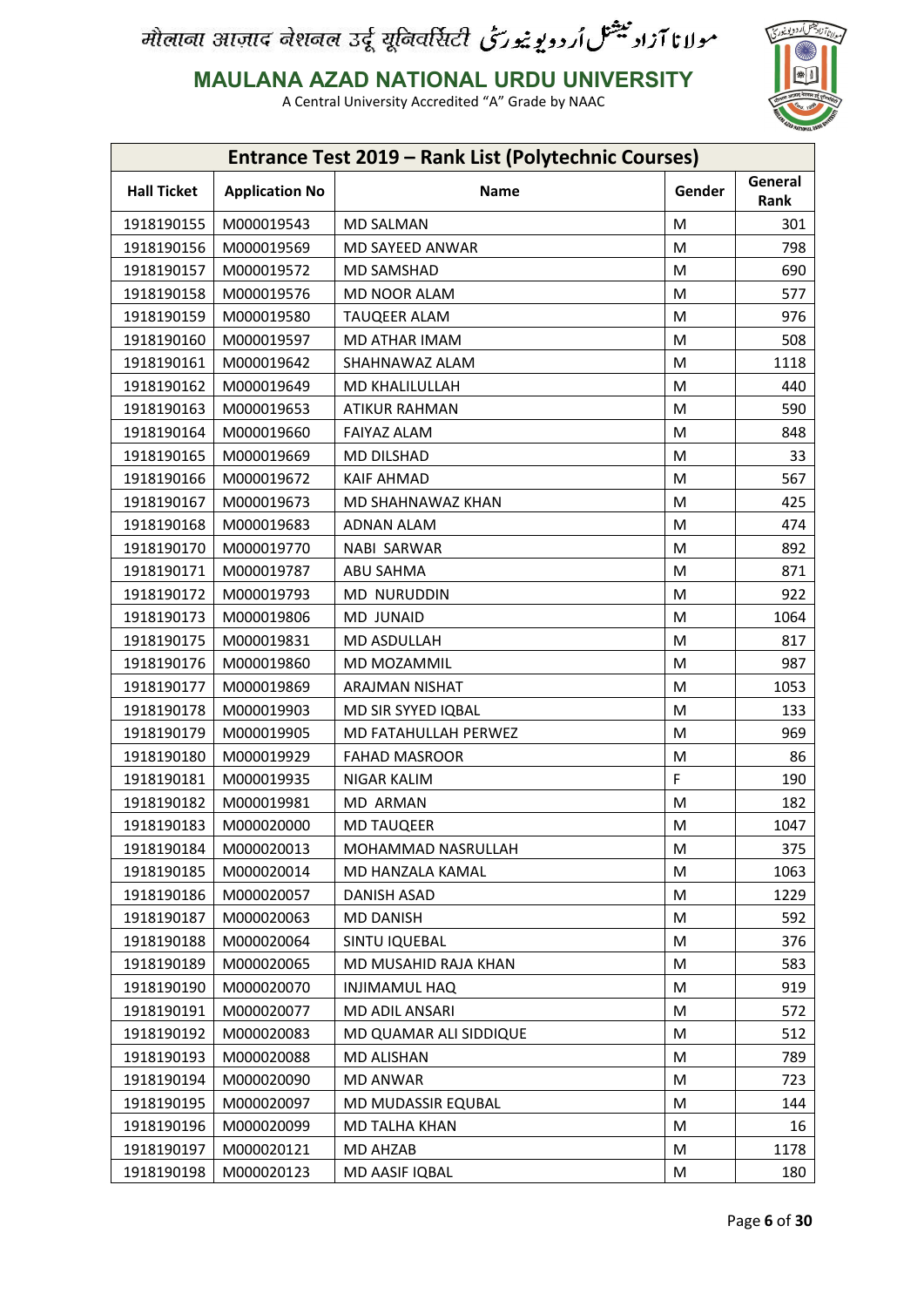

**MAULANA AZAD NATIONAL URDU UNIVERSITY**

| <b>Entrance Test 2019 - Rank List (Polytechnic Courses)</b> |                       |                         |        |                 |
|-------------------------------------------------------------|-----------------------|-------------------------|--------|-----------------|
| <b>Hall Ticket</b>                                          | <b>Application No</b> | <b>Name</b>             | Gender | General<br>Rank |
| 1918190199                                                  | M000020130            | MD SERAJ ALAM           | M      | 852             |
| 1918190200                                                  | M000020132            | MD ARBAJ                | M      | 940             |
| 1918190201                                                  | M000020136            | <b>MD KASHIF</b>        | M      | 109             |
| 1918190202                                                  | M000020144            | <b>RAHAT HUSSAIN</b>    | M      | 800             |
| 1918190203                                                  | M000020145            | MD AKIL AHMAD           | M      | 823             |
| 1918190204                                                  | M000020149            | <b>MD GULZAR</b>        | M      | 895             |
| 1918190205                                                  | M000020157            | <b>MD RAYYAN</b>        | M      | 303             |
| 1918190206                                                  | M000020168            | MD ZABI ULLAH           | M      | 813             |
| 1918190207                                                  | M000020169            | MD DILNAWAZ             | M      | 1002            |
| 1918190208                                                  | M000020170            | <b>MD SAIF</b>          | M      | 186             |
| 1918190209                                                  | M000020175            | <b>MD FAIZ AKRAM</b>    | M      | 273             |
| 1918190210                                                  | M000020187            | <b>MD KAIF</b>          | M      | 915             |
| 1918190211                                                  | M000020194            | <b>MD AAMISH</b>        | M      | 1039            |
| 1918190212                                                  | M000020215            | <b>MD AZAD</b>          | M      | 598             |
| 1918190213                                                  | M000020222            | <b>HAMID RAZA</b>       | M      | 174             |
| 1918190214                                                  | M000020224            | MD AKRAM HUSAIN KHAN    | M      | 329             |
| 1918190215                                                  | M000020239            | <b>IMRAN ANSARI</b>     | M      | 784             |
| 1918190217                                                  | M000020242            | ADIL ABADULLAH          | M      | 118             |
| 1918190218                                                  | M000020250            | MD ASIF JAMAL           | M      | 1209            |
| 1918190219                                                  | M000020259            | MD EHTASHAM             | M      | 958             |
| 1918190220                                                  | M000020268            | MD SADRE ALAM           | M      | 1112            |
| 1918190221                                                  | M000020271            | MAHFOOZ AHMAD           | M      | 960             |
| 1918190222                                                  | M000020283            | <b>VARSHA KUMARI</b>    | F      | 914             |
| 1918190223                                                  | M000020344            | <b>SHOAIB AKHTAR</b>    | M      | 313             |
| 1918190224                                                  | M000020365            | MOHAMMAD NEYAZ ALI      | M      | 913             |
| 1918190225                                                  | M000020380            | <b>MD SUHAIL AKHTAR</b> | M      | 812             |
| 1918190226                                                  | M000020388            | <b>MD NAUSHAD</b>       | M      | 178             |
| 1918190227                                                  | M000020398            | SAMEER AHMAD            | M      | 1110            |
| 1918190228                                                  | M000020435            | <b>MD RAHMAT ANSARI</b> | M      | 1100            |
| 1918190229                                                  | M000020438            | MD UJALE                | M      | 1073            |
| 1918190230                                                  | M000020447            | MD ZAMIR UDDIN          | M      | 244             |
| 1918190231                                                  | M000020468            | MD AAMIR KHAN           | M      | 760             |
| 1918190232                                                  | M000020477            | MD CHAND BABU           | M      | 1011            |
| 1918190233                                                  | M000020483            | SHARJEEL AHMAD          | M      | 764             |
| 1918190234                                                  | M000020487            | MD IRSHAD ANSARI        | M      | 1141            |
| 1918190235                                                  | M000020499            | MD EKRAM ANSARI         | M      | 1170            |
| 1918190236                                                  | M000020522            | MD FAISAL AZMI          | M      | 1140            |
| 1918190237                                                  | M000020535            | JAPHR AALAM             | M      | 857             |
| 1918190238                                                  | M000020549            | MD MUSHTAQUE            | M      | 574             |
| 1918190239                                                  | M000020570            | MD IMAMUDDIN ANSARI     | M      | 374             |
| 1918190240                                                  | M000020597            | IZHAR ALAM              | M      | 1057            |
| 1918190241                                                  | M000020607            | DARAKHSHA NAHID         | F      | 610             |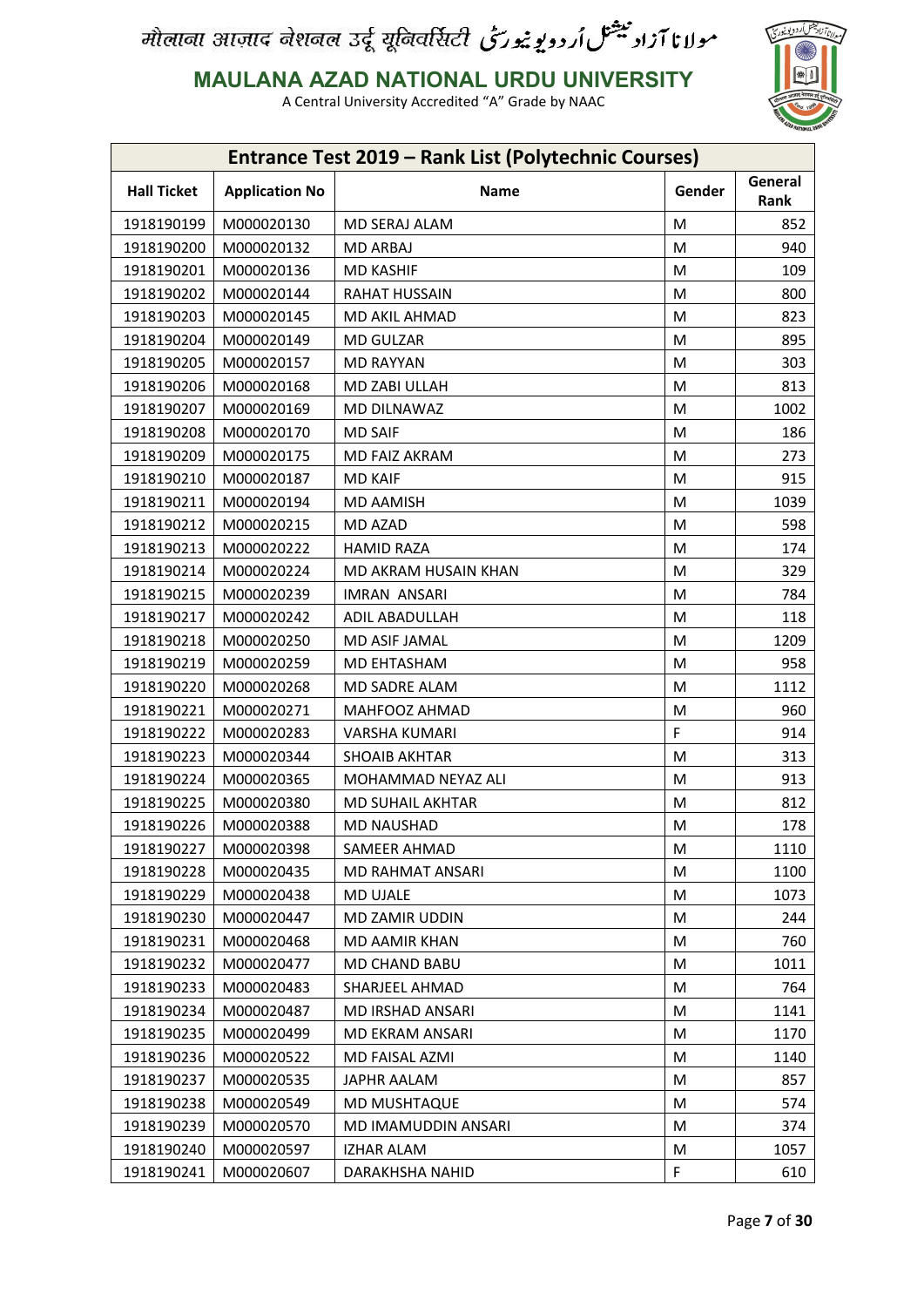

**MAULANA AZAD NATIONAL URDU UNIVERSITY**

|                    |                       | Entrance Test 2019 - Rank List (Polytechnic Courses) |        |                 |
|--------------------|-----------------------|------------------------------------------------------|--------|-----------------|
| <b>Hall Ticket</b> | <b>Application No</b> | Name                                                 | Gender | General<br>Rank |
| 1918190242         | M000020616            | AYAZ AHMAD                                           | M      | 686             |
| 1918190243         | M000020617            | MD AAQUID ALAM                                       | M      | 1172            |
| 1918190244         | M000020634            | AMAN GAFFAR ANSARI                                   | M      | 226             |
| 1918190245         | M000020635            | MD MODASSIR AKHTAR                                   | м      | 498             |
| 1918190246         | M000020637            | <b>AARIF HUSSAIN</b>                                 | M      | 328             |
| 1918190247         | M000020644            | MD MOZAMMIL AKHTAR                                   | M      | 234             |
| 1918190248         | M000020657            | ZAID HASSAN                                          | M      | 1092            |
| 1918190249         | M000020658            | MD MUSHARRAF MOJIB                                   | M      | 1153            |
| 1918190250         | M000020695            | MD IFTEKHAR ALI                                      | M      | 1033            |
| 1918190251         | M000020703            | MD SHAMSUDDIN                                        | M      | 1042            |
| 1918190252         | M000020713            | MD TAUHEED ALAM                                      | M      | 31              |
| 1918190253         | M000020717            | MD ADIL HUSSAIN                                      | M      | 955             |
| 1918190254         | M000020720            | MD TAHSEEN ALAM                                      | M      | 62              |
| 1918190255         | M000020747            | MD FAHEEM ANSARI                                     | M      | 402             |
| 1918190256         | M000020781            | <b>MD EKRAM ANSARI</b>                               | M      | 810             |
| 1918190257         | M000020798            | <b>FIRDAUS JAHAN</b>                                 | F      | 37              |
| 1918190258         | M000020830            | <b>HASEEB RAHMANI</b>                                | M      | 358             |
| 1918190259         | M000020847            | <b>SUFIYAN AHMAD</b>                                 | м      | 625             |
| 1918190262         | M000020869            | MD REZAULLAH                                         | M      | 1089            |
| 1918190263         | M000020896            | MD RAZI AHMAD                                        | M      | 105             |
| 1918190264         | M000020928            | <b>MD NAAZ</b>                                       | M      | 615             |
| 1918190265         | M000020933            | NAZIYA PARVEEN                                       | M      | 548             |
| 1918190266         | M000020935            | MD MASHKUR ALAM                                      | M      | 129             |
| 1918190268         | M000020939            | <b>TARIQUE AHMAD</b>                                 | M      | 585             |
| 1918190270         | M000020954            | <b>ABDUR RAZZAK</b>                                  | M      | 888             |
| 1918190271         | M000020967            | MD IZHAR ALAM                                        | M      | 173             |
| 1918190272         | M000020988            | MD SABRE ALAM                                        | M      | 1004            |
| 1918190273         | M000020993            | MD TANWEER ALAM                                      | M      | 1213            |
| 1918190275         | M000021001            | <b>MD UMAR</b>                                       | M      | 403             |
| 1918190276         | M000021020            | MD AMAN                                              | M      | 150             |
| 1918190278         | M000021055            | MD CHAND                                             | M      | 1035            |
| 1918190279         | M000021071            | MD IMTIYAJ ALAM                                      | M      | 668             |
| 1918190280         | M000021077            | ATHAR HUSSAIN KHAN                                   | M      | 289             |
| 1918190281         | M000021082            | SAJID HUSSAIN                                        | M      | 205             |
| 1918190282         | M000021083            | SHAHRUKH AHMAD                                       | M      | 620             |
| 1918190283         | M000021086            | <b>GULABSHA PRAVEEN</b>                              | F      | 994             |
| 1918190284         | M000021090            | <b>MD NURUDDIN</b>                                   | M      | 466             |
| 1918190285         | M000021092            | MD SARFARAZ ALAM                                     | M      | 799             |
| 1918190286         | M000021125            | ASHHAR REZA                                          | M      | 956             |
| 1918190287         | M000021220            | <b>EBADUR RAHMAN</b>                                 | M      | 23              |
| 1918190288         | M000021222            | MD AMIR                                              | M      | 412             |
| 1918190289         | M000021223            | <b>MD HUSAIN</b>                                     | M      | 187             |
|                    |                       |                                                      |        |                 |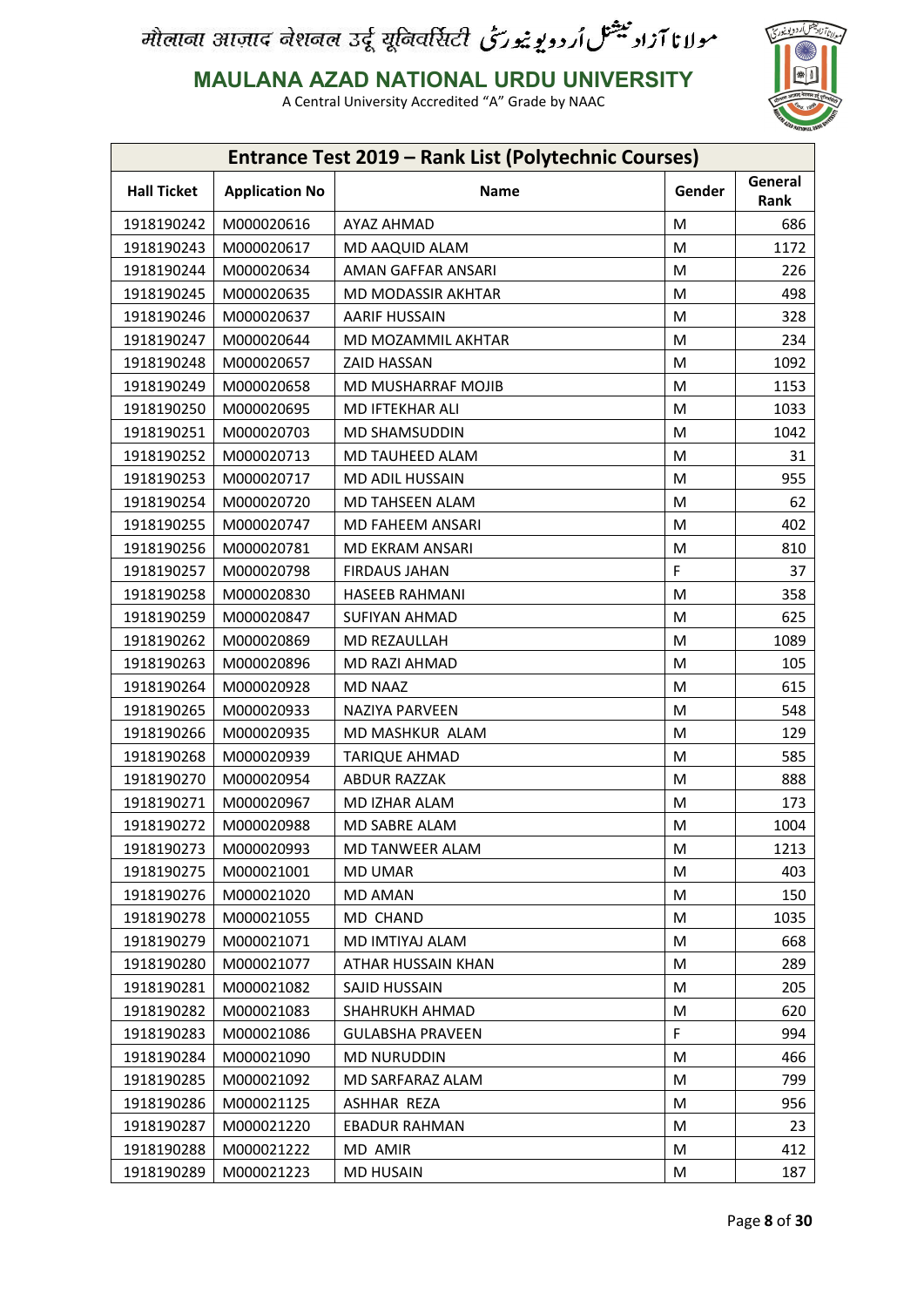

**MAULANA AZAD NATIONAL URDU UNIVERSITY**

| <b>Entrance Test 2019 - Rank List (Polytechnic Courses)</b> |                       |                         |        |                 |  |
|-------------------------------------------------------------|-----------------------|-------------------------|--------|-----------------|--|
| <b>Hall Ticket</b>                                          | <b>Application No</b> | <b>Name</b>             | Gender | General<br>Rank |  |
| 1918190290                                                  | M000021241            | <b>RIZWAN ANSARI</b>    | M      | 324             |  |
| 1918190291                                                  | M000021242            | MD MASHOOD ALAM         | M      | 761             |  |
| 1918190292                                                  | M000021245            | <b>MD MOSAHID</b>       | M      | 1083            |  |
| 1918190294                                                  | M000021249            | MD SHAFQUAT AHMAD       | M      | 1200            |  |
| 1918190295                                                  | M000021254            | MD SHAHNAWAZ            | M      | 1197            |  |
| 1918190296                                                  | M000021256            | MD AFTAB ALAM           | M      | 557             |  |
| 1918190297                                                  | M000021274            | <b>MD AKHTAR</b>        | M      | 717             |  |
| 1918190298                                                  | M000021292            | MD FAIZ AHMAD           | M      | 290             |  |
| 1918190300                                                  | M000021338            | ZEYAD AKHTAR            | M      | 595             |  |
| 1918190302                                                  | M000021403            | MD ARWAZ KHAN           | M      | 360             |  |
| 1918190303                                                  | M000021419            | MD AFRIDI KHAN          | M      | 1020            |  |
| 1918190304                                                  | M000021427            | MD INTEKHAB ANWAR       | M      | 829             |  |
| 1918190306                                                  | M000021436            | <b>AKIF JAMAL</b>       | M      | 354             |  |
| 1918190307                                                  | M000021439            | MD SHERE ALI            | M      | 271             |  |
| 1918190308                                                  | M000021496            | AAFIYA RIZWI            | F      | 908             |  |
| 1918190309                                                  | M000021539            | <b>MD ZISHAN</b>        | M      | 858             |  |
| 1918190311                                                  | M000021557            | MUSARRAT PARWEEN        | F      | 1029            |  |
| 1918190313                                                  | M000021639            | ABU HANZALA             | M      | 729             |  |
| 1918190314                                                  | M000021652            | MOHAMMAD EHSAAN ANSARI  | M      | 1232            |  |
| 1918190315                                                  | M000021653            | MD SAIF AHMAD           | M      | 626             |  |
| 1918190316                                                  | M000021696            | MD MINHAJUL ISLAM       | M      | 401             |  |
| 1918190317                                                  | M000021722            | <b>MD SAFWAN</b>        | M      | 777             |  |
| 1918190318                                                  | M000021732            | ARBAZ KHAN              | M      | 145             |  |
| 1918190319                                                  | M000021740            | MOHAMMAD DANISH         | M      | 834             |  |
| 1918190321                                                  | M000021771            | <b>MD DANISH</b>        | M      | 264             |  |
| 1918190322                                                  | M000021802            | MD HESAMUDDIN           | M      | 161             |  |
| 1918190323                                                  | M000021814            | MD ARSHAD               | M      | 331             |  |
| 1918190324                                                  | M000021815            | SAFIULLAH               | M      | 990             |  |
| 1918190325                                                  | M000021821            | MD FIROZ                | M      | 1206            |  |
| 1918190326                                                  | M000021822            | MD ZAHID'               | M      | 611             |  |
| 1918190327                                                  | M000021827            | MD SHAHANWAZ            | M      | 775             |  |
| 1918190330                                                  | M000021841            | MD QYAMUDDIN            | M      | 879             |  |
| 1918190332                                                  | M000021871            | MD AFZAL ANSARI         | M      | 139             |  |
| 1918190333                                                  | M000021885            | MD SADIQUE              | M      | 781             |  |
| 1918190334                                                  | M000021908            | MD AZHAR                | M      | 1180            |  |
| 1918190336                                                  | M000021946            | IQBAL AHMAD             | М      | 1150            |  |
| 1918190337                                                  | M000021960            | <b>MD SAMEER</b>        | M      | 216             |  |
| 1918190338                                                  | M000021963            | MD ISLAM                | M      | 920             |  |
| 1918190339                                                  | M000021965            | <b>MD SHAMIR ANSARI</b> | M      | 997             |  |
| 1918190340                                                  | M000021969            | AAHANA YUSUF            | F.     | 587             |  |
| 1918190342                                                  | M000021981            | MD DASTAGEER KHAN       | M      | 907             |  |
| 1918190343                                                  | M000021989            | <b>MD WAHID</b>         | M      | 1159            |  |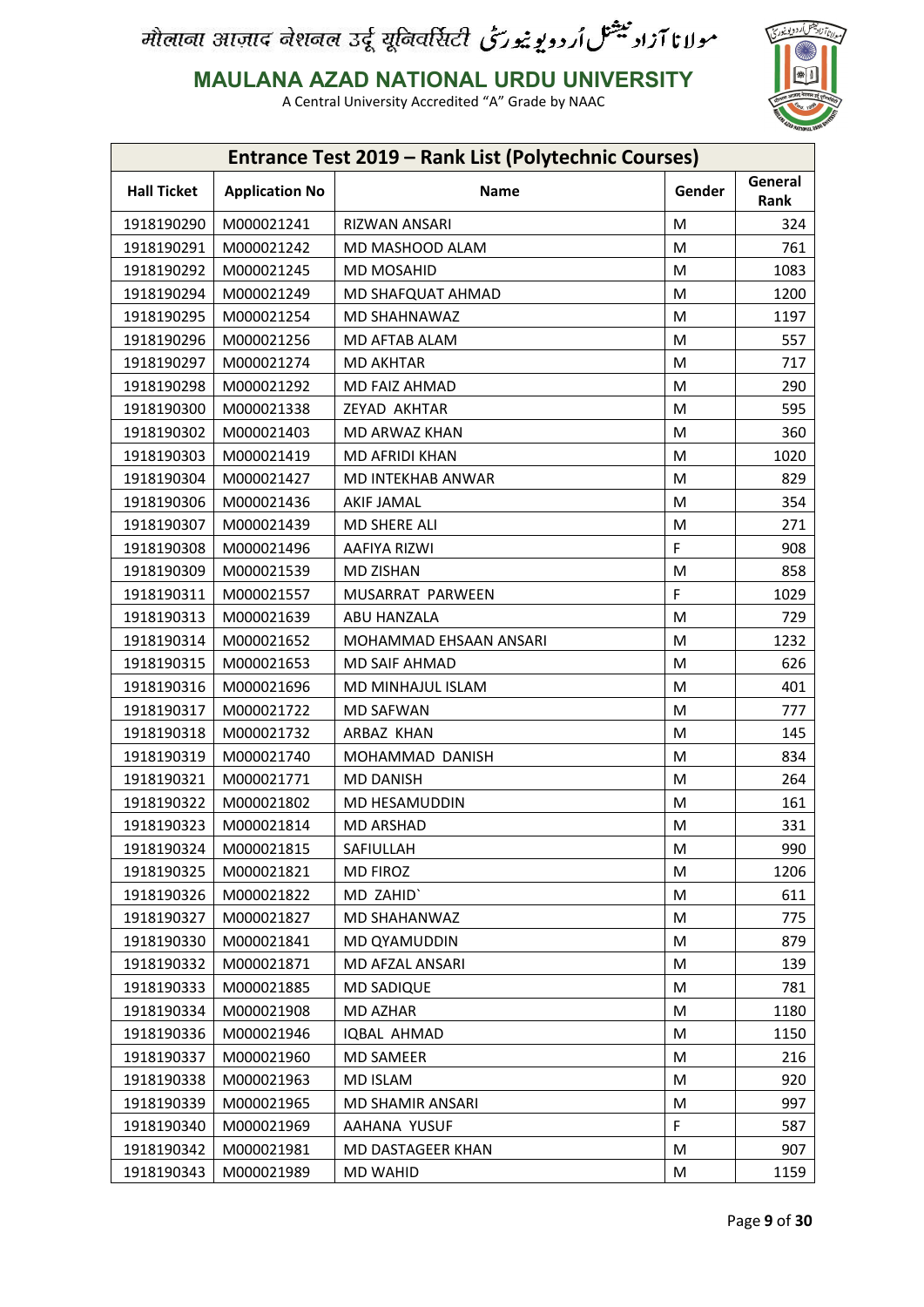

**MAULANA AZAD NATIONAL URDU UNIVERSITY**

| <b>Entrance Test 2019 - Rank List (Polytechnic Courses)</b> |                       |                         |        |                 |  |
|-------------------------------------------------------------|-----------------------|-------------------------|--------|-----------------|--|
| <b>Hall Ticket</b>                                          | <b>Application No</b> | <b>Name</b>             | Gender | General<br>Rank |  |
| 1918190344                                                  | M000021998            | ASAD ANSARI             | M      | 1022            |  |
| 1918190345                                                  | M000022002            | MD ASHRAF ASFEHANI      | M      | 1058            |  |
| 1918190346                                                  | M000022004            | MD DINNAWAZ AKRAM       | M      | 801             |  |
| 1918190347                                                  | M000022026            | MD KAIF ALAM            | M      | 469             |  |
| 1918190348                                                  | M000022056            | <b>MD ARMAN</b>         | M      | 1090            |  |
| 1918190349                                                  | M000022069            | MD TAUSIF AZAD          | M      | 679             |  |
| 1918190350                                                  | M000022073            | <b>MD ARIF</b>          | M      | 1149            |  |
| 1918190352                                                  | M000022104            | WASEEM RAZA             | M      | 239             |  |
| 1918190353                                                  | M000022108            | <b>MD NAZIR ANSARI</b>  | M      | 733             |  |
| 1918190354                                                  | M000022109            | <b>MD SAMAR</b>         | M      | 887             |  |
| 1918190355                                                  | M000022113            | SABINA PARVEEN          | F      | 1014            |  |
| 1918190356                                                  | M000022137            | DANISH IKBAL KHAN       | M      | 725             |  |
| 1918190357                                                  | M000022179            | MD KASIF KAMAR          | M      | 1044            |  |
| 1918190358                                                  | M000022184            | <b>NASRULLAH TAUSIF</b> | M      | 953             |  |
| 1918190359                                                  | M000022204            | <b>MD SHAHAB</b>        | M      | 765             |  |
| 1918190360                                                  | M000022225            | <b>MD KAIF</b>          | M      | 1018            |  |
| 1918190361                                                  | M000022231            | PARWEZ KHAN             | M      | 1091            |  |
| 1918190362                                                  | M000022264            | NABAJ AHMAD             | M      | 991             |  |
| 1918190363                                                  | M000022297            | MD SAHABUDDIN KALAM     | M      | 788             |  |
| 1918190364                                                  | M000022307            | NIKHAT PARWEEN          | F.     | 986             |  |
| 1918190365                                                  | M000022339            | MD ZEESHAN              | M      | 413             |  |
| 1918190366                                                  | M000022365            | MD AHAD                 | M      | 619             |  |
| 1918190367                                                  | M000022380            | MD NIJAMUDDIN           | M      | 862             |  |
| 1918190368                                                  | M000022399            | MD AURANJEB ALAM        | M      | 1050            |  |
| 1918190369                                                  | M000022408            | ANNU PARWEEN            | F      | 88              |  |
| 1918190370                                                  | M000022413            | <b>FOZAIL ANSARI</b>    | M      | 617             |  |
| 1918190371                                                  | M000022414            | <b>TAUFEEQUE ALAM</b>   | M      | 1081            |  |
| 1918190372                                                  | M000022422            | MD IMRAN ALAM           | M      | 1188            |  |
| 1918190373                                                  | M000022441            | <b>FIZA KARIM</b>       | F      | 1072            |  |
| 1918190374                                                  | M000022449            | MD EZAZ AHMAD           | M      | 156             |  |
| 1918190375                                                  | M000022454            | MD NAFISH AKBAR         | M      | 414             |  |
| 1918190376                                                  | M000022460            | <b>MD AADIL</b>         | M      | 630             |  |
| 1918190377                                                  | M000022464            | MD MERAJ NAZIM ANSARI   | М      | 1130            |  |
| 1918190378                                                  | M000022467            | MD HASHMATULLAH         | M      | 793             |  |
| 1918190379                                                  | M000022550            | MD RAHMAT               | М      | 685             |  |
| 1918190380                                                  | M000022562            | <b>MD IRFAN</b>         | М      | 433             |  |
| 1918190381                                                  | M000022572            | MD KURVAN ALI           | М      | 877             |  |
| 1918190382                                                  | M000022596            | MD SADIQUE AMAN         | М      | 972             |  |
| 1918190383                                                  | M000022602            | <b>MD ISHRAR</b>        | М      | 815             |  |
| 1918190384                                                  | M000022605            | <b>MD HUSSAIN</b>       | M      | 714             |  |
| 1918190385                                                  | M000022616            | MD SAMIULLAH            | М      | 873             |  |
| 1918190387                                                  | M000022621            | <b>JAMAL AKHTAR</b>     | M      | 961             |  |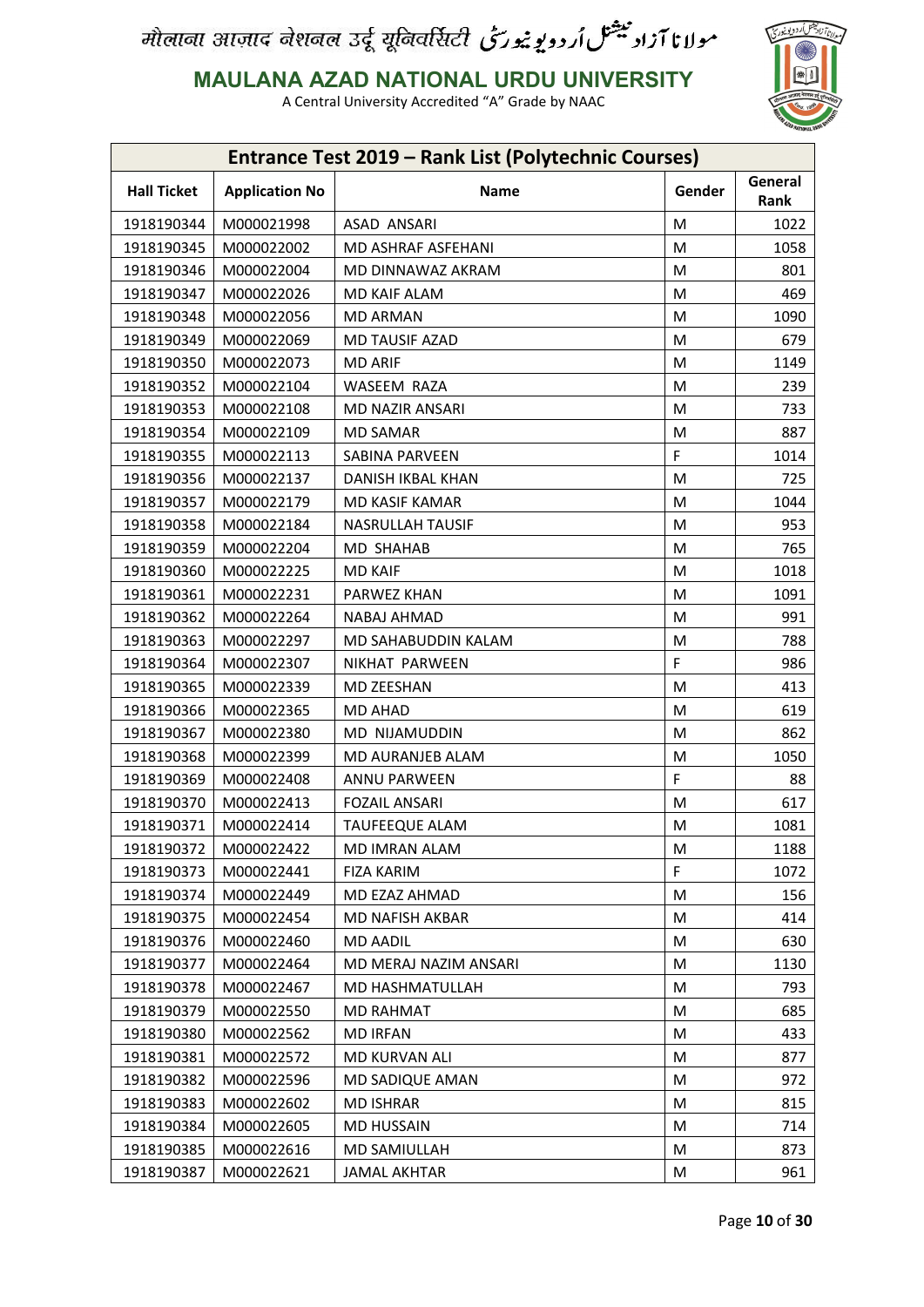

**MAULANA AZAD NATIONAL URDU UNIVERSITY**

|                    |                       | <b>Entrance Test 2019 - Rank List (Polytechnic Courses)</b> |        |                 |
|--------------------|-----------------------|-------------------------------------------------------------|--------|-----------------|
| <b>Hall Ticket</b> | <b>Application No</b> | Name                                                        | Gender | General<br>Rank |
| 1918190388         | M000022623            | <b>MD TAUQUIR IQBAL</b>                                     | M      | 349             |
| 1918190389         | M000022633            | <b>MD AABID</b>                                             | M      | 218             |
| 1918190390         | M000022642            | MD GULFAM                                                   | M      | 774             |
| 1918190391         | M000022674            | MD AKRAM IMAM                                               | M      | 803             |
| 1918190392         | M000022678            | MD MOKIM                                                    | M      | 1097            |
| 1918190393         | M000022682            | <b>KHALID RAZA</b>                                          | M      | 398             |
| 1918190394         | M000022688            | <b>MD SARFARAZ</b>                                          | M      | 973             |
| 1918190395         | M000022716            | MD SHAHNAWAZ                                                | M      | 614             |
| 1918190396         | M000022742            | MD NAZRE ALAM                                               | M      | 162             |
| 1918190398         | M000022841            | <b>MD SHARIQUE</b>                                          | M      | 444             |
| 1918190399         | M000022850            | <b>TAUSIF AHMAD</b>                                         | M      | 523             |
| 1918190400         | M000022906            | MD NIYAZ SHARIF                                             | M      | 982             |
| 1918190401         | M000022909            | <b>ABU REHAN</b>                                            | M      | 860             |
| 1918190402         | M000022915            | <b>MD MOBASSHIR</b>                                         | M      | 46              |
| 1918190403         | M000022944            | MD FAIYAZ ALAM                                              | M      | 253             |
| 1918190404         | M000023011            | MD RIZWANULLAH AMIR                                         | M      | 655             |
| 1918190405         | M000023016            | SAQLAIN RUSTAM                                              | M      | 707             |
| 1918190407         | M000023046            | AADIL KAMAL                                                 | M      | 107             |
| 1918190408         | M000023053            | ZEENAT PARWEEN                                              | F      | 259             |
| 1918190409         | M000023057            | MD LAIQUZZAMAN                                              | M      | 418             |
| 1918190411         | M000023072            | MD SHAHNAWAZ                                                | M      | 600             |
| 1918190412         | M000023145            | MD FAROOQUE AZAM                                            | M      | 90              |
| 1918190413         | M000023155            | MD BELAL                                                    | M      | 89              |
| 1918190414         | M000023237            | KAHKASHAN JAMEEL                                            | F      | 1041            |
| 1918190415         | M000023287            | MD RAZAULLAH                                                | M      | 778             |
| 1918190416         | M000023289            | MD SHARFE ALAM                                              | M      | 496             |
| 1918190417         | M000023293            | MD AZAD                                                     | M      | 308             |
| 1918190418         | M000023296            | MD SAIF ALI                                                 | M      | 443             |
| 1918190420         | M000023370            | MD FAHTAB ALAM                                              | M      | 1095            |
| 1918190421         | M000023385            | JAMALUDDIN                                                  | M      | 1026            |
| 1918190422         | M000023398            | LABIB AHMAD NEYAZI                                          | M      | 1189            |
| 1918190423         | M000023407            | MD NASRUDDIN                                                | M      | 916             |
| 1918190424         | M000023408            | MD ASAD ALAM                                                | M      | 302             |
| 1918190425         | M000023413            | <b>MD ARMAN KHAN</b>                                        | М      | 1086            |
| 1918190426         | M000023423            | MD HAMID RAJA                                               | М      | 77              |
| 1918190427         | M000023523            | MD AMZAD KHAN                                               |        | 384             |
| 1918190430         | M000023622            | MD SADIQUE ANWAR                                            | M      | 513             |
| 1918190431         | M000023643            | <b>KAYNAT AFSHAN</b>                                        | M<br>F | 224             |
|                    |                       |                                                             |        |                 |
| 1918190432         | M000023659            | <b>MD ATIF</b>                                              | М      | 464             |
| 1918190434         | M000023688            | <b>ASRAR AHMAD</b>                                          | M      | 530             |
| 1918190435         | M000023708            | MD IMTEYAJ                                                  | M      | 1024            |
| 1918190436         | M000023721            | MD ZAFAR IQBAL                                              | M      | 576             |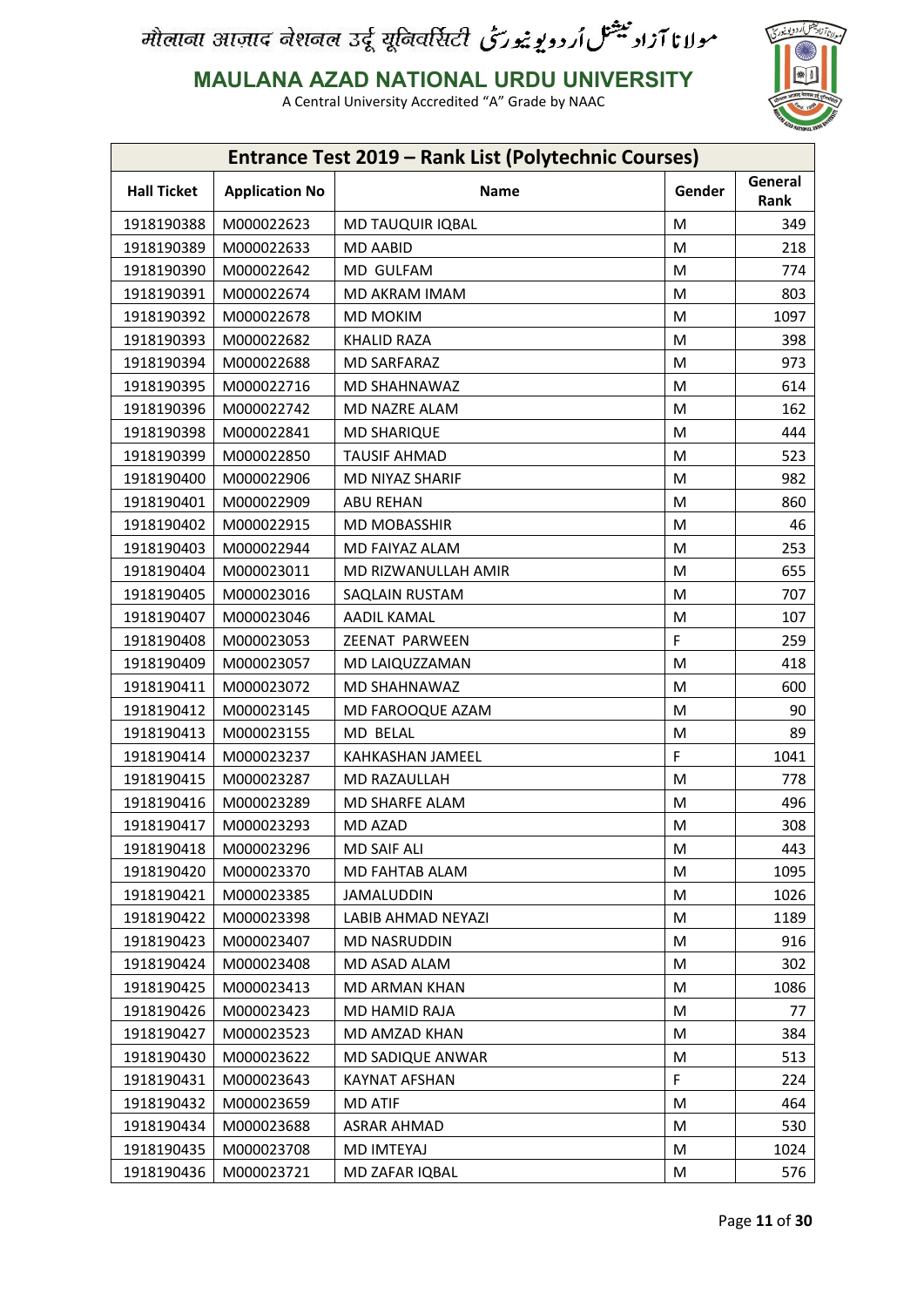

**MAULANA AZAD NATIONAL URDU UNIVERSITY**

| <b>Entrance Test 2019 - Rank List (Polytechnic Courses)</b> |                          |                       |        |                 |  |
|-------------------------------------------------------------|--------------------------|-----------------------|--------|-----------------|--|
| <b>Hall Ticket</b>                                          | <b>Application No</b>    | Name                  | Gender | General<br>Rank |  |
| 1918190438                                                  | M000023739               | MD ARMAN ANSARI       | M      | 369             |  |
| 1918190439                                                  | M000023747               | SAMSHE ALAM           | М      | 499             |  |
| 1918190441                                                  | M000023782               | MD AARIF RAUSHAN      | М      | 1171            |  |
| 1918190442                                                  | M000023822               | <b>ADNAN AADIL</b>    | M      | 702             |  |
| 1918190443                                                  | M000023847               | MD FAISHAL ALI        | M      | 92              |  |
| 1918190444                                                  | M000023861               | MD EJAZ ANSARI        | M      | 1104            |  |
| 1918190445                                                  | M000023875               | MD SAJID ALI          | M      | 181             |  |
| 1918190448                                                  | M000023971               | MD AHTASHAM           | M      | 441             |  |
| 1918190449                                                  | M000023984               | <b>MD SALEHEEN</b>    | M      | 693             |  |
| 1918190450                                                  | M000024015               | <b>ZAINAB FATMA</b>   | F      | 1142            |  |
| 1918190451                                                  | M000024016               | <b>MD SHAHBAZ</b>     | M      | 876             |  |
| 1918190452                                                  | M000024026               | MD FAIZANUDDIN        |        | 219             |  |
|                                                             |                          |                       | M      |                 |  |
| 1918190453                                                  | M000024039<br>M000024045 | MD AFTAB ALAM         | M      | 654             |  |
| 1918190454                                                  |                          | <b>SAAD NURULLAH</b>  | M      | 507             |  |
| 1918190455                                                  | M000024057               | MD ALIMULLAH          | M      | 603             |  |
| 1918190457                                                  | M000024111               | MD MASUM REZA         | M      | 675             |  |
| 1918190458                                                  | M000024116               | <b>MD REYAZ</b>       | M      | 861             |  |
| 1918190459                                                  | M000024130               | MD SAKIB AHMAD        | M      | 968             |  |
| 1918190460                                                  | M000024163               | MD SARFRAZ ALAM       | M      | 1107            |  |
| 1918190461                                                  | M000024166               | MD AKIL ANSARI        | M      | 844             |  |
| 1918190462                                                  | M000024174               | MD NEHAYAT HUSSAIN    | M      | 185             |  |
| 1918190463                                                  | M000024194               | MD SALAM              | M      | 307             |  |
| 1918190464                                                  | M000024202               | MD TABISH AHMAD       | M      | 846             |  |
| 1918190465                                                  | M000024205               | MD FAIYAZ             | М      | 363             |  |
| 1918190466                                                  | M000024210               | <b>KAHKASHAN JABI</b> | F      | 312             |  |
| 1918190467                                                  | M000024218               | MD KHALID FUZAIL      | М      | 964             |  |
| 1918190468                                                  | M000024239               | AFTAB ALAM            | M      | 232             |  |
| 1918190469                                                  | M000024336               | <b>FAIZ MOHAMMAD</b>  | М      | 621             |  |
| 1918190470                                                  | M000024341               | MD HAMMAD ALAM        | M      | 168             |  |
| 1918190471                                                  | M000024346               | <b>REHAN DANISH</b>   | М      | 1220            |  |
| 1918190472                                                  | M000024353               | MD MOBASSIR HUSSAIN   | M      | 905             |  |
| 1918190473                                                  | M000024357               | <b>MD EHSAN</b>       | M      | 1148            |  |
| 1918190475                                                  | M000024393               | <b>MD FARHAN</b>      | M      | 787             |  |
| 1918190476                                                  | M000024478               | SAQUIB NEHAL KHAN     | М      | 1176            |  |
| 1918190477                                                  | M000024497               | <b>MD SOHRAB</b>      | M      | 318             |  |
| 1918190478                                                  | M000024502               | MD NESAR ALAM         | М      | 408             |  |
| 1918190479                                                  | M000024549               | AHSAN NESAR           | M      | 747             |  |
| 1918190481                                                  | M000024564               | SHAHJAD NADAF         | М      | 1000            |  |
| 1918190482                                                  | M000024573               | MD RIZWAN             | М      | 890             |  |
| 1918190483                                                  | M000024583               | <b>BELAL NADAF</b>    | M      | 1231            |  |
| 1918190484                                                  | M000024587               | MD SAJID HASHMI       | M      | 1051            |  |
| 1918190485                                                  | M000024632               | MD SAKIB              | М      | 1136            |  |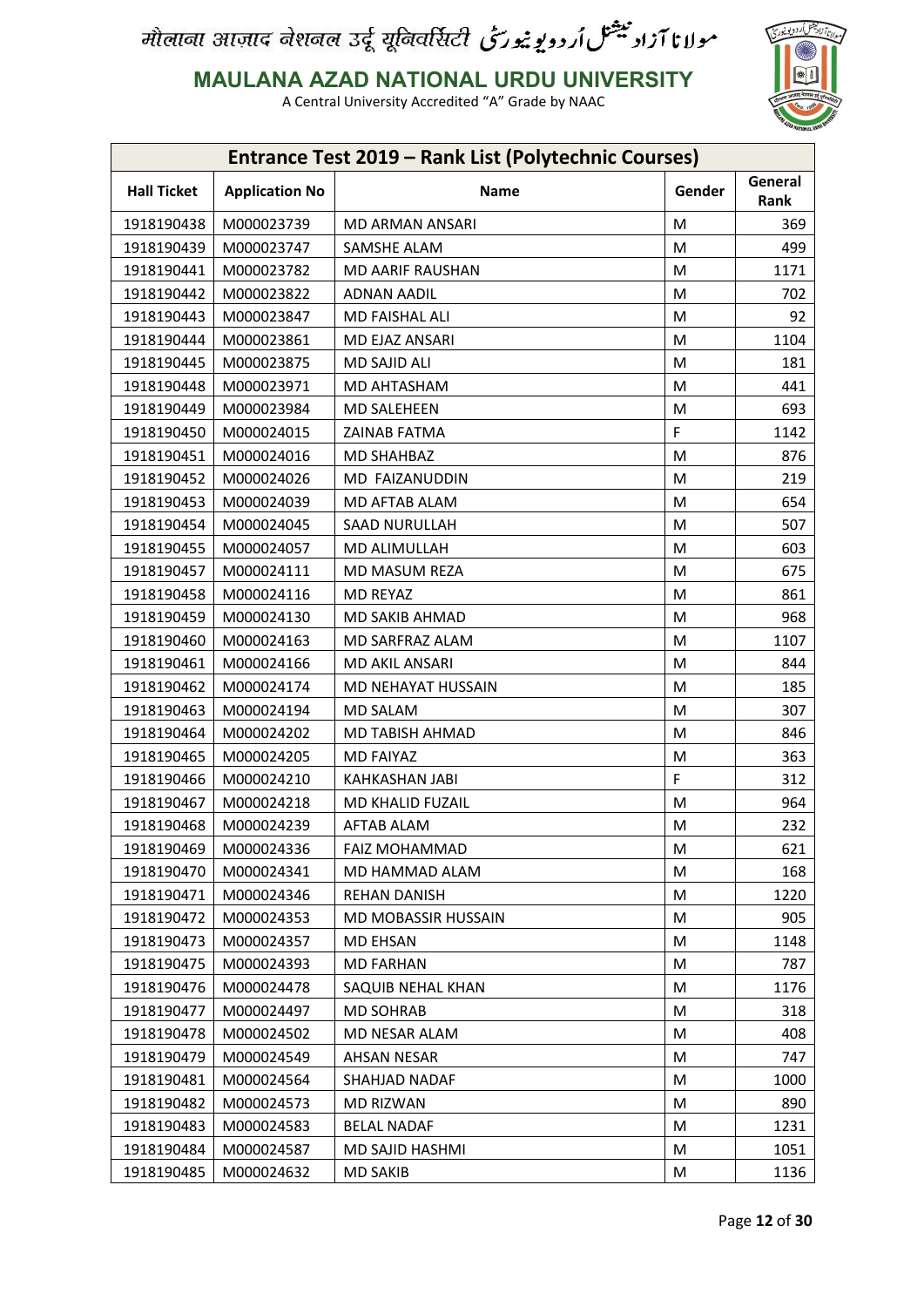

**MAULANA AZAD NATIONAL URDU UNIVERSITY**

| Entrance Test 2019 - Rank List (Polytechnic Courses) |                       |                        |        |                 |
|------------------------------------------------------|-----------------------|------------------------|--------|-----------------|
| <b>Hall Ticket</b>                                   | <b>Application No</b> | Name                   | Gender | General<br>Rank |
| 1918190486                                           | M000024674            | SHADAB ALAM            | M      | 1001            |
| 1918190487                                           | M000024682            | <b>MD MERAZ</b>        | M      | 1210            |
| 1918190488                                           | M000024701            | MD ANWAR ALAM          | M      | 938             |
| 1918190489                                           | M000024717            | MODASSIR AHMAD         | M      | 346             |
| 1918190490                                           | M000024750            | <b>MD SHAHID</b>       | M      | 551             |
| 1918190491                                           | M000024769            | <b>MD NOORUDDIN</b>    | M      | 696             |
| 1918190492                                           | M000024773            | <b>NUZHAT FATMA</b>    | F      | 889             |
| 1918190493                                           | M000024781            | <b>MD TAUFIQUE</b>     | M      | 636             |
| 1918190494                                           | M000024787            | MD MOTIUR RAHMAN       | M      | 937             |
| 1918190495                                           | M000024796            | <b>SUFIALI KHAN</b>    | M      | 874             |
| 1918190496                                           | M000024805            | UMME KULSUM            | F      | 1013            |
| 1918190500                                           | M000025010            | <b>MD AAMIR REZA</b>   | M      | 1087            |
| 1918190501                                           | M000025063            | SAIF ALI KHAN          | M      | 322             |
| 1918190502                                           | M000025075            | SYED INAM ABBAS        | M      | 555             |
| 1918190503                                           | M000025104            | <b>MD SHAIF ALAM</b>   | M      | 864             |
| 1918190504                                           | M000025111            | MD ABID HUSSAIN        | M      | 767             |
| 1918190505                                           | M000025130            | <b>MD NOOR ALAM</b>    | M      | 68              |
| 1918190506                                           | M000025172            | MD AAZAD               | M      | 573             |
| 1918190507                                           | M000025231            | <b>KAIF ALI KHAN</b>   | M      | 257             |
| 1918190509                                           | M000025294            | MOHAMMAD SAMI ANSARI   | M      | 528             |
| 1918190510                                           | M000025322            | <b>MD ARSHAD</b>       | M      | 543             |
| 1918190511                                           | M000025349            | MD ZAHID               | M      | 516             |
| 1918190512                                           | M000025362            | <b>MD SHAKIB</b>       | M      | 58              |
| 1918190513                                           | M000025377            | ZAINUL AABDEEN KHAN    | M      | 404             |
| 1918190514                                           | M000025396            | <b>FARIDA PERWEEN</b>  | F      | 553             |
| 1918190515                                           | M000025419            | MD MOZAMMIL            | M      | 235             |
| 1918190516                                           | M000025422            | <b>HAFIZ ASAD</b>      | M      | 538             |
| 1918190517                                           | M000025427            | MD SHAHBAZ ALAM        | M      | 131             |
| 1918190518                                           | M000025432            | <b>MD MARUF</b>        | M      | 492             |
| 1918190519                                           | M000025472            | SHAFA UL ISLAM         | М      | 779             |
| 1918190520                                           | M000025581            | <b>FAIZAN SAJID</b>    | M      | 487             |
| 1918190521                                           | M000025596            | RAMEEZ AHMED           | М      | 459             |
| 1918190522                                           | M000025617            | <b>HUSSAIN AHMAD</b>   | M      | 24              |
| 1918190523                                           | M000025637            | MD MAJID AHMAD         | М      | 932             |
| 1918190524                                           | M000025676            | <b>SUMAIYA SHAFI</b>   | F      | 431             |
| 1918190526                                           | M000025860            | <b>MD KAIF</b>         | M      | 1146            |
| 1918190527                                           | M000025867            | <b>SHAGUFTA ANSARI</b> | F      | 639             |
| 1918190528                                           | M000025870            | <b>MD NOOR ANSARI</b>  | M      | 734             |
| 1918190529                                           | M000025884            | <b>HAIDER ALI</b>      | М      | 581             |
| 1918190530                                           | M000025889            | <b>FAZLUR REHMAN</b>   | M      | 692             |
| 1918190531                                           | M000025896            | MD PHOOL ANSARI        | M      | 484             |
| 1918190532                                           | M000025904            | MD MUSTUFA ANSARI      | M      | 485             |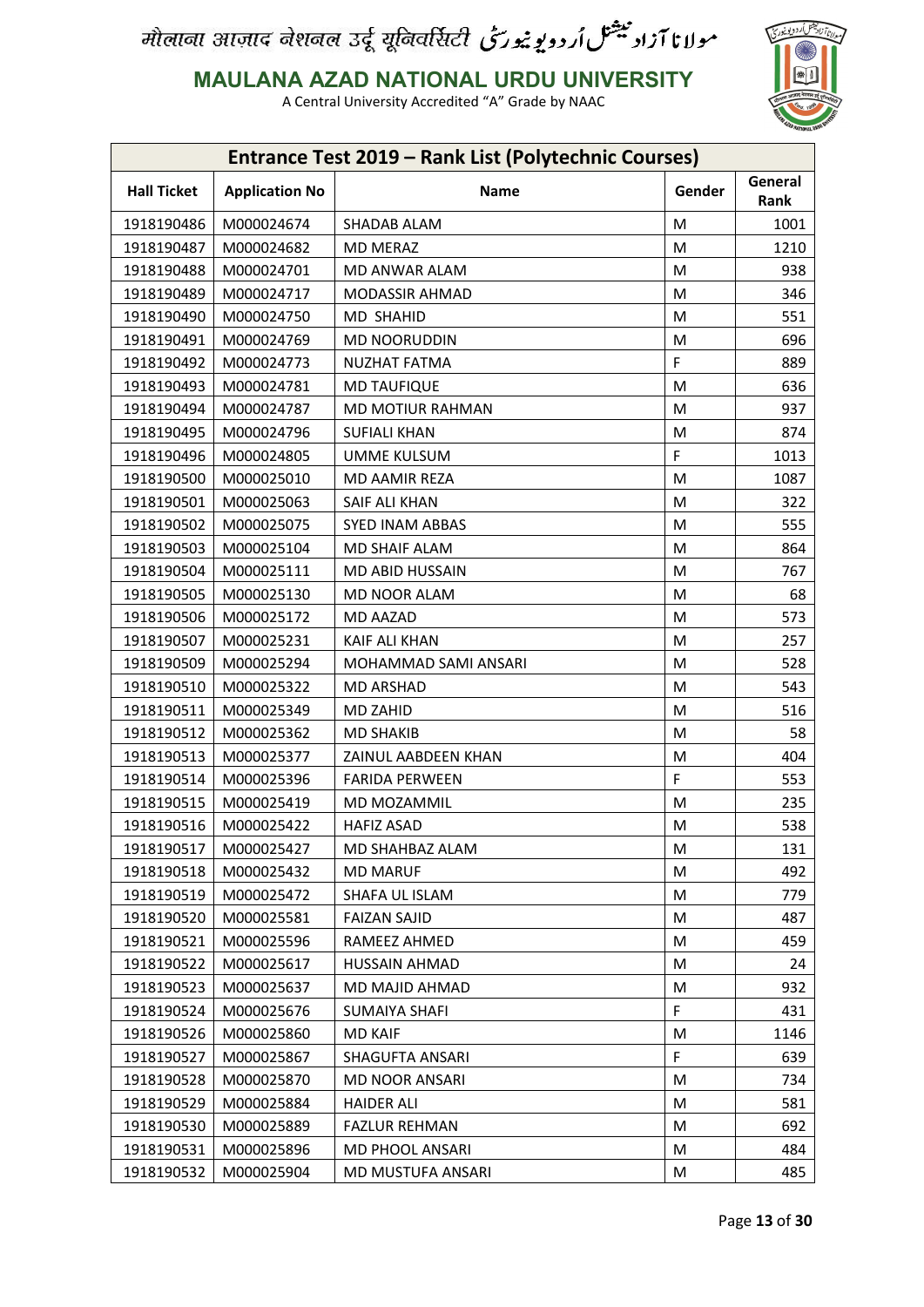

**MAULANA AZAD NATIONAL URDU UNIVERSITY**

|                    |                       | <b>Entrance Test 2019 - Rank List (Polytechnic Courses)</b> |        |                 |
|--------------------|-----------------------|-------------------------------------------------------------|--------|-----------------|
| <b>Hall Ticket</b> | <b>Application No</b> | <b>Name</b>                                                 | Gender | General<br>Rank |
| 1918190533         | M000025974            | <b>MD ARJU ALI</b>                                          | M      | 373             |
| 1918190534         | M000025994            | <b>CHANDNI KHATOON</b>                                      | F      | 918             |
| 1918190535         | M000026000            | <b>MD KAIF</b>                                              | M      | 564             |
| 1918190536         | M000026016            | MOHAMMAD HUMAUN                                             | М      | 854             |
| 1918190538         | M000026083            | <b>MD ARMAN</b>                                             | M      | 348             |
| 1918190539         | M000026117            | MD HASAN RAZA                                               | M      | 1133            |
| 1918190540         | M000026150            | <b>MD MUSTAK</b>                                            | M      | 247             |
| 1918190541         | M000026158            | MOHAMMAD DILSHAD SHAIKH                                     | M      | 742             |
| 1918190542         | M000026163            | AABDA ANUSHA                                                | F      | 527             |
| 1918190543         | M000026172            | MD MASI AHMAD                                               | M      | 720             |
| 1918190544         | M000026244            | MD SARFARAZ ALAM                                            | M      | 831             |
| 1918190545         | M000026259            | ALI BAKHSH                                                  | M      | 1164            |
| 1918190546         | M000026278            | MD FAIZUR RAHMAN                                            | M      | 1203            |
| 1918190547         | M000026335            | ZAFAR IMAM                                                  | M      | 292             |
| 1918190549         | M000026376            | MD RASHID ALAM                                              | M      | 562             |
| 1918190551         | M000026439            | SIBBI PARWEEN                                               | F      | 1105            |
| 1918190552         | M000026449            | MOHAMMAD KAFEEL                                             | M      | 841             |
| 1918190555         | M000026536            | ALQAMA PARWEZ                                               | M      | 809             |
| 1918190556         | M000026565            | MD MEHRAJ                                                   | M      | 926             |
| 1918190557         | M000026587            | SABIHA KHAN                                                 | F      | 680             |
| 1918190558         | M000026602            | KAMIL HASSAN NAZEERI                                        | M      | 912             |
| 1918190560         | M000026618            | SHAHBAZ AHMAD KARIMI                                        | M      | 114             |
| 1918190561         | M000026640            | MD WAKIL                                                    | M      | 104             |
| 1918190562         | M000026675            | <b>SHAHEENA NOOR</b>                                        | F      | 820             |
| 1918190563         | M000026695            | <b>NEHA PERWEEN</b>                                         | F      | 434             |
| 1918190564         | M000026716            | MD SALIM ANSARI                                             | M      | 1085            |
| 1918190565         | M000026745            | NAUSHAWA PARWEEN                                            | F      | 101             |
| 1918190566         | M000026747            | ABDUL RAZZAQ                                                | M      | 927             |
| 1918190567         | M000026748            | <b>KHUSHTAR ADEEB</b>                                       | M      | 79              |
| 1918190568         | M000026771            | <b>KOMAL PRAVEEN</b>                                        | F.     | 602             |
| 1918190569         | M000026785            | MD FAIJAN AMBER                                             | M      | 730             |
| 1918190570         | M000026862            | MD RAJAULLAH ANSARI                                         | Μ      | 768             |
| 1918190571         | M000026863            | SHARJEEL AKHTER                                             | M      | 1103            |
| 1918190572         | M000026882            | <b>MOHAMMAD FARHAN FAIZEE</b>                               | М      | 881             |
| 1918190573         | M000026914            | MD BAQAULLAH                                                | M      | 773             |
| 1918190574         | M000026920            | MOBASHSHIR FARAZ                                            | M      | 78              |
| 1918190575         | M000026944            | SARFARAJ ALI                                                | M      | 1113            |
| 1918190576         | M000026989            | MD BARKATULLAH                                              | M      | 283             |
| 1918190577         | M000026995            | MD AMIR                                                     | Μ      | 450             |
| 1918190578         | M000027017            | SHAFAQUE SHAHEEN                                            | F      | 320             |
| 1918190579         | M000027020            | CHANDANI KHATOON                                            | F      | 663             |
|                    | M000027072            | MAHMOOD ALAM                                                | M      | 277             |
| 1918190581         |                       |                                                             |        |                 |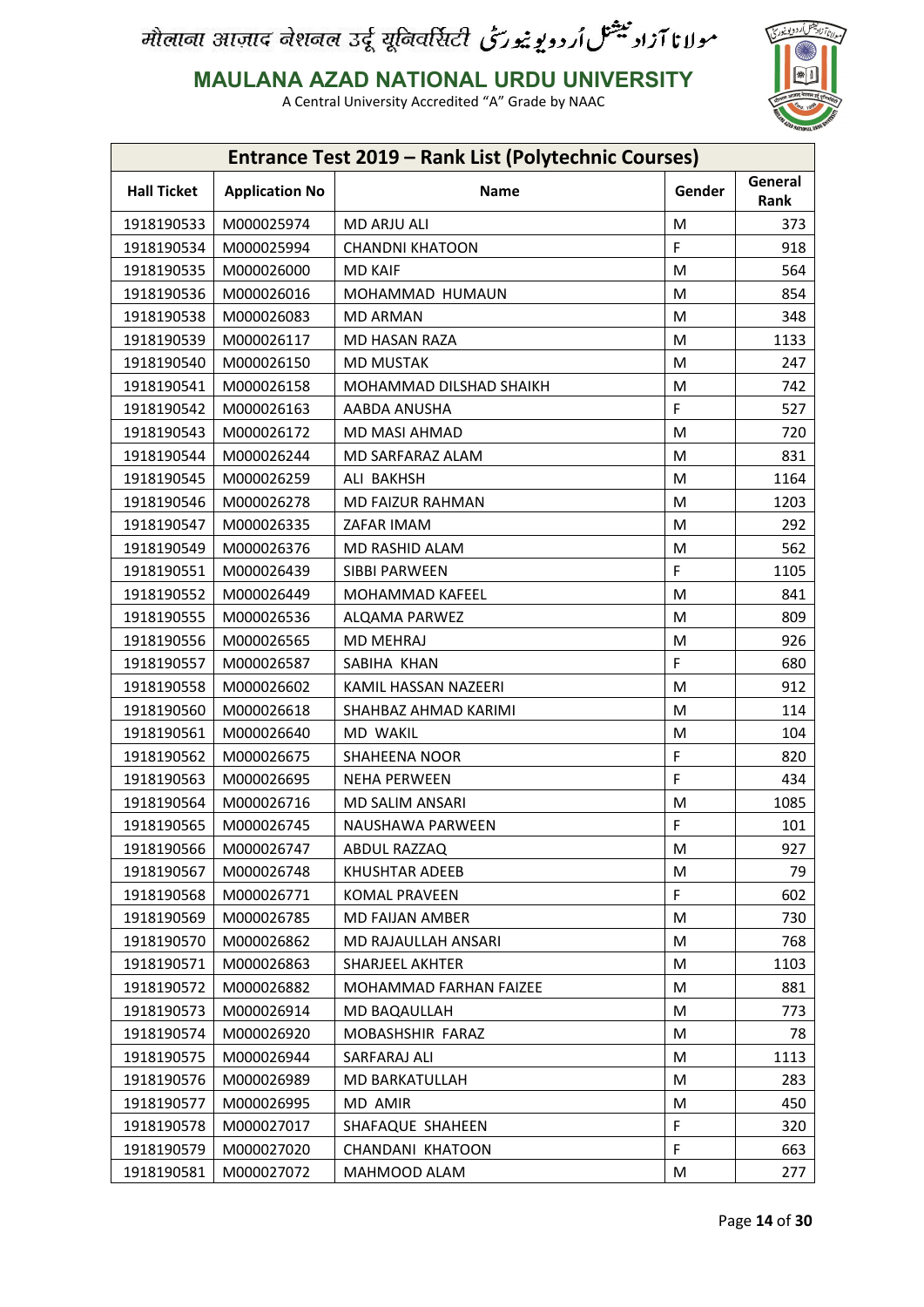

**MAULANA AZAD NATIONAL URDU UNIVERSITY**

|                    |                       | Entrance Test 2019 - Rank List (Polytechnic Courses) |        |                 |
|--------------------|-----------------------|------------------------------------------------------|--------|-----------------|
| <b>Hall Ticket</b> | <b>Application No</b> | Name                                                 | Gender | General<br>Rank |
| 1918190582         | M000027093            | <b>MD ZIKRULLAH</b>                                  | M      | 207             |
| 1918190583         | M000027099            | <b>MD NAJEEB</b>                                     | M      | 688             |
| 1918190584         | M000027130            | <b>AMIR RAZA</b>                                     | M      | 419             |
| 1918190585         | M000027144            | <b>WASI HAIDER</b>                                   | M      | 1109            |
| 1918190586         | M000027146            | MD DILWAR ANSARI                                     | M      | 267             |
| 1918190588         | M000027168            | MD IMTIYAZ ALAM                                      | M      | 665             |
| 1918190590         | M000027233            | <b>MD SAKIB KHAN</b>                                 | M      | 923             |
| 1918190591         | M000027234            | MOHAMMAD FAIZULLAH                                   | M      | 238             |
| 1918190592         | M000027251            | <b>MD IMRAN QURAISHI</b>                             | M      | 556             |
| 1918190593         | M000027273            | <b>ARSHAD HUSSAIN</b>                                | M      | 851             |
| 1918190595         | M000027285            | MD ZIYAUDDIN                                         | M      | 589             |
| 1918190597         | M000027314            | <b>MD PARWEZ</b>                                     | M      | 790             |
| 1918190598         | M000027338            | MOHAMMAD ADNAN ABDI                                  | M      | 1166            |
| 1918190599         | M000027377            | MD DILSHAD                                           | M      | 510             |
| 1918190600         | M000027381            | MD NADEEM ANWAR                                      | M      | 934             |
| 1918190601         | M000027390            | <b>MD NEMATULLAH</b>                                 | M      | 436             |
| 1918190602         | M000027398            | MD DILSHAD                                           | M      | 1093            |
| 1918190603         | M000027417            | MD WASIM AKRAM                                       | M      | 304             |
| 1918190604         | M000027465            | MD GAUS ALAM                                         | M      | 971             |
| 1918190605         | M000027496            | MD AFZAL KHAN                                        | M      | 1174            |
| 1918190606         | M000027520            | <b>BARKAT ALI</b>                                    | M      | 676             |
| 1918190608         | M000027556            | MD NAFISH RAJA                                       | M      | 210             |
| 1918190609         | M000027566            | ABDULLAH                                             | M      | 319             |
| 1918190610         | M000027576            | MD NIKHAR ALAM                                       | M      | 1192            |
| 1918190611         | M000027579            | MD ALTAF                                             | M      | 709             |
| 1918190612         | M000027614            | <b>MD IMRAN</b>                                      | M      | 428             |
| 1918190613         | M000027627            | MD AMAN RAHMANI                                      | M      | 745             |
| 1918190615         | M000027649            | MD GAYASUDDIN ANSARI                                 | M      | 395             |
| 1918190616         | M000027652            | MUZAFFARUL AMIN                                      | M      | 355             |
| 1918190618         | M000027662            | MD YUSUF AZAD                                        | M      | 122             |
| 1918190620         | M000027692            | MD ANSAR ALAM                                        | М      | 936             |
| 1918190621         | M000027703            | ABU FAISAL ANSARI                                    | M      | 631             |
| 1918190622         | M000027724            | ARSHAD RAZA                                          | M      | 377             |
| 1918190623         | M000027746            | <b>ALI AHMAD</b>                                     | M      | 943             |
| 1918190625         | M000027757            | MD EJAZ REJA                                         | M      | 935             |
| 1918190626         | M000027766            | AMIR KHUSROO                                         | M      | 771             |
| 1918190627         | M000027786            | <b>MD SAIF ANSARI</b>                                | M      | 28              |
| 1918190628         | M000027794            | MD WASIM ANSARI                                      | M      | 511             |
| 1918190629         | M000027804            | ZAID ALI KHAN                                        | M      | 1152            |
| 1918190630         | M000027831            | SHAHINA NAZ                                          | F      | 891             |
| 1918190631         | M000027865            | MD DANISH                                            | M      | 521             |
| 1918190632         | M000027872            | MD IMTIYAZ                                           | M      | 596             |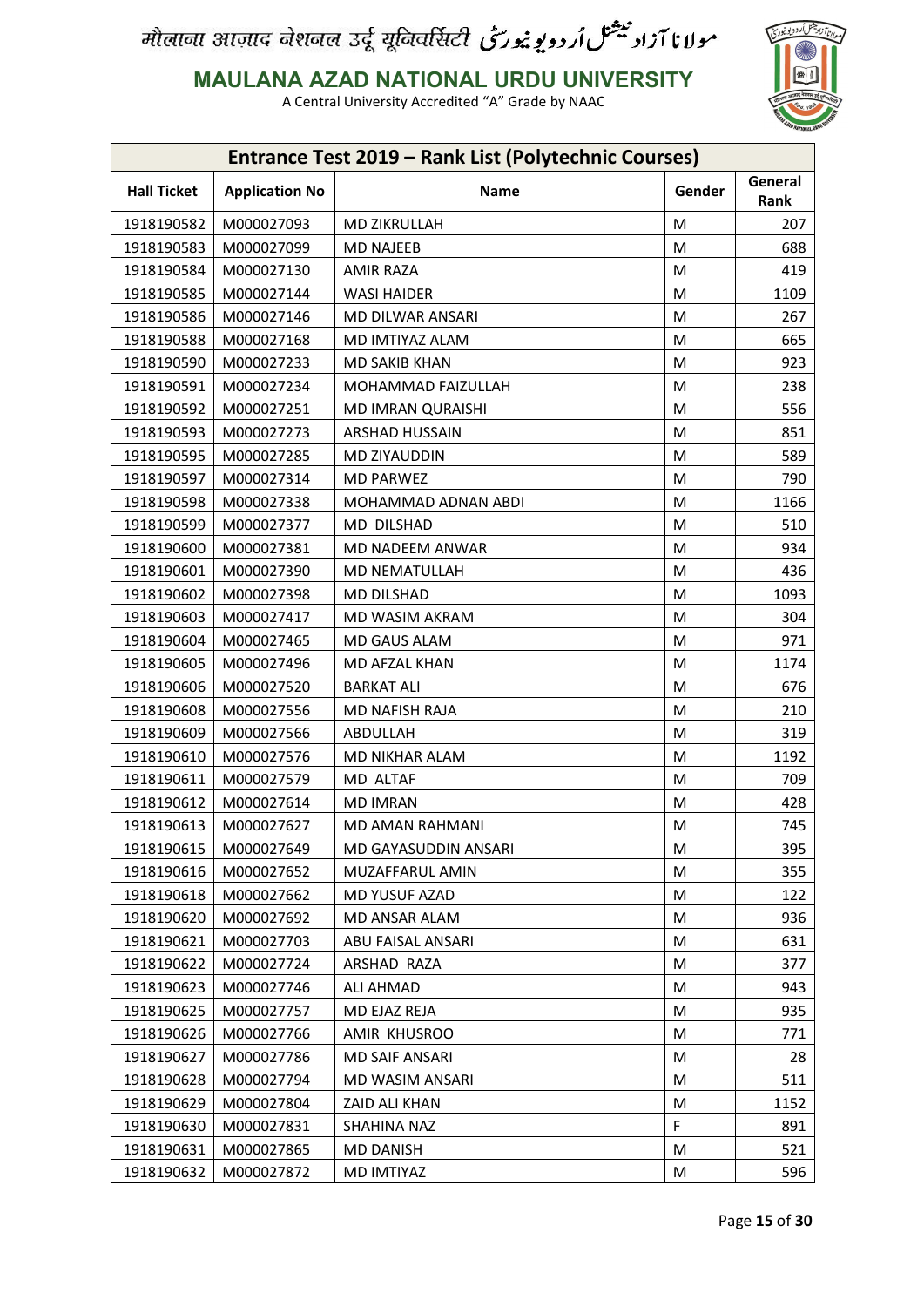

**MAULANA AZAD NATIONAL URDU UNIVERSITY**

| <b>Entrance Test 2019 - Rank List (Polytechnic Courses)</b>                      |      |  |  |  |
|----------------------------------------------------------------------------------|------|--|--|--|
| General<br><b>Hall Ticket</b><br><b>Application No</b><br>Name<br>Gender<br>Rank |      |  |  |  |
| M000027882<br><b>MD SOHRAB</b><br>M<br>1918190633                                | 954  |  |  |  |
| F<br>1918190634<br>M000027898<br>SIDDIQUA AKHTARI                                | 865  |  |  |  |
| 1918190635<br>M000027906<br><b>MD AFZAL</b><br>M                                 | 660  |  |  |  |
| 1918190636<br>M000027914<br>MD ZAFAR HUSSAIN<br>M                                | 845  |  |  |  |
| F<br>1918190637<br>M000027986<br><b>FATMA PARWEEN</b>                            | 947  |  |  |  |
| 1918190638<br>M000027990<br><b>MD ISMAIL</b><br>M                                | 1060 |  |  |  |
| M<br>1918190640<br>M000028062<br>ABDUL AHMAD                                     | 389  |  |  |  |
| 1918190641<br>M000028096<br>MOHAMMAD MAHTAB ALAM<br>M                            | 957  |  |  |  |
| M<br>1918190643<br>M000028261<br>MD ALI REYAZ                                    | 1052 |  |  |  |
| 1918190644<br>M000028314<br>MOHAMMAD SHAMSHUDDIN<br>M                            | 1059 |  |  |  |
| 1918190645<br>M<br>M000028409<br><b>MD TUFAIL ALAM</b>                           | 554  |  |  |  |
| 1918190646<br>M000028432<br>WAJID RAZA KHAN<br>М                                 | 233  |  |  |  |
| 1918190647<br><b>FARAD KHAN</b><br>M<br>M000028446                               | 904  |  |  |  |
| 1918190648<br>M000028475<br>MANSOOR ALAM<br>М                                    | 123  |  |  |  |
| 1918190649<br>M<br>M000028478<br><b>MD ASIF HUSSAIN</b>                          | 691  |  |  |  |
| 1918190651<br>M000028564<br><b>MD IMARAN</b><br>М                                | 855  |  |  |  |
| 1918190652<br>MD SHAHNAWAZ<br>M<br>M000028592                                    | 656  |  |  |  |
| F<br>1918190653<br>M000028619<br>NEDA PRAWEEN                                    | 1211 |  |  |  |
| 1918190655<br>M<br>M000028697<br><b>MD SITARE</b>                                | 593  |  |  |  |
| 1918190656<br>M000028706<br><b>MD NASHIRUL</b><br>М                              | 898  |  |  |  |
| 1918190657<br>M000028737<br>MD IMROJ REJA<br>M                                   | 223  |  |  |  |
| 1918190658<br>M000028746<br>MD NOORENABI<br>М                                    | 171  |  |  |  |
| 1918190659<br>M000028805<br>RASHID ILYAS<br>M                                    | 677  |  |  |  |
| 1918190660<br>M000028828<br><b>MD EHSAN</b><br>М                                 | 833  |  |  |  |
| F<br>1918190661<br>M000028993<br><b>NAYLA SABA</b>                               | 867  |  |  |  |
| 1918190662<br>M<br>M000029003<br><b>OBADAH QUAMAR</b>                            | 449  |  |  |  |
| 1918190663<br>M000029009<br>MD IRSAD ALAM<br>M                                   | 83   |  |  |  |
| 1918190664<br>M000029047<br>MD NOOR ALAM<br>М                                    | 102  |  |  |  |
| 1918190665<br>M000029055<br><b>MD SHAQUIB</b><br>M                               | 772  |  |  |  |
| 1919190003<br>M000018558<br>ATIKUR RAHMAN<br>М                                   | 330  |  |  |  |
| 1919190005<br>M000019465<br>MOHD DANISH<br>M                                     | 1155 |  |  |  |
| 1919190006<br>M000019808<br>MD ZOHAIR AHMAD<br>M                                 | 995  |  |  |  |
| 1919190007<br>M000019840<br>MD AMIR IQBAL<br>M                                   | 4    |  |  |  |
| 1919190008<br>M000020021<br>MD MODASIR ZAMAL<br>M                                | 222  |  |  |  |
| 1919190009<br>M000020059<br>MD RIZWAN<br>М                                       | 12   |  |  |  |
| 1919190010<br>M000020155<br>MD SALMAN ANSARI<br>M                                | 310  |  |  |  |
| 1919190011<br>M000020379<br><b>NAJID HUSSAIN</b><br>M                            | 703  |  |  |  |
| 1919190013<br>M000021214<br>MD AMAANULLAH<br>M                                   | 76   |  |  |  |
| 1919190014<br>M000021280<br>SHOEB MUZAMMIL<br>Μ                                  | 249  |  |  |  |
| 1919190015<br>M000022725<br><b>BADRE MODASSIR</b><br>M                           | 47   |  |  |  |
| 1919190016<br>M000022749<br>SHAHNAWAZ ANWAR<br>M                                 | 261  |  |  |  |
| 1919190017<br>M000023175<br>M<br>ARWAZ KHAN                                      | 10   |  |  |  |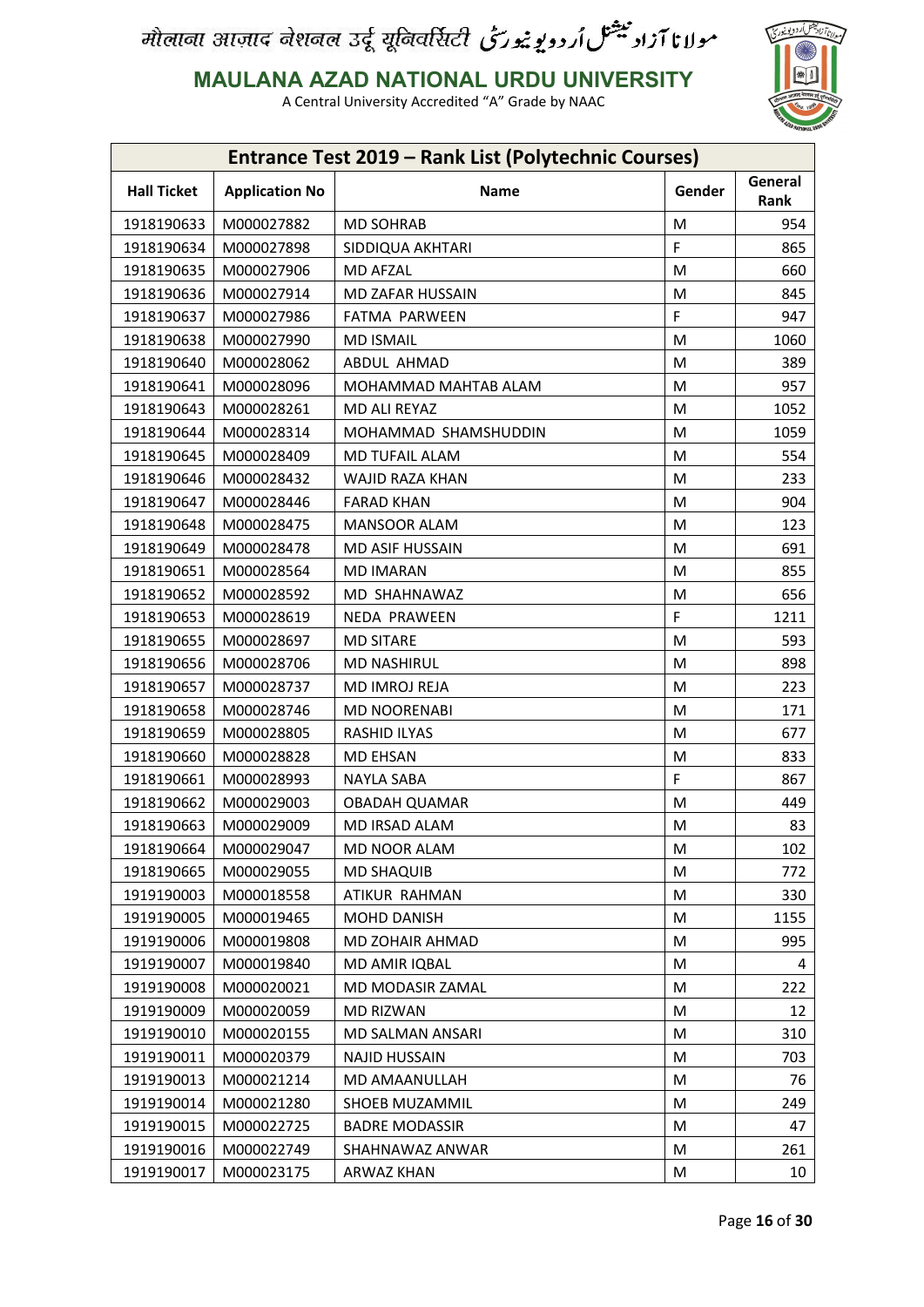

**MAULANA AZAD NATIONAL URDU UNIVERSITY**

| <b>Entrance Test 2019 - Rank List (Polytechnic Courses)</b> |                       |                                  |        |                 |
|-------------------------------------------------------------|-----------------------|----------------------------------|--------|-----------------|
| <b>Hall Ticket</b>                                          | <b>Application No</b> | Name                             | Gender | General<br>Rank |
| 1919190018                                                  | M000023921            | AL HASSAN KHAN                   | M      | 215             |
| 1919190019                                                  | M000024626            | ZAKIR ALAM                       | M      | 280             |
| 1919190021                                                  | M000024850            | SHADMAN ALVI                     | M      | 163             |
| 1919190022                                                  | M000025951            | <b>AZAD</b>                      | M      | 989             |
| 1919190023                                                  | M000026633            | MD AZHAR ALI                     | M      | 1132            |
| 1919190024                                                  | M000026652            | MD FAQUREALAM KHAN               | M      | 91              |
| 1919190025                                                  | M000026836            | <b>FAIZ KHAN</b>                 | M      | 274             |
| 1919190026                                                  | M000027127            | <b>TANWEER ALAM</b>              | M      | 154             |
| 1919190027                                                  | M000027560            | <b>MD OBAID</b>                  | M      | 11              |
| 1919190028                                                  | M000027617            | MOHAMMAD ASIF REZA               | M      | 276             |
| 1919190030                                                  | M000028362            | MOHD AFAIZ NASAR                 | M      | 706             |
| 1919190031                                                  | M000028640            | MOHD ARSHAD                      | M      | 752             |
| 1919190033                                                  | M000028934            | <b>MOHAMMAD ARBAZ</b>            | M      | 135             |
| 1921190001                                                  | M000017568            | <b>SHAHNOOR</b>                  | M      | 738             |
| 1921190002                                                  | M000018457            | <b>FARHATH</b>                   | F      | 682             |
| 1921190003                                                  | M000018490            | NEMAT FATIMA                     | F      | 653             |
| 1921190004                                                  | M000018782            | MISHBAH SHEIKH                   | F      | 683             |
| 1921190005                                                  | M000019129            | <b>MOHD AKIF</b>                 | M      | 1222            |
| 1921190006                                                  | M000019210            | MD RABBAN KHAN                   | M      | 647             |
| 1921190007                                                  | M000020411            | SYED MOHAMMED MUSHARRAF          | M      | 432             |
| 1921190008                                                  | M000020681            | <b>SYED IBRAHIM</b>              | M      | 769             |
| 1921190009                                                  | M000020688            | MD ABDUL REHAN                   | M      | 825             |
| 1921190010                                                  | M000021198            | MOHD SOHAIL                      | M      | 1202            |
| 1921190011                                                  | M000021550            | MD YASIR KHAN                    | M      | 1084            |
| 1921190012                                                  | M000021705            | MD ASHFAQUE ALAM                 | M      | 628             |
| 1921190013                                                  | M000022187            | MOHAMMED ALI                     | M      | 872             |
| 1921190014                                                  | M000022535            | <b>MAHEK BEGUM</b>               | F      | 635             |
| 1921190017                                                  | M000022904            | MD IFTEQAR REHAN                 | М      | 1125            |
| 1921190020                                                  | M000023681            | <b>SHOAIB ANWAR</b>              | M      | 945             |
| 1921190022                                                  | M000023788            | MOHAMMAD SHIHAB HUSSAIN          | M      | 1025            |
| 1921190023                                                  | M000023817            | ASRA BEGUM                       | F      | 897             |
| 1921190024                                                  | M000023909            | SYED MINHAJ UDDIN                | М      | 882             |
| 1921190025                                                  | M000024442            | MOHAMMED SOHAIL KHAN             | M      | 514             |
| 1921190027                                                  | M000024515            | <b>SYED SALMAN JALAL</b>         | M      | 741             |
| 1921190028                                                  | M000024755            | MOHAMMAD ISMAIL SAED             | M      | 1061            |
| 1921190029                                                  | M000025035            | SK MANAWAR ALI                   | M      | 1234            |
| 1921190030                                                  | M000025297            | <b>JAWARIYA MALIK</b>            | F      | 1019            |
| 1921190031                                                  | M000025406            | <b>MD FAIZAN</b>                 | M      | 524             |
| 1921190032                                                  | M000025469            | <b>MD VARIS</b>                  | М      | 1099            |
| 1921190035                                                  | M000025683            | A IRFAN                          | M      | 704             |
| 1921190036                                                  | M000026115            | MD UBAIDUR RAHMAN UBAIDUR RAHMAN | М      | 502             |
| 1921190037                                                  | M000026165            | ABDUL RAHMAN SHAREEF             | M      | 1123            |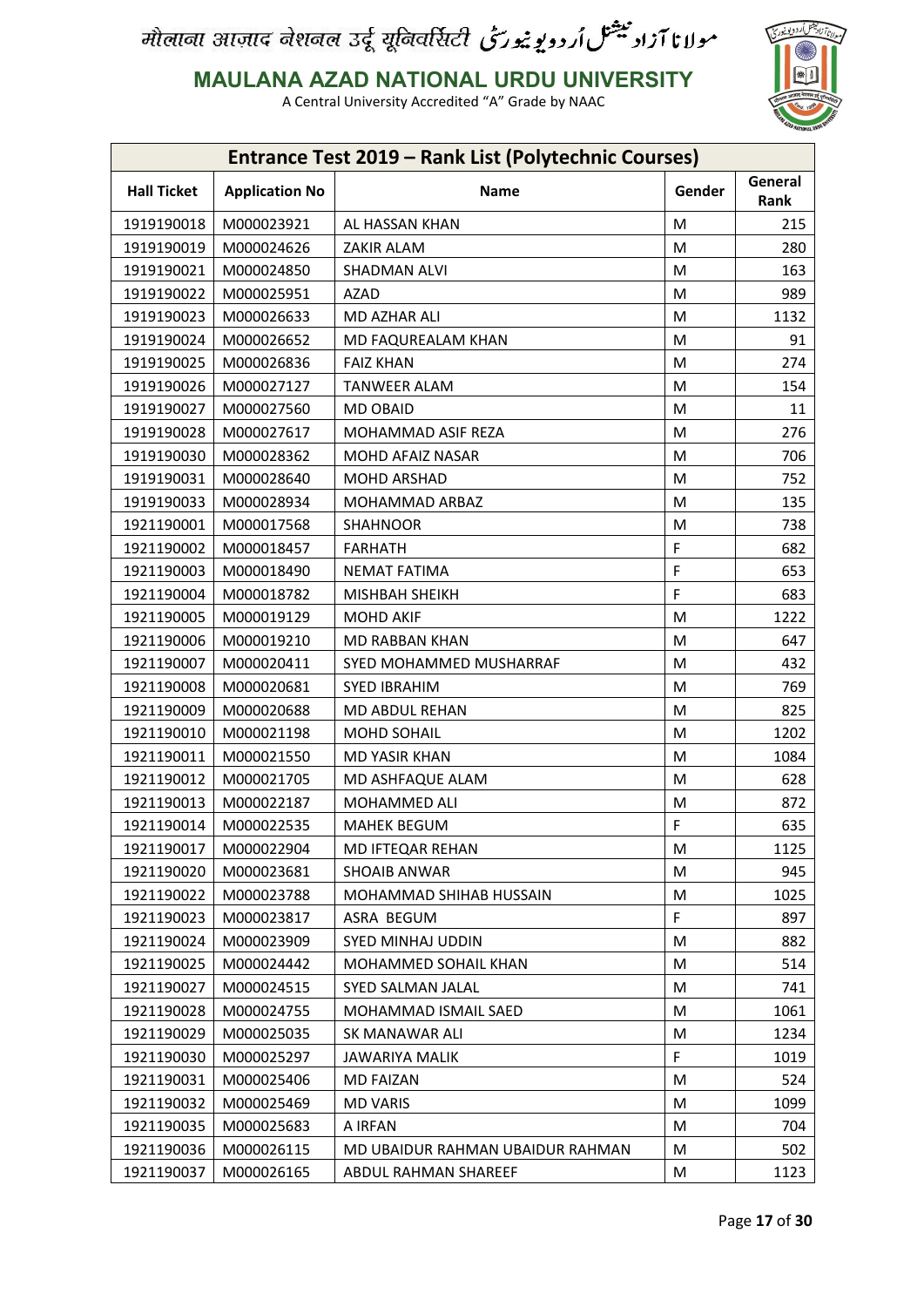

**MAULANA AZAD NATIONAL URDU UNIVERSITY**

| Entrance Test 2019 - Rank List (Polytechnic Courses) |                       |                             |        |                 |
|------------------------------------------------------|-----------------------|-----------------------------|--------|-----------------|
| <b>Hall Ticket</b>                                   | <b>Application No</b> | Name                        | Gender | General<br>Rank |
| 1921190039                                           | M000026219            | <b>SOHAIL KHAN</b>          | M      | 840             |
| 1921190040                                           | M000026419            | <b>MODASSIR RAJA</b>        | M      | 198             |
| 1921190041                                           | M000026545            | SYED SHAHBAAZ MUSTAFA       | M      | 1005            |
| 1921190042                                           | M000026578            | ISHTIYAQ AHMAD              | M      | 454             |
| 1921190043                                           | M000026581            | MOHAMMED ANWAR KHAN         | M      | 1194            |
| 1921190044                                           | M000026913            | <b>SYED SHOEB</b>           | M      | 566             |
| 1921190045                                           | M000027419            | <b>MOHD FIRASAT</b>         | M      | 753             |
| 1921190046                                           | M000027446            | <b>JUNAID</b>               | M      | 1062            |
| 1921190047                                           | M000027580            | MD AMIRUDDIN KHAN           | M      | 594             |
| 1921190048                                           | M000027610            | <b>SYED ASHRAF</b>          | M      | 1198            |
| 1921190049                                           | M000027638            | ABDUL RAHEEM CHOWDARY       | M      | 780             |
| 1921190050                                           | M000028131            | <b>MOHAMMAD IMRAN</b>       | M      | 609             |
| 1921190051                                           | M000028184            | <b>FAIZAN KHAN</b>          | M      | 816             |
| 1921190052                                           | M000028240            | ASRA AMREEN                 | F      | 405             |
| 1921190053                                           | M000028245            | MOHAMMED SAYEED ANWAR       | M      | 570             |
| 1921190054                                           | M000028270            | MOHAMMED KALEEMUDDIN        | M      | 998             |
| 1921190055                                           | M000028495            | SAYIDURRAHMAN               | M      | 1196            |
| 1921190056                                           | M000028515            | <b>ABDUL SUBHAN</b>         | M      | 1147            |
| 1921190057                                           | M000028525            | MD GOUSE MOHIUDDIN          | M      | 1182            |
| 1921190058                                           | M000028756            | <b>HASAN ABBAS</b>          | M      | 1038            |
| 1921190059                                           | M000028868            | SAHIL NAWAZ                 | M      | 532             |
| 1922190001                                           | M000018567            | <b>SHAIK SAIRA BANU</b>     | F      | 1040            |
| 1922190002                                           | M000019308            | SHAIK MOHAMMED AKMAL        | M      | 975             |
| 1922190003                                           | M000019408            | THOUSIF ALI RUPANAGUDI      | M      | 746             |
| 1922190004                                           | M000019482            | <b>SHAIK JAFFEREEN</b>      | F      | 1218            |
| 1922190005                                           | M000020274            | <b>SHAIK MUBARAK</b>        | M      | 681             |
| 1922190006                                           | M000021129            | SYED PEERULLA MALIK         | M      | 1129            |
| 1922190007                                           | M000021187            | SHAIK KALEEM                | M      | 372             |
| 1922190008                                           | M000021229            | <b>SHAIK ILIYAS</b>         | M      | 420             |
| 1922190010                                           | M000021425            | <b>SHAIK SAMEER</b>         | M      | 1187            |
| 1922190011                                           | M000021844            | SHAIK QAIRUNNISA BANU       | F      | 1167            |
| 1922190012                                           | M000021852            | SYED HABEEBUNNISA           | F      | 785             |
| 1922190013                                           | M000021867            | <b>SHAIK AFREEN</b>         | F      | 295             |
| 1922190014                                           | M000021875            | PATHAN MEENAS               | F      | 208             |
| 1922190015                                           | M000021884            | SHAIK ARIFULLAH             | M      | 317             |
| 1922190016                                           | M000021888            | <b>SYED FIROZ BASHA</b>     | M      | 159             |
| 1922190017                                           | M000021895            | SHAIK KHUDI BASHA           | M      | 293             |
| 1922190018                                           | M000021896            | SHAIK ILIYAS BASHA          | M      | 724             |
| 1922190019                                           | M000022105            | PATHAN ALHUMA MUSKAN KHANAM | F      | 821             |
| 1922190020                                           | M000022342            | <b>SHAIK HAJIRA</b>         | F      | 314             |
| 1922190021                                           | M000022351            | <b>SYED AFZAL</b>           | M      | 327             |
| 1922190022                                           | M000022363            | SYED ASMA                   | F      | 978             |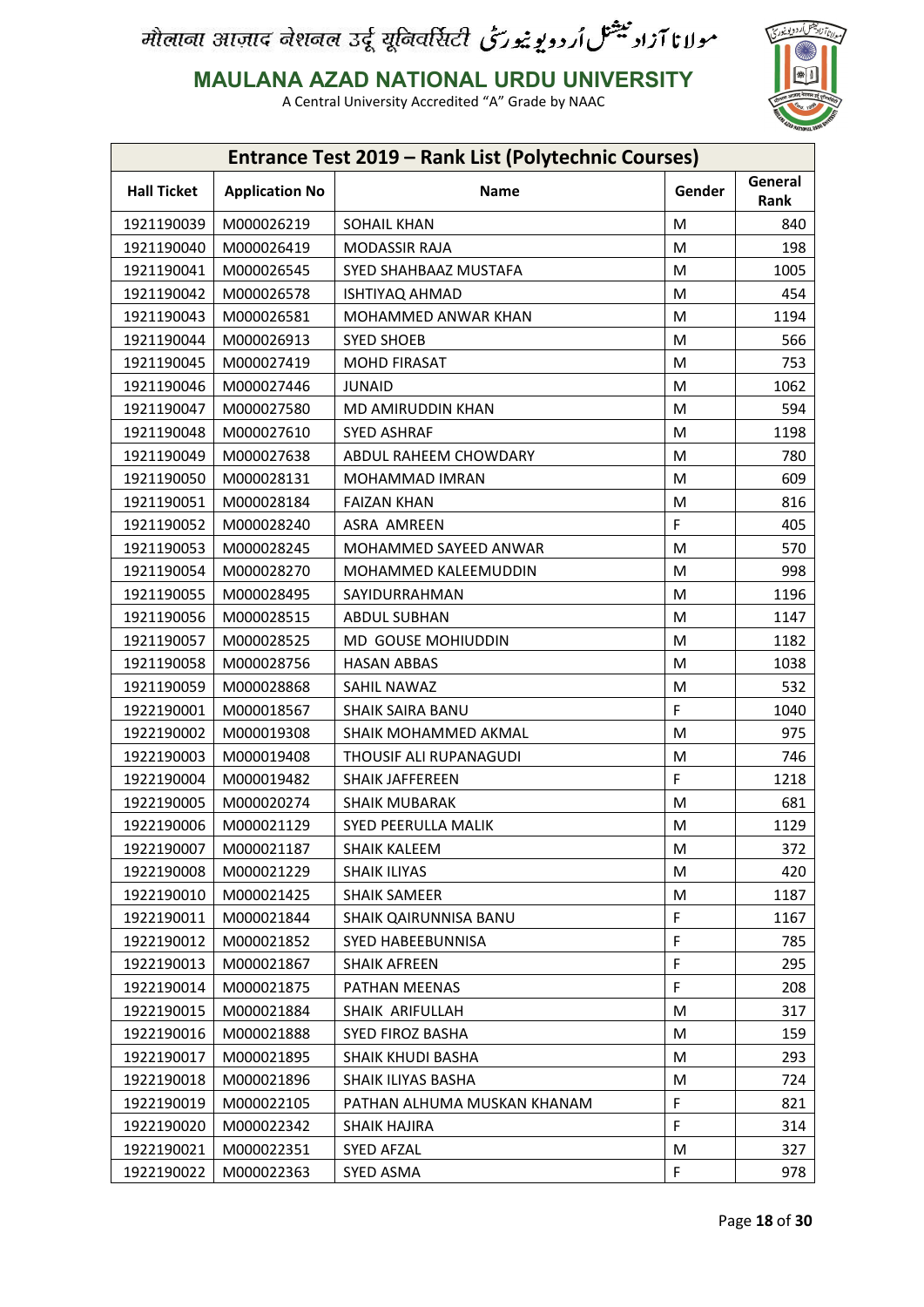

**MAULANA AZAD NATIONAL URDU UNIVERSITY**

| General<br><b>Hall Ticket</b><br><b>Application No</b><br>Name<br>Gender<br>Rank<br>F<br>1922190023<br>M000022368<br>SYED ALISHAH<br>909<br>1922190024<br>M000022587<br><b>SYED SYED BASHA</b><br>988<br>M<br>1922190025<br>M000022594<br>SHAIK MUBARAK BASHA<br>M<br>743<br>1922190027<br>M000023080<br><b>SHAIK KHASIM SAB</b><br>M<br>1151<br>M<br>1922190028<br>M000023098<br><b>SHAIK MOHAMMED BILAL</b><br>1124<br>981<br>1922190029<br>M000023272<br>SHAIK MOHAMMED GHOUSE<br>M<br>1922190030<br>M<br>1143<br>M000023284<br>SHAIK MOHAMMED MUTAHIR<br>1922190031<br>M000023311<br>SHAIK MAHAMMAD RAFI<br>1144<br>М<br>1922190032<br>М<br>1145<br>M000023551<br>SHAIK MOHAMMED KHALID<br>1922190033<br>PATHAN ASIF KHAN<br>878<br>M000023553<br>М<br>931<br>1922190034<br>M<br>M000023563<br><b>SHAIK MUHAMMED FAREED</b><br>F<br>1922190035<br>M000023579<br><b>SHAIK SALMA</b><br>321<br>124<br>1922190037<br><b>SHAIK MUHAMMAD YOUSUF</b><br>M<br>M000023625<br>F<br>1922190038<br>M000023653<br>1054<br>SHAIK SAMEERA BANU<br>F<br>638<br>1922190039<br>M000023686<br><b>SHAIK HASEENA</b><br>F<br>1922190040<br>M000023695<br><b>SHAIK SHAHEEN</b><br>678<br>F<br>1922190041<br>712<br>M000023702<br><b>SHAIK PARVEEN</b><br>F<br>1922190042<br>604<br>M000023755<br>SHAIK SAMEERA RUKSANA<br>F<br>896<br>1922190043<br>M000023858<br>SYED SYED SHAHE NOOR<br>F<br>1922190044<br>M000023862<br>MOGHAL NABIYA<br>1027<br>1922190045<br>M000023872<br>M<br>917<br>SYED FAROOQ AHAMED<br>1922190046<br>SHAIK ABDUL KHADIR JEELAN<br>M<br>1010<br>M000023886<br>1922190047<br>488<br>M000023899<br>SHAK MOHAMMED NASIR<br>M<br>1922190048<br>M000023902<br>M<br>659<br>SHAIK MOHAMMED NASEER<br>1922190049<br>M000024162<br>1227<br>ALLANAGARI HUSSSAIN BASHA<br>M<br>F<br>977<br>1922190050<br>M000024259<br>AFGHAN MUSKAN<br>F<br>1922190051<br>M000024285<br>1135<br><b>SHAIK SAIRA BANU</b><br>1922190052<br>M000024520<br><b>SHAIK JOWHAR</b><br>М<br>541<br>637<br>1922190053<br>M000024554<br>SHAIK NEERUGANTI MAHABOOB BASHA<br>M<br>1922190055<br>M000024926<br>M<br>1117<br>SHAIK BAVAJI<br>1922190056<br>M000024953<br><b>SHAIK SHAFIULLA</b><br>979<br>M<br>1922190057<br>M000024960<br>SHAIK HAMEED VALI<br>M<br>1015<br>1922190058<br>1106<br>M000024964<br><b>SHAIK IRFAN</b><br>M<br>1922190059<br>M000024981<br><b>SHAIK IRFAN</b><br>M<br>1158<br>1922190060<br>M000025272<br>NOORANGARI SHAIK NASEER<br>1208<br>М<br>1922190061<br>M000025610<br>M<br>1126<br><b>SYED ABDUL REHMAN</b><br>F<br>1922190062<br>930<br>M000025721<br><b>SHAIK KARIMUN</b><br>1922190063<br>M<br>1055<br>M000025724<br>SHAIK FAHADALI |
|---------------------------------------------------------------------------------------------------------------------------------------------------------------------------------------------------------------------------------------------------------------------------------------------------------------------------------------------------------------------------------------------------------------------------------------------------------------------------------------------------------------------------------------------------------------------------------------------------------------------------------------------------------------------------------------------------------------------------------------------------------------------------------------------------------------------------------------------------------------------------------------------------------------------------------------------------------------------------------------------------------------------------------------------------------------------------------------------------------------------------------------------------------------------------------------------------------------------------------------------------------------------------------------------------------------------------------------------------------------------------------------------------------------------------------------------------------------------------------------------------------------------------------------------------------------------------------------------------------------------------------------------------------------------------------------------------------------------------------------------------------------------------------------------------------------------------------------------------------------------------------------------------------------------------------------------------------------------------------------------------------------------------------------------------------------------------------------------------------------------------------------------------------------------------------------------------------------------------------------------------------------------------------------------------------------------------------------------------------------------------------------------------------------------------------------------------------------------------------------------------------------------------------------------------------------------------------------------------------------------------------------------|
|                                                                                                                                                                                                                                                                                                                                                                                                                                                                                                                                                                                                                                                                                                                                                                                                                                                                                                                                                                                                                                                                                                                                                                                                                                                                                                                                                                                                                                                                                                                                                                                                                                                                                                                                                                                                                                                                                                                                                                                                                                                                                                                                                                                                                                                                                                                                                                                                                                                                                                                                                                                                                                             |
|                                                                                                                                                                                                                                                                                                                                                                                                                                                                                                                                                                                                                                                                                                                                                                                                                                                                                                                                                                                                                                                                                                                                                                                                                                                                                                                                                                                                                                                                                                                                                                                                                                                                                                                                                                                                                                                                                                                                                                                                                                                                                                                                                                                                                                                                                                                                                                                                                                                                                                                                                                                                                                             |
|                                                                                                                                                                                                                                                                                                                                                                                                                                                                                                                                                                                                                                                                                                                                                                                                                                                                                                                                                                                                                                                                                                                                                                                                                                                                                                                                                                                                                                                                                                                                                                                                                                                                                                                                                                                                                                                                                                                                                                                                                                                                                                                                                                                                                                                                                                                                                                                                                                                                                                                                                                                                                                             |
|                                                                                                                                                                                                                                                                                                                                                                                                                                                                                                                                                                                                                                                                                                                                                                                                                                                                                                                                                                                                                                                                                                                                                                                                                                                                                                                                                                                                                                                                                                                                                                                                                                                                                                                                                                                                                                                                                                                                                                                                                                                                                                                                                                                                                                                                                                                                                                                                                                                                                                                                                                                                                                             |
|                                                                                                                                                                                                                                                                                                                                                                                                                                                                                                                                                                                                                                                                                                                                                                                                                                                                                                                                                                                                                                                                                                                                                                                                                                                                                                                                                                                                                                                                                                                                                                                                                                                                                                                                                                                                                                                                                                                                                                                                                                                                                                                                                                                                                                                                                                                                                                                                                                                                                                                                                                                                                                             |
|                                                                                                                                                                                                                                                                                                                                                                                                                                                                                                                                                                                                                                                                                                                                                                                                                                                                                                                                                                                                                                                                                                                                                                                                                                                                                                                                                                                                                                                                                                                                                                                                                                                                                                                                                                                                                                                                                                                                                                                                                                                                                                                                                                                                                                                                                                                                                                                                                                                                                                                                                                                                                                             |
|                                                                                                                                                                                                                                                                                                                                                                                                                                                                                                                                                                                                                                                                                                                                                                                                                                                                                                                                                                                                                                                                                                                                                                                                                                                                                                                                                                                                                                                                                                                                                                                                                                                                                                                                                                                                                                                                                                                                                                                                                                                                                                                                                                                                                                                                                                                                                                                                                                                                                                                                                                                                                                             |
|                                                                                                                                                                                                                                                                                                                                                                                                                                                                                                                                                                                                                                                                                                                                                                                                                                                                                                                                                                                                                                                                                                                                                                                                                                                                                                                                                                                                                                                                                                                                                                                                                                                                                                                                                                                                                                                                                                                                                                                                                                                                                                                                                                                                                                                                                                                                                                                                                                                                                                                                                                                                                                             |
|                                                                                                                                                                                                                                                                                                                                                                                                                                                                                                                                                                                                                                                                                                                                                                                                                                                                                                                                                                                                                                                                                                                                                                                                                                                                                                                                                                                                                                                                                                                                                                                                                                                                                                                                                                                                                                                                                                                                                                                                                                                                                                                                                                                                                                                                                                                                                                                                                                                                                                                                                                                                                                             |
|                                                                                                                                                                                                                                                                                                                                                                                                                                                                                                                                                                                                                                                                                                                                                                                                                                                                                                                                                                                                                                                                                                                                                                                                                                                                                                                                                                                                                                                                                                                                                                                                                                                                                                                                                                                                                                                                                                                                                                                                                                                                                                                                                                                                                                                                                                                                                                                                                                                                                                                                                                                                                                             |
|                                                                                                                                                                                                                                                                                                                                                                                                                                                                                                                                                                                                                                                                                                                                                                                                                                                                                                                                                                                                                                                                                                                                                                                                                                                                                                                                                                                                                                                                                                                                                                                                                                                                                                                                                                                                                                                                                                                                                                                                                                                                                                                                                                                                                                                                                                                                                                                                                                                                                                                                                                                                                                             |
|                                                                                                                                                                                                                                                                                                                                                                                                                                                                                                                                                                                                                                                                                                                                                                                                                                                                                                                                                                                                                                                                                                                                                                                                                                                                                                                                                                                                                                                                                                                                                                                                                                                                                                                                                                                                                                                                                                                                                                                                                                                                                                                                                                                                                                                                                                                                                                                                                                                                                                                                                                                                                                             |
|                                                                                                                                                                                                                                                                                                                                                                                                                                                                                                                                                                                                                                                                                                                                                                                                                                                                                                                                                                                                                                                                                                                                                                                                                                                                                                                                                                                                                                                                                                                                                                                                                                                                                                                                                                                                                                                                                                                                                                                                                                                                                                                                                                                                                                                                                                                                                                                                                                                                                                                                                                                                                                             |
|                                                                                                                                                                                                                                                                                                                                                                                                                                                                                                                                                                                                                                                                                                                                                                                                                                                                                                                                                                                                                                                                                                                                                                                                                                                                                                                                                                                                                                                                                                                                                                                                                                                                                                                                                                                                                                                                                                                                                                                                                                                                                                                                                                                                                                                                                                                                                                                                                                                                                                                                                                                                                                             |
|                                                                                                                                                                                                                                                                                                                                                                                                                                                                                                                                                                                                                                                                                                                                                                                                                                                                                                                                                                                                                                                                                                                                                                                                                                                                                                                                                                                                                                                                                                                                                                                                                                                                                                                                                                                                                                                                                                                                                                                                                                                                                                                                                                                                                                                                                                                                                                                                                                                                                                                                                                                                                                             |
|                                                                                                                                                                                                                                                                                                                                                                                                                                                                                                                                                                                                                                                                                                                                                                                                                                                                                                                                                                                                                                                                                                                                                                                                                                                                                                                                                                                                                                                                                                                                                                                                                                                                                                                                                                                                                                                                                                                                                                                                                                                                                                                                                                                                                                                                                                                                                                                                                                                                                                                                                                                                                                             |
|                                                                                                                                                                                                                                                                                                                                                                                                                                                                                                                                                                                                                                                                                                                                                                                                                                                                                                                                                                                                                                                                                                                                                                                                                                                                                                                                                                                                                                                                                                                                                                                                                                                                                                                                                                                                                                                                                                                                                                                                                                                                                                                                                                                                                                                                                                                                                                                                                                                                                                                                                                                                                                             |
|                                                                                                                                                                                                                                                                                                                                                                                                                                                                                                                                                                                                                                                                                                                                                                                                                                                                                                                                                                                                                                                                                                                                                                                                                                                                                                                                                                                                                                                                                                                                                                                                                                                                                                                                                                                                                                                                                                                                                                                                                                                                                                                                                                                                                                                                                                                                                                                                                                                                                                                                                                                                                                             |
|                                                                                                                                                                                                                                                                                                                                                                                                                                                                                                                                                                                                                                                                                                                                                                                                                                                                                                                                                                                                                                                                                                                                                                                                                                                                                                                                                                                                                                                                                                                                                                                                                                                                                                                                                                                                                                                                                                                                                                                                                                                                                                                                                                                                                                                                                                                                                                                                                                                                                                                                                                                                                                             |
|                                                                                                                                                                                                                                                                                                                                                                                                                                                                                                                                                                                                                                                                                                                                                                                                                                                                                                                                                                                                                                                                                                                                                                                                                                                                                                                                                                                                                                                                                                                                                                                                                                                                                                                                                                                                                                                                                                                                                                                                                                                                                                                                                                                                                                                                                                                                                                                                                                                                                                                                                                                                                                             |
|                                                                                                                                                                                                                                                                                                                                                                                                                                                                                                                                                                                                                                                                                                                                                                                                                                                                                                                                                                                                                                                                                                                                                                                                                                                                                                                                                                                                                                                                                                                                                                                                                                                                                                                                                                                                                                                                                                                                                                                                                                                                                                                                                                                                                                                                                                                                                                                                                                                                                                                                                                                                                                             |
|                                                                                                                                                                                                                                                                                                                                                                                                                                                                                                                                                                                                                                                                                                                                                                                                                                                                                                                                                                                                                                                                                                                                                                                                                                                                                                                                                                                                                                                                                                                                                                                                                                                                                                                                                                                                                                                                                                                                                                                                                                                                                                                                                                                                                                                                                                                                                                                                                                                                                                                                                                                                                                             |
|                                                                                                                                                                                                                                                                                                                                                                                                                                                                                                                                                                                                                                                                                                                                                                                                                                                                                                                                                                                                                                                                                                                                                                                                                                                                                                                                                                                                                                                                                                                                                                                                                                                                                                                                                                                                                                                                                                                                                                                                                                                                                                                                                                                                                                                                                                                                                                                                                                                                                                                                                                                                                                             |
|                                                                                                                                                                                                                                                                                                                                                                                                                                                                                                                                                                                                                                                                                                                                                                                                                                                                                                                                                                                                                                                                                                                                                                                                                                                                                                                                                                                                                                                                                                                                                                                                                                                                                                                                                                                                                                                                                                                                                                                                                                                                                                                                                                                                                                                                                                                                                                                                                                                                                                                                                                                                                                             |
|                                                                                                                                                                                                                                                                                                                                                                                                                                                                                                                                                                                                                                                                                                                                                                                                                                                                                                                                                                                                                                                                                                                                                                                                                                                                                                                                                                                                                                                                                                                                                                                                                                                                                                                                                                                                                                                                                                                                                                                                                                                                                                                                                                                                                                                                                                                                                                                                                                                                                                                                                                                                                                             |
|                                                                                                                                                                                                                                                                                                                                                                                                                                                                                                                                                                                                                                                                                                                                                                                                                                                                                                                                                                                                                                                                                                                                                                                                                                                                                                                                                                                                                                                                                                                                                                                                                                                                                                                                                                                                                                                                                                                                                                                                                                                                                                                                                                                                                                                                                                                                                                                                                                                                                                                                                                                                                                             |
|                                                                                                                                                                                                                                                                                                                                                                                                                                                                                                                                                                                                                                                                                                                                                                                                                                                                                                                                                                                                                                                                                                                                                                                                                                                                                                                                                                                                                                                                                                                                                                                                                                                                                                                                                                                                                                                                                                                                                                                                                                                                                                                                                                                                                                                                                                                                                                                                                                                                                                                                                                                                                                             |
|                                                                                                                                                                                                                                                                                                                                                                                                                                                                                                                                                                                                                                                                                                                                                                                                                                                                                                                                                                                                                                                                                                                                                                                                                                                                                                                                                                                                                                                                                                                                                                                                                                                                                                                                                                                                                                                                                                                                                                                                                                                                                                                                                                                                                                                                                                                                                                                                                                                                                                                                                                                                                                             |
|                                                                                                                                                                                                                                                                                                                                                                                                                                                                                                                                                                                                                                                                                                                                                                                                                                                                                                                                                                                                                                                                                                                                                                                                                                                                                                                                                                                                                                                                                                                                                                                                                                                                                                                                                                                                                                                                                                                                                                                                                                                                                                                                                                                                                                                                                                                                                                                                                                                                                                                                                                                                                                             |
|                                                                                                                                                                                                                                                                                                                                                                                                                                                                                                                                                                                                                                                                                                                                                                                                                                                                                                                                                                                                                                                                                                                                                                                                                                                                                                                                                                                                                                                                                                                                                                                                                                                                                                                                                                                                                                                                                                                                                                                                                                                                                                                                                                                                                                                                                                                                                                                                                                                                                                                                                                                                                                             |
|                                                                                                                                                                                                                                                                                                                                                                                                                                                                                                                                                                                                                                                                                                                                                                                                                                                                                                                                                                                                                                                                                                                                                                                                                                                                                                                                                                                                                                                                                                                                                                                                                                                                                                                                                                                                                                                                                                                                                                                                                                                                                                                                                                                                                                                                                                                                                                                                                                                                                                                                                                                                                                             |
|                                                                                                                                                                                                                                                                                                                                                                                                                                                                                                                                                                                                                                                                                                                                                                                                                                                                                                                                                                                                                                                                                                                                                                                                                                                                                                                                                                                                                                                                                                                                                                                                                                                                                                                                                                                                                                                                                                                                                                                                                                                                                                                                                                                                                                                                                                                                                                                                                                                                                                                                                                                                                                             |
|                                                                                                                                                                                                                                                                                                                                                                                                                                                                                                                                                                                                                                                                                                                                                                                                                                                                                                                                                                                                                                                                                                                                                                                                                                                                                                                                                                                                                                                                                                                                                                                                                                                                                                                                                                                                                                                                                                                                                                                                                                                                                                                                                                                                                                                                                                                                                                                                                                                                                                                                                                                                                                             |
|                                                                                                                                                                                                                                                                                                                                                                                                                                                                                                                                                                                                                                                                                                                                                                                                                                                                                                                                                                                                                                                                                                                                                                                                                                                                                                                                                                                                                                                                                                                                                                                                                                                                                                                                                                                                                                                                                                                                                                                                                                                                                                                                                                                                                                                                                                                                                                                                                                                                                                                                                                                                                                             |
|                                                                                                                                                                                                                                                                                                                                                                                                                                                                                                                                                                                                                                                                                                                                                                                                                                                                                                                                                                                                                                                                                                                                                                                                                                                                                                                                                                                                                                                                                                                                                                                                                                                                                                                                                                                                                                                                                                                                                                                                                                                                                                                                                                                                                                                                                                                                                                                                                                                                                                                                                                                                                                             |
|                                                                                                                                                                                                                                                                                                                                                                                                                                                                                                                                                                                                                                                                                                                                                                                                                                                                                                                                                                                                                                                                                                                                                                                                                                                                                                                                                                                                                                                                                                                                                                                                                                                                                                                                                                                                                                                                                                                                                                                                                                                                                                                                                                                                                                                                                                                                                                                                                                                                                                                                                                                                                                             |
|                                                                                                                                                                                                                                                                                                                                                                                                                                                                                                                                                                                                                                                                                                                                                                                                                                                                                                                                                                                                                                                                                                                                                                                                                                                                                                                                                                                                                                                                                                                                                                                                                                                                                                                                                                                                                                                                                                                                                                                                                                                                                                                                                                                                                                                                                                                                                                                                                                                                                                                                                                                                                                             |
|                                                                                                                                                                                                                                                                                                                                                                                                                                                                                                                                                                                                                                                                                                                                                                                                                                                                                                                                                                                                                                                                                                                                                                                                                                                                                                                                                                                                                                                                                                                                                                                                                                                                                                                                                                                                                                                                                                                                                                                                                                                                                                                                                                                                                                                                                                                                                                                                                                                                                                                                                                                                                                             |
|                                                                                                                                                                                                                                                                                                                                                                                                                                                                                                                                                                                                                                                                                                                                                                                                                                                                                                                                                                                                                                                                                                                                                                                                                                                                                                                                                                                                                                                                                                                                                                                                                                                                                                                                                                                                                                                                                                                                                                                                                                                                                                                                                                                                                                                                                                                                                                                                                                                                                                                                                                                                                                             |
| F.<br>1922190064<br>M000025736<br>PATAN FIRDOSE<br>1221                                                                                                                                                                                                                                                                                                                                                                                                                                                                                                                                                                                                                                                                                                                                                                                                                                                                                                                                                                                                                                                                                                                                                                                                                                                                                                                                                                                                                                                                                                                                                                                                                                                                                                                                                                                                                                                                                                                                                                                                                                                                                                                                                                                                                                                                                                                                                                                                                                                                                                                                                                                     |
| 1922190065<br>M<br>M000025929<br><b>SHAIK MANSOOR</b><br>1115                                                                                                                                                                                                                                                                                                                                                                                                                                                                                                                                                                                                                                                                                                                                                                                                                                                                                                                                                                                                                                                                                                                                                                                                                                                                                                                                                                                                                                                                                                                                                                                                                                                                                                                                                                                                                                                                                                                                                                                                                                                                                                                                                                                                                                                                                                                                                                                                                                                                                                                                                                               |
| 1922190066<br>M000026078<br>1204<br>SYED ASIF<br>M                                                                                                                                                                                                                                                                                                                                                                                                                                                                                                                                                                                                                                                                                                                                                                                                                                                                                                                                                                                                                                                                                                                                                                                                                                                                                                                                                                                                                                                                                                                                                                                                                                                                                                                                                                                                                                                                                                                                                                                                                                                                                                                                                                                                                                                                                                                                                                                                                                                                                                                                                                                          |
| 1922190067<br>1056<br>M000026168<br>SHAIK ZAKIR HUSSAIN<br>M                                                                                                                                                                                                                                                                                                                                                                                                                                                                                                                                                                                                                                                                                                                                                                                                                                                                                                                                                                                                                                                                                                                                                                                                                                                                                                                                                                                                                                                                                                                                                                                                                                                                                                                                                                                                                                                                                                                                                                                                                                                                                                                                                                                                                                                                                                                                                                                                                                                                                                                                                                                |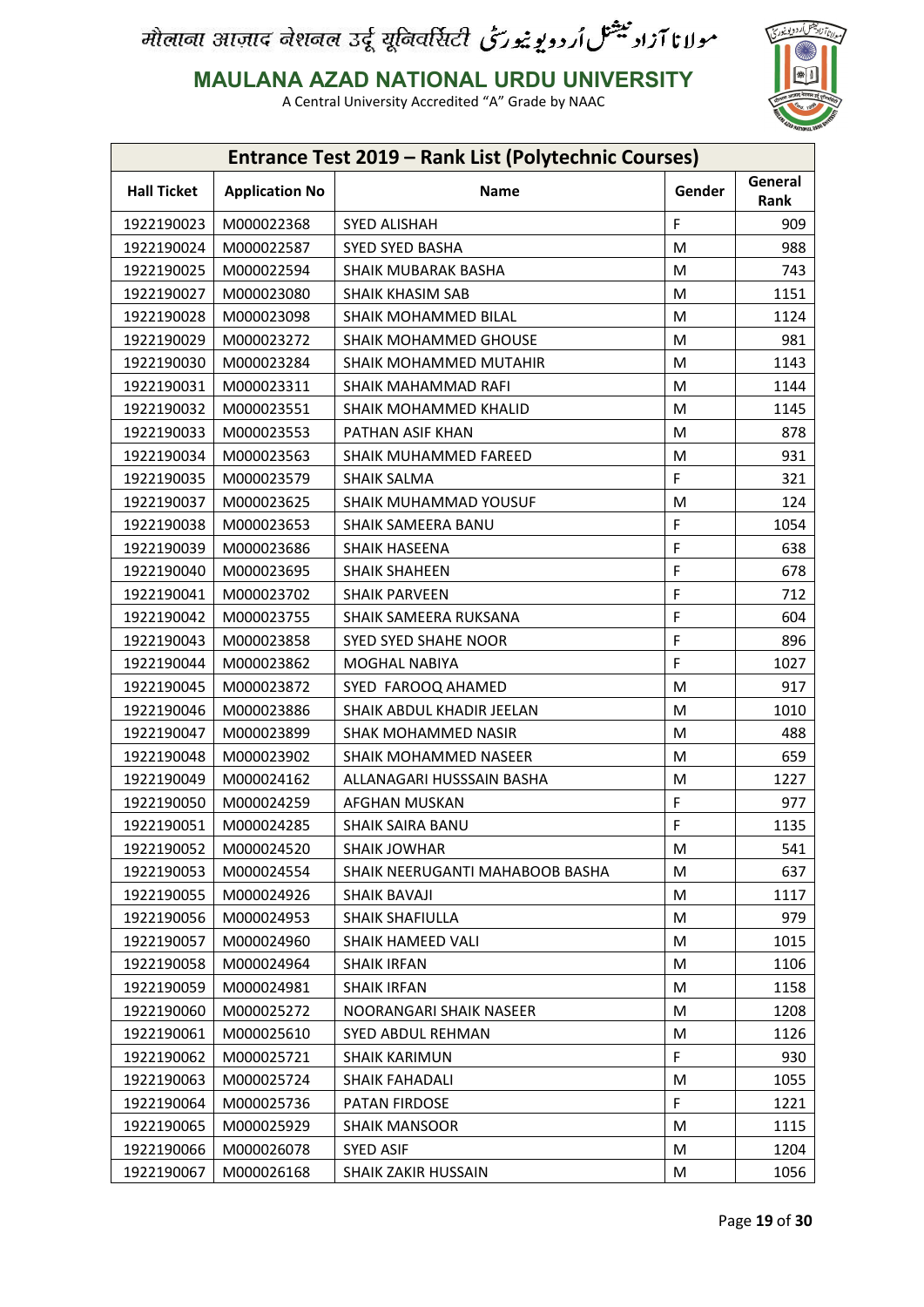

**MAULANA AZAD NATIONAL URDU UNIVERSITY**

|                    |                       | Entrance Test 2019 - Rank List (Polytechnic Courses) |        |                 |
|--------------------|-----------------------|------------------------------------------------------|--------|-----------------|
| <b>Hall Ticket</b> | <b>Application No</b> | Name                                                 | Gender | General<br>Rank |
| 1922190068         | M000026203            | SHAIK AYEESHA                                        | F      | 1215            |
| 1922190070         | M000027373            | PATHAN SALEEMA                                       | F      | 1127            |
| 1922190071         | M000027867            | <b>SHAIK TOUSIF</b>                                  | M      | 1070            |
| 1922190072         | M000027939            | <b>BUDI JAGGULA KIRAN</b>                            | M      | 1223            |
| 1922190073         | M000027979            | <b>SHAIK SOFIA</b>                                   | F.     | 482             |
| 1922190074         | M000028233            | SHAIK IRSHAD ALI                                     | M      | 901             |
| 1922190075         | M000028442            | SHAIK KAREEMULLAH                                    | M      | 842             |
| 1922190076         | M000028565            | SHAIK SYED SAB VALI                                  | M      | 545             |
| 1923190001         | M000019817            | ABDUR RAHMAN SHAD                                    | M      | 766             |
| 1923190002         | M000020804            | <b>MD MOHSIN</b>                                     | M      | 272             |
| 1923190003         | M000021401            | DILSHAD AHMAD                                        | M      | 616             |
| 1923190006         | M000021881            | <b>SHAHBAZ KHURSHID</b>                              | M      | 1224            |
| 1923190008         | M000023114            | ASHIQUE QUAMAR                                       | M      | 713             |
| 1923190009         | M000024297            | ABU SUFYAN GHANI                                     | M      | 130             |
| 1923190011         | M000025330            | MD ZEESHAN ANSARI                                    | M      | 822             |
| 1923190012         | M000025589            | <b>IFTEKHAR ALAM</b>                                 | M      | 1116            |
| 1923190013         | M000025794            | MANAUWAR HUSSAIN                                     | M      | 17              |
| 1923190014         | M000025832            | DILSHAD MAJEED                                       | M      | 236             |
| 1923190015         | M000025839            | NAFISH AKHTER                                        | M      | 189             |
| 1923190016         | M000027497            | MD AFAJ ALAM                                         | M      | 886             |
| 1923190017         | M000028055            | MD FAISAL ALAM                                       | M      | 1017            |
| 1923190018         | M000028780            | SHAHNAWAZ AKHTAR                                     | M      | 826             |
| 1923190019         | M000028849            | MISBAHUL HAQUE                                       | M      | 643             |
| 1924190001         | M000017583            | MD AQUIB KHAN                                        | M      | 1031            |
| 1924190002         | M000017824            | MOHD MAHFOOZ                                         | M      | 1175            |
| 1924190003         | M000018323            | <b>MOHD ASIF</b>                                     | M      | 711             |
| 1924190004         | M000018378            | <b>FARHAN AKHTAR</b>                                 | M      | 344             |
| 1924190005         | M000019159            | <b>FIROZ</b>                                         | M      | 245             |
| 1924190006         | M000019375            | MOD SULEMAN                                          | M      | 1185            |
| 1924190007         | M000019395            | MOHAMMAD RIZWAN                                      | M      | 411             |
| 1924190008         | M000019836            | MOHD AZEEM                                           | M      | 1199            |
| 1924190009         | M000019839            | MOHAMMAD ABDULLAH ANSARI                             | M      | 85              |
| 1924190010         | M000019890            | MOHD AADIL                                           | M      | 241             |
| 1924190012         | M000020081            | ABDUL ALIM                                           | M      | 351             |
| 1924190015         | M000021265            | <b>MISBAHUL</b>                                      | M      | 1037            |
| 1924190016         | M000022809            | SHAH FAISAL ANSARI                                   | M      | 807             |
| 1924190017         | M000022881            | MD AWAIS RAZA ANSARI                                 | M      | 727             |
| 1924190018         | M000024820            | MD ARSHAD                                            | M      | 674             |
| 1924190019         | M000025707            | SAIMA KHATOON                                        | F      | 1102            |
| 1924190020         | M000025804            | <b>NOOR ALAM</b>                                     | M      | 176             |
| 1924190021         | M000025914            | SHEIKH AQUIB                                         | M      | 240             |
| 1924190022         | M000026354            | <b>MO UMAR</b>                                       | M      | 336             |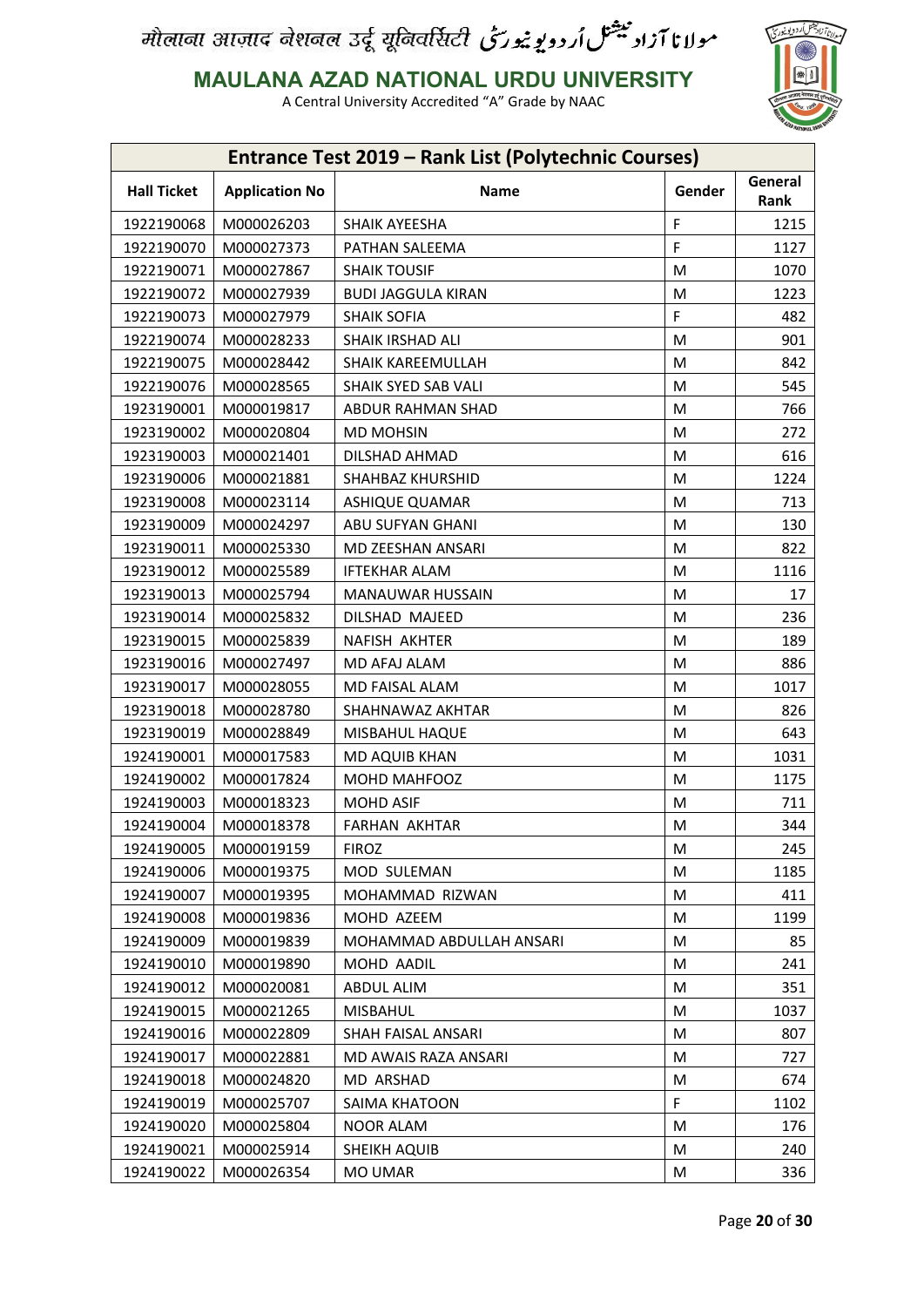

**MAULANA AZAD NATIONAL URDU UNIVERSITY**

| General<br><b>Hall Ticket</b><br><b>Application No</b><br>Name<br>Gender<br>Rank<br>1924190023<br>M000026613<br>MO SALIM<br>M<br>397<br>1924190024<br>M000027402<br>640<br><b>MOHD KAIF ANSARI</b><br>M<br>1925190001<br>M000017374<br><b>INJMAMUL HAQUE ANSARI</b><br>M<br>827<br>1925190002<br>M000017507<br><b>MD NEYAZ</b><br>M<br>641<br>1925190003<br>M000017552<br><b>GULAM JILANI</b><br>M<br>672<br>612<br>1925190004<br>M000017554<br>REYAZ AHMAD<br>M<br>F<br>1925190005<br>237<br>M000017609<br>ZEENAT PARWEEN<br>1925190006<br>M000017611<br><b>MD SABBIR ANSARI</b><br>M<br>157<br>F<br>1925190007<br>NIGAR FATMA<br>632<br>M000017615<br>1925190008<br>M000017634<br>838<br>KHUSHBAKHSH RAHMAN<br>M<br>F<br>1212<br>1925190009<br>M000017640<br>UZMA PARWEEN<br>1925190010<br>M000017660<br>DAWOOD RAEES<br>M<br>146<br>899<br>1925190011<br>M000017714<br>PARWEZ ALAM<br>M<br>1925190012<br>M000017723<br>M<br>708<br>MD SULTAN ANSARI<br>F<br>1925190013<br>M000017738<br>445<br>SHAZIA SULTANA<br>F<br>1925190015<br>M000017751<br>SANIYA KHATOON<br>167<br>1925190017<br>126<br>M000017770<br>ABBO SAHMA AKBAL<br>M |
|----------------------------------------------------------------------------------------------------------------------------------------------------------------------------------------------------------------------------------------------------------------------------------------------------------------------------------------------------------------------------------------------------------------------------------------------------------------------------------------------------------------------------------------------------------------------------------------------------------------------------------------------------------------------------------------------------------------------------------------------------------------------------------------------------------------------------------------------------------------------------------------------------------------------------------------------------------------------------------------------------------------------------------------------------------------------------------------------------------------------------------------|
|                                                                                                                                                                                                                                                                                                                                                                                                                                                                                                                                                                                                                                                                                                                                                                                                                                                                                                                                                                                                                                                                                                                                        |
|                                                                                                                                                                                                                                                                                                                                                                                                                                                                                                                                                                                                                                                                                                                                                                                                                                                                                                                                                                                                                                                                                                                                        |
|                                                                                                                                                                                                                                                                                                                                                                                                                                                                                                                                                                                                                                                                                                                                                                                                                                                                                                                                                                                                                                                                                                                                        |
|                                                                                                                                                                                                                                                                                                                                                                                                                                                                                                                                                                                                                                                                                                                                                                                                                                                                                                                                                                                                                                                                                                                                        |
|                                                                                                                                                                                                                                                                                                                                                                                                                                                                                                                                                                                                                                                                                                                                                                                                                                                                                                                                                                                                                                                                                                                                        |
|                                                                                                                                                                                                                                                                                                                                                                                                                                                                                                                                                                                                                                                                                                                                                                                                                                                                                                                                                                                                                                                                                                                                        |
|                                                                                                                                                                                                                                                                                                                                                                                                                                                                                                                                                                                                                                                                                                                                                                                                                                                                                                                                                                                                                                                                                                                                        |
|                                                                                                                                                                                                                                                                                                                                                                                                                                                                                                                                                                                                                                                                                                                                                                                                                                                                                                                                                                                                                                                                                                                                        |
|                                                                                                                                                                                                                                                                                                                                                                                                                                                                                                                                                                                                                                                                                                                                                                                                                                                                                                                                                                                                                                                                                                                                        |
|                                                                                                                                                                                                                                                                                                                                                                                                                                                                                                                                                                                                                                                                                                                                                                                                                                                                                                                                                                                                                                                                                                                                        |
|                                                                                                                                                                                                                                                                                                                                                                                                                                                                                                                                                                                                                                                                                                                                                                                                                                                                                                                                                                                                                                                                                                                                        |
|                                                                                                                                                                                                                                                                                                                                                                                                                                                                                                                                                                                                                                                                                                                                                                                                                                                                                                                                                                                                                                                                                                                                        |
|                                                                                                                                                                                                                                                                                                                                                                                                                                                                                                                                                                                                                                                                                                                                                                                                                                                                                                                                                                                                                                                                                                                                        |
|                                                                                                                                                                                                                                                                                                                                                                                                                                                                                                                                                                                                                                                                                                                                                                                                                                                                                                                                                                                                                                                                                                                                        |
|                                                                                                                                                                                                                                                                                                                                                                                                                                                                                                                                                                                                                                                                                                                                                                                                                                                                                                                                                                                                                                                                                                                                        |
|                                                                                                                                                                                                                                                                                                                                                                                                                                                                                                                                                                                                                                                                                                                                                                                                                                                                                                                                                                                                                                                                                                                                        |
|                                                                                                                                                                                                                                                                                                                                                                                                                                                                                                                                                                                                                                                                                                                                                                                                                                                                                                                                                                                                                                                                                                                                        |
|                                                                                                                                                                                                                                                                                                                                                                                                                                                                                                                                                                                                                                                                                                                                                                                                                                                                                                                                                                                                                                                                                                                                        |
| 1925190018<br>M000017777<br><b>MAHTAB AHMAD</b><br>M<br>645                                                                                                                                                                                                                                                                                                                                                                                                                                                                                                                                                                                                                                                                                                                                                                                                                                                                                                                                                                                                                                                                            |
| 1925190019<br>M000017812<br>AKHLAK AHMAD<br>M<br>664                                                                                                                                                                                                                                                                                                                                                                                                                                                                                                                                                                                                                                                                                                                                                                                                                                                                                                                                                                                                                                                                                   |
| 1925190020<br>M000017919<br>MD AJAHARUDDIN<br>M<br>473                                                                                                                                                                                                                                                                                                                                                                                                                                                                                                                                                                                                                                                                                                                                                                                                                                                                                                                                                                                                                                                                                 |
| 1925190021<br>1080<br>M000017938<br>KAYAM ALAM<br>M                                                                                                                                                                                                                                                                                                                                                                                                                                                                                                                                                                                                                                                                                                                                                                                                                                                                                                                                                                                                                                                                                    |
| 1925190022<br>M000017964<br>M<br>204<br><b>IMRAN ANSARI</b>                                                                                                                                                                                                                                                                                                                                                                                                                                                                                                                                                                                                                                                                                                                                                                                                                                                                                                                                                                                                                                                                            |
| 1925190023<br>1214<br>M000017967<br><b>KAMAL RAJA</b><br>M                                                                                                                                                                                                                                                                                                                                                                                                                                                                                                                                                                                                                                                                                                                                                                                                                                                                                                                                                                                                                                                                             |
| 1925190024<br>M000017997<br>MD SUFIYAN ALAM<br>M<br>728                                                                                                                                                                                                                                                                                                                                                                                                                                                                                                                                                                                                                                                                                                                                                                                                                                                                                                                                                                                                                                                                                |
| 1925190025<br>MD SARWAR AHMAD<br>M000018000<br>M<br>340                                                                                                                                                                                                                                                                                                                                                                                                                                                                                                                                                                                                                                                                                                                                                                                                                                                                                                                                                                                                                                                                                |
| 1925190026<br>M000018074<br><b>WALI ULLAH</b><br>M<br>1233                                                                                                                                                                                                                                                                                                                                                                                                                                                                                                                                                                                                                                                                                                                                                                                                                                                                                                                                                                                                                                                                             |
| 298<br>1925190027<br>M000018121<br><b>ADNAN KAIF</b><br>M                                                                                                                                                                                                                                                                                                                                                                                                                                                                                                                                                                                                                                                                                                                                                                                                                                                                                                                                                                                                                                                                              |
| 1925190028<br>M000018141<br>MD WASIM<br>M<br>149                                                                                                                                                                                                                                                                                                                                                                                                                                                                                                                                                                                                                                                                                                                                                                                                                                                                                                                                                                                                                                                                                       |
| F<br>1925190029<br>M000018168<br>423<br>ZEBA FATMA                                                                                                                                                                                                                                                                                                                                                                                                                                                                                                                                                                                                                                                                                                                                                                                                                                                                                                                                                                                                                                                                                     |
| 1925190030<br>M000018174<br><b>KAIF RAZA</b><br>M<br>316                                                                                                                                                                                                                                                                                                                                                                                                                                                                                                                                                                                                                                                                                                                                                                                                                                                                                                                                                                                                                                                                               |
| 1925190031<br>M000018195<br>MD IMTEYAZ ALAM<br>381<br>М                                                                                                                                                                                                                                                                                                                                                                                                                                                                                                                                                                                                                                                                                                                                                                                                                                                                                                                                                                                                                                                                                |
| 1925190032<br>M000018216<br>MD SAKHAWAT ANSARI<br>M<br>550                                                                                                                                                                                                                                                                                                                                                                                                                                                                                                                                                                                                                                                                                                                                                                                                                                                                                                                                                                                                                                                                             |
| 1925190033<br>M000018225<br>MOHAMMAD TAUSIF ALAM<br>M<br>870                                                                                                                                                                                                                                                                                                                                                                                                                                                                                                                                                                                                                                                                                                                                                                                                                                                                                                                                                                                                                                                                           |
| 1925190034<br>M000018233<br>M<br>1173<br>AMAN AKBAL                                                                                                                                                                                                                                                                                                                                                                                                                                                                                                                                                                                                                                                                                                                                                                                                                                                                                                                                                                                                                                                                                    |
| 1925190035<br>M000018241<br>SAHIL NAZEER<br>1012<br>М                                                                                                                                                                                                                                                                                                                                                                                                                                                                                                                                                                                                                                                                                                                                                                                                                                                                                                                                                                                                                                                                                  |
| 1925190036<br><b>NEHAL AHMAD</b><br>M<br>470<br>M000018246                                                                                                                                                                                                                                                                                                                                                                                                                                                                                                                                                                                                                                                                                                                                                                                                                                                                                                                                                                                                                                                                             |
| 1925190037<br>M000018269<br>MD SUHAIL ALAM<br>710<br>M                                                                                                                                                                                                                                                                                                                                                                                                                                                                                                                                                                                                                                                                                                                                                                                                                                                                                                                                                                                                                                                                                 |
| 1925190038<br>M<br>140<br>M000018297<br>RAHBAR KHAN                                                                                                                                                                                                                                                                                                                                                                                                                                                                                                                                                                                                                                                                                                                                                                                                                                                                                                                                                                                                                                                                                    |
| 1925190039<br>M000018308<br><b>IMRAN DANISH</b><br>27<br>M                                                                                                                                                                                                                                                                                                                                                                                                                                                                                                                                                                                                                                                                                                                                                                                                                                                                                                                                                                                                                                                                             |
| 1925190040<br>M000018359<br>KHALID KHAN<br>M<br>84                                                                                                                                                                                                                                                                                                                                                                                                                                                                                                                                                                                                                                                                                                                                                                                                                                                                                                                                                                                                                                                                                     |
| 1925190041<br>M000018365<br>525<br>NADEEM IQBAL<br>M                                                                                                                                                                                                                                                                                                                                                                                                                                                                                                                                                                                                                                                                                                                                                                                                                                                                                                                                                                                                                                                                                   |
| 1925190042<br>300<br>M000018392<br>MD NEYAJUL<br>M                                                                                                                                                                                                                                                                                                                                                                                                                                                                                                                                                                                                                                                                                                                                                                                                                                                                                                                                                                                                                                                                                     |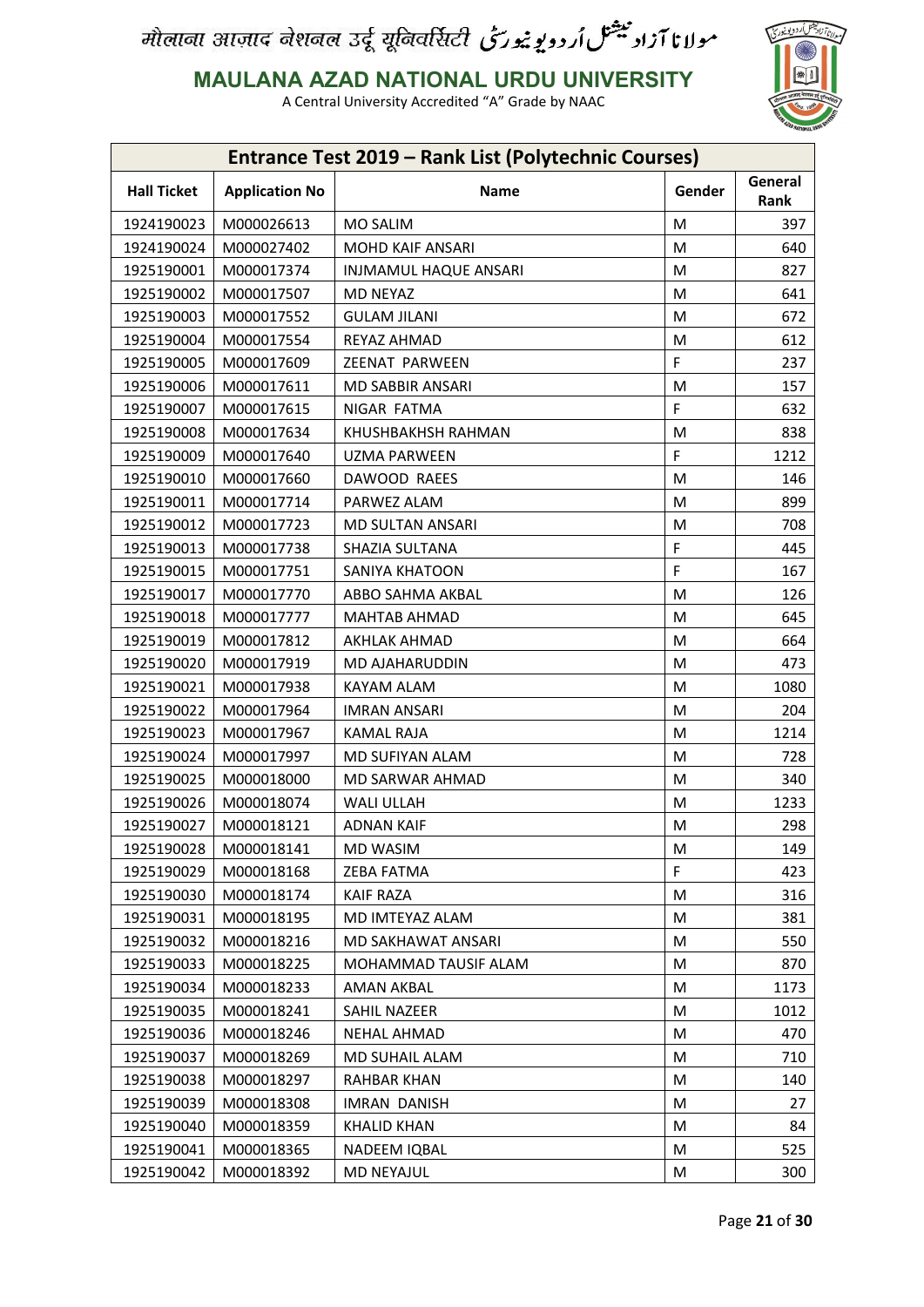

**MAULANA AZAD NATIONAL URDU UNIVERSITY**

|                    |                       | <b>Entrance Test 2019 - Rank List (Polytechnic Courses)</b> |        |                 |
|--------------------|-----------------------|-------------------------------------------------------------|--------|-----------------|
| <b>Hall Ticket</b> | <b>Application No</b> | Name                                                        | Gender | General<br>Rank |
| 1925190043         | M000018394            | MD ADIL                                                     | M      | 248             |
| 1925190044         | M000018403            | <b>NAJMUL HASSAN</b>                                        | M      | 172             |
| 1925190045         | M000018424            | <b>MD IRSHAD</b>                                            | M      | 732             |
| 1925190046         | M000018443            | <b>MD SABIR ALAM</b>                                        | м      | 992             |
| 1925190047         | M000018507            | MD ZEYAUDDIN                                                | M      | 869             |
| 1925190048         | M000018536            | NASEHA BANO                                                 | F      | 410             |
| 1925190049         | M000018539            | MD FAIZ RAZA                                                | M      | 786             |
| 1925190050         | M000018545            | <b>MD UMAR</b>                                              | М      | 902             |
| 1925190051         | M000018548            | <b>MERAJ ANSARI</b>                                         | M      | 342             |
| 1925190052         | M000018549            | MD AMZAD ALI                                                | M      | 379             |
| 1925190053         | M000018569            | MD MAAZ UDDIN                                               | M      | 552             |
| 1925190054         | M000018580            | MD ZAHID                                                    | M      | 7               |
| 1925190055         | M000018586            | <b>ZAHID HUSSAIN</b>                                        | M      | 719             |
| 1925190056         | M000018613            | MD HASNAIN ANSARI                                           | M      | 669             |
| 1925190057         | M000018631            | MD DANISH AHMAD                                             | M      | 1009            |
| 1925190058         | M000018632            | <b>MD SAHEB</b>                                             | M      | 323             |
| 1925190059         | M000018661            | <b>MISBAHUR RAHMAN</b>                                      | M      | 571             |
| 1925190060         | M000018703            | <b>AASHIF KHAN</b>                                          | м      | 1190            |
| 1925190061         | M000018711            | MD MAJID IQBAL                                              | M      | 1067            |
| 1925190062         | M000018729            | AATIK AZHAR                                                 | M      | 755             |
| 1925190063         | M000018734            | MD SALAUDDIN                                                | M      | 531             |
| 1925190064         | M000018742            | <b>MD TANWEER ALAM</b>                                      | M      | 38              |
| 1925190065         | M000018781            | MD RIZWAN ALAM                                              | M      | 193             |
| 1925190066         | M000018842            | MD MERAJ ALAM                                               | M      | 400             |
| 1925190068         | M000018899            | <b>MD TAHIR</b>                                             | M      | 220             |
| 1925190069         | M000018992            | MDNAWAB MUNTAZIR ANSARI                                     | M      | 478             |
| 1925190070         | M000019004            | MD FARHAN ALAM                                              | M      | 427             |
| 1925190071         | M000019007            | MD AAMIR RAZA                                               | M      | 856             |
| 1925190072         | M000019010            | MOHAMMAD SARFARAZ ALAM                                      | M      | 849             |
| 1925190073         | M000019017            | <b>MD IMRAN</b>                                             | M      | 515             |
| 1925190074         | M000019046            | MD SARFARAZ ALAM                                            | M      | 287             |
| 1925190075         | M000019057            | <b>SAKIB RAZA</b>                                           | M      | 175             |
| 1925190076         | M000019060            | TAJ MAHAMMAD                                                | M      | 438             |
| 1925190077         | M000019062            | MD FARHAD                                                   | M      | 429             |
| 1925190078         | M000019066            | <b>MD SHAHUD ANSARI</b>                                     | M      | 225             |
| 1925190079         | M000019072            | MD WASIF ALI                                                | M      | 82              |
| 1925190081         | M000019101            | RAZI AHMAD                                                  | M      | 549             |
| 1925190082         | M000019117            | MD NASIM                                                    | M      | 606             |
| 1925190083         | M000019130            | <b>MD ASHRAF</b>                                            | M      | 212             |
| 1925190084         | M000019136            | <b>MD ABDUR RAHMAN</b>                                      | M      | 356             |
| 1925190086         | M000019156            | MD DANISH ANSARI                                            | M      | 61              |
| 1925190087         | M000019158            | SABA SUHAIL                                                 | F.     | 1032            |
|                    |                       |                                                             |        |                 |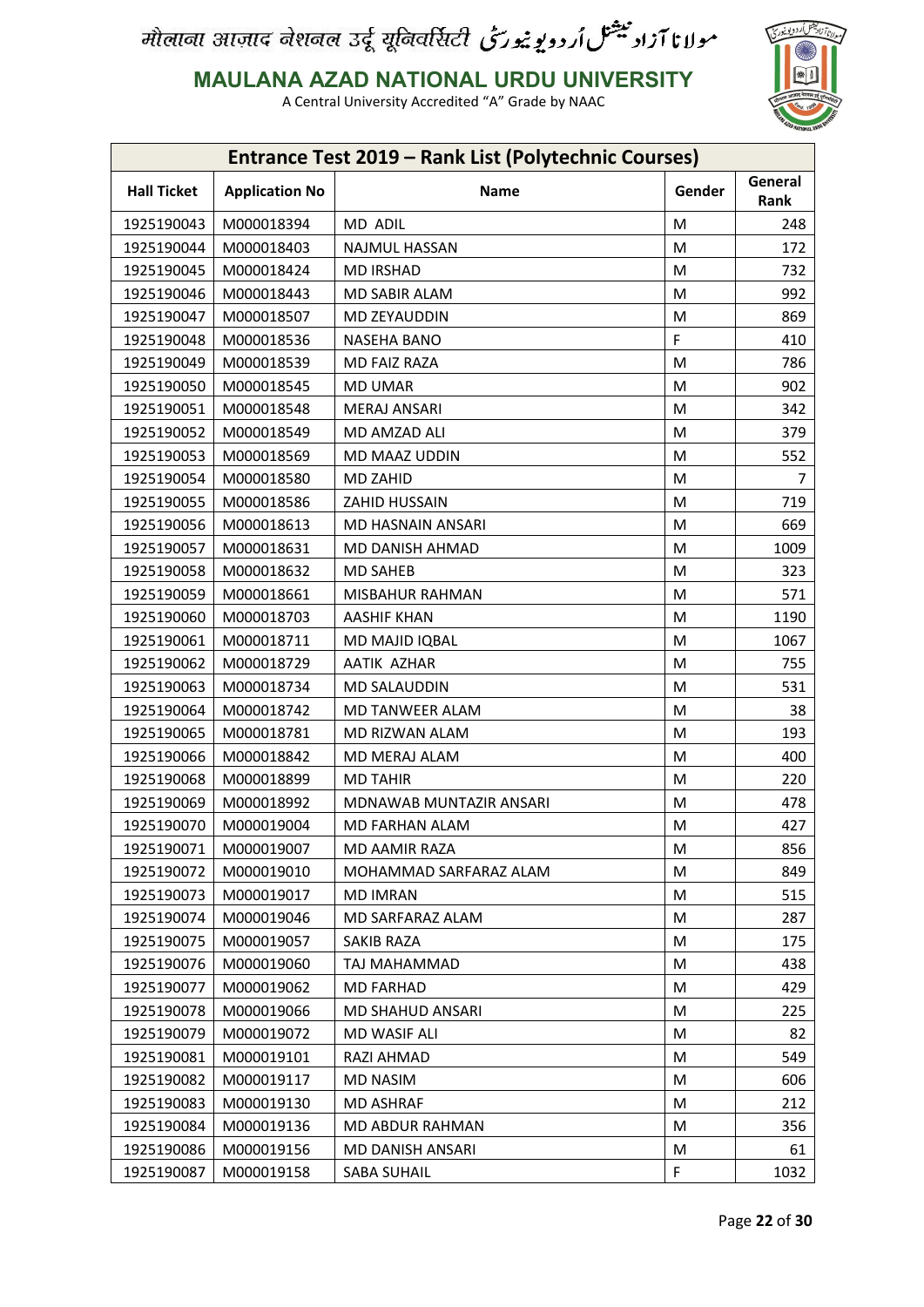

**MAULANA AZAD NATIONAL URDU UNIVERSITY**

| Entrance Test 2019 - Rank List (Polytechnic Courses) |                          |                             |        |                 |
|------------------------------------------------------|--------------------------|-----------------------------|--------|-----------------|
| <b>Hall Ticket</b>                                   | <b>Application No</b>    | <b>Name</b>                 | Gender | General<br>Rank |
| 1925190088                                           | M000019171               | <b>FIRDAUS AHMED</b>        | M      | 903             |
| 1925190089                                           | M000019182               | SHAZIA IQBAL                | F      | 338             |
| 1925190090                                           | M000019195               | MOHAMMAD ANAS IQBAL         | M      | 268             |
| 1925190091                                           | M000019232               | <b>MD AALIM</b>             | M      | 980             |
| 1925190093                                           | M000019261               | MD MERAJ ALAM               | M      | 1088            |
| 1925190094                                           | M000019264               | MD ARIF                     | M      | 651             |
| 1925190095                                           | M000019267               | ZAFAR EQUBAL                | M      | 588             |
| 1925190096                                           | M000019289               | MD DANISH ALAM              | M      | 456             |
| 1925190097                                           | M000019291               | MD BILAL ANWAR              | M      | 188             |
| 1925190098                                           | M000019302               | MD SHAKIR RAZA              | M      | 19              |
| 1925190099                                           | M000019306               | MD MAHFUZ ANSARI            | M      | 65              |
| 1925190100                                           | M000019315               | MD MAKSUD ANSARI            | M      | 40              |
| 1925190101                                           | M000019318               | <b>FAISAL ZAFAR</b>         | M      | 345             |
| 1925190102                                           | M000019381               | MD RAKIM ALAM               | M      | 481             |
| 1925190103                                           | M000019479               | MD REYAZ AHMAD              | M      | 1077            |
| 1925190104                                           | M000019486               | MD PERWEZ ALAM              | M      | 100             |
| 1925190105                                           | M000019498               | <b>AHSHAN ALI</b>           | M      | 51              |
| 1925190107                                           | M000019605               | MD NAZISH ANSARI            | M      | 1034            |
| 1925190108                                           | M000019696               | <b>FARZANA PARVEEN</b>      | F      | 110             |
| 1925190109                                           | M000019752               | MD TAFSIR ALAM              | M      | 347             |
| 1925190110                                           | M000019755               | MD ARSHE RAZA               | M      | 251             |
| 1925190111                                           | M000019762               | <b>GULSHAN PRAWEEN</b>      | F      | 112             |
| 1925190113                                           | M000019815               | <b>SHOAIB RAZA</b>          | M      | 111             |
| 1925190114                                           | M000019824               | SHAHJHAN ALAM               | M      | 1066            |
| 1925190115                                           | M000019827               | <b>FARHAN NESHAR</b>        | M      | 117             |
| 1925190116                                           | M000019870               | <b>MD PARWEZ</b>            | M      | 910             |
| 1925190118                                           | M000019914               | <b>MD SALAUDDIN</b>         | M      | 697             |
|                                                      |                          |                             |        |                 |
| 1925190119                                           | M000019944               | <b>MD SAFDAR</b>            | M      | 946<br>462      |
| 1925190120                                           | M000019954               | <b>MD AMAN KHAN</b>         | M      |                 |
| 1925190121<br>1925190122                             | M000019956<br>M000019960 | MD MIFTAH ALAM              | M      | 153<br>166      |
|                                                      |                          | MD IMDAD ULLAH              | M      |                 |
| 1925190123<br>1925190124                             | M000019963               | SOHAIL AHMAD<br>ZOHRA FATMA | M<br>F | 229<br>442      |
|                                                      | M000019967               |                             |        |                 |
| 1925190125                                           | M000020004               | EZAZ AHMAD                  | M      | 194             |
| 1925190126                                           | M000020040               | <b>OSAMA FAISAL</b>         | М      | 1165            |
| 1925190127                                           | M000020043               | MOHAMMAD ATTAUR RAHMAN      | M      | 613             |
| 1925190128                                           | M000020071               | <b>AATIF AMEER</b>          | М      | 93              |
| 1925190130                                           | M000020148               | AJAZ AHMAD                  | M      | 684             |
| 1925190131                                           | M000020171               | SHADAB                      | М      | 141             |
| 1925190133                                           | M000020183               | <b>HEMRAJ AHMAD</b>         | M      | 136             |
| 1925190134                                           | M000020190               | <b>SIMA PARVEEN</b>         | F      | 828             |
| 1925190135                                           | M000020208               | SAHBAJ AHMAD                | M      | 965             |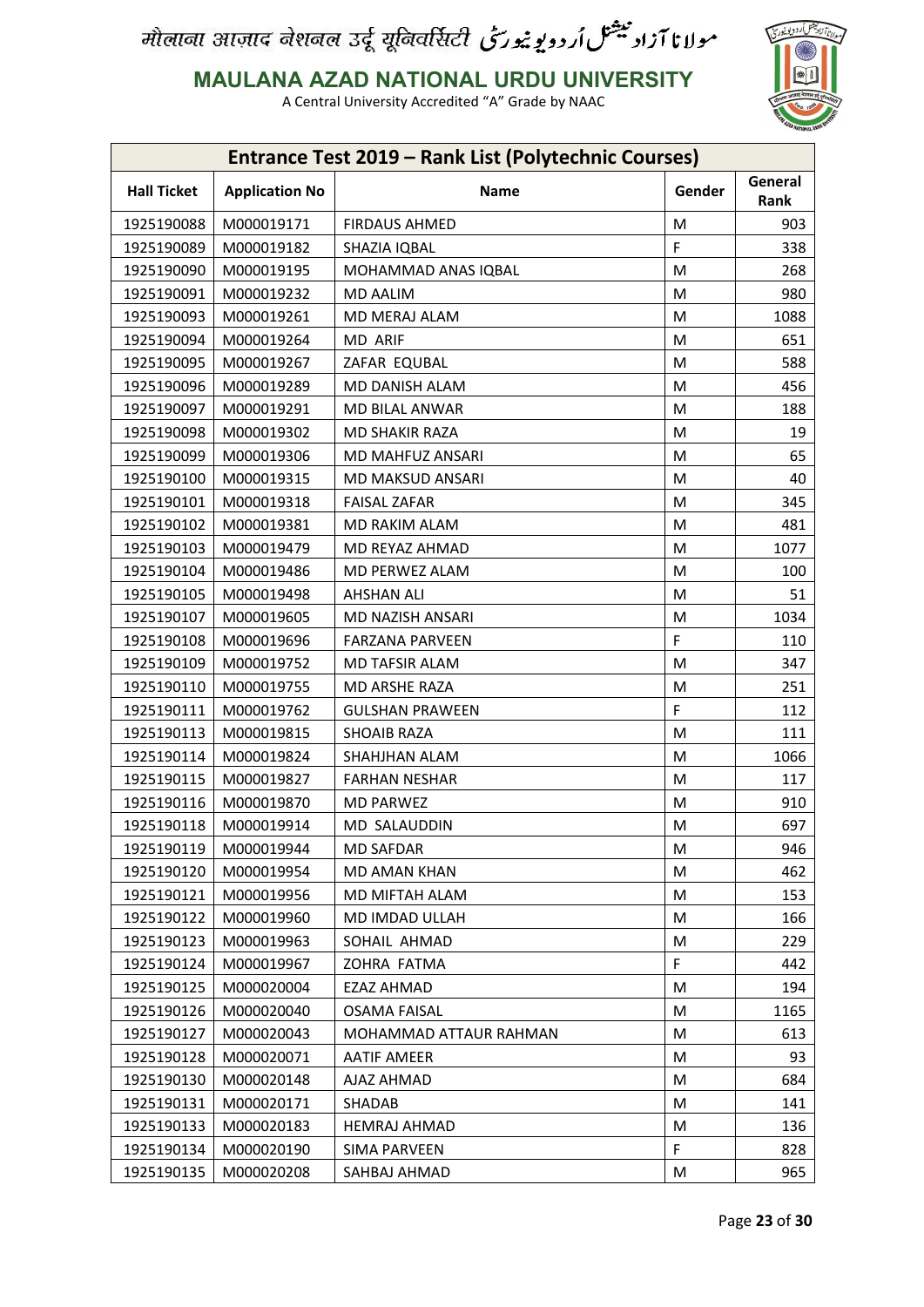

**MAULANA AZAD NATIONAL URDU UNIVERSITY**

|                    |                       | Entrance Test 2019 - Rank List (Polytechnic Courses) |        |                 |
|--------------------|-----------------------|------------------------------------------------------|--------|-----------------|
| <b>Hall Ticket</b> | <b>Application No</b> | Name                                                 | Gender | General<br>Rank |
| 1925190136         | M000020251            | <b>MD EHSAN</b>                                      | M      | 197             |
| 1925190137         | M000020294            | <b>ABDUL QUADIR</b>                                  | M      | 422             |
| 1925190138         | M000020304            | <b>MD MUSHARRAF</b>                                  | M      | 155             |
| 1925190139         | M000020321            | <b>MD SAQUIB</b>                                     | M      | 6               |
| 1925190140         | M000020325            | <b>MD SHAHANSHAH</b>                                 | M      | 1               |
| 1925190141         | M000020332            | MD ALTAMASH RAZA                                     | M      | 165             |
| 1925190142         | M000020352            | MD HASNAIN ANSARI                                    | M      | 284             |
| 1925190143         | M000020448            | MUSHARRAF ZAMAN                                      | M      | 20              |
| 1925190144         | M000020486            | SAMRIN FATMA                                         | F      | 34              |
| 1925190145         | M000020489            | MD JASIM AKHTER                                      | M      | 266             |
| 1925190146         | M000020524            | <b>SHAMS AKHTAR</b>                                  | M      | 288             |
| 1925190148         | M000020555            | ANAS SIDDIQUI                                        | M      | 228             |
| 1925190149         | M000020642            | <b>MD SAKIB</b>                                      | M      | 435             |
| 1925190150         | M000020664            | MD FARHAN AKHTAR                                     | M      | 974             |
| 1925190151         | M000020709            | <b>ASMA PERWEEN</b>                                  | F      | 350             |
| 1925190152         | M000020718            | <b>NARGIS PERWEEN</b>                                | F      | 546             |
| 1925190153         | M000020723            | MD FIROZ ANSARI                                      | M      | 357             |
| 1925190154         | M000020724            | MD SHAMSHAD                                          | M      | 269             |
| 1925190155         | M000020725            | <b>SABREEN PARWEEN</b>                               | F      | 544             |
| 1925190156         | M000020731            | MD AFTAB ANSARI                                      | M      | 370             |
| 1925190157         | M000020736            | MD SHAJID ANSARI                                     | M      | 368             |
| 1925190158         | M000020753            | <b>MD GUFRAN</b>                                     | M      | 184             |
| 1925190159         | M000020758            | <b>MD IRFAN</b>                                      | M      | 378             |
| 1925190160         | M000020761            | SAYYED MD REHAN                                      | M      | 847             |
| 1925190161         | M000020762            | MD RIZWAN ALAM                                       | M      | 804             |
| 1925190162         | M000020766            | MD MAHTAB ARFI                                       | M      | 94              |
| 1925190163         | M000020774            | <b>MD SAIF ALAM</b>                                  | M      | 835             |
| 1925190164         | M000020776            | MD AMIR SOHAIL                                       | M      | 353             |
| 1925190167         | M000020787            | <b>MD MUSTAFA</b>                                    | M      | 1098            |
| 1925190168         | M000020845            | <b>JAHID HUSSAIN</b>                                 | M      | 633             |
| 1925190169         | M000020859            | MD ABID ALAM                                         | M      | 634             |
| 1925190170         | M000020864            | <b>MO REYAZ</b>                                      | M      | 984             |
| 1925190171         | M000020865            | MD RAZAULLAH                                         | M      | 1191            |
| 1925190172         | M000020870            | <b>MD SARFRAJ</b>                                    | M      | 263             |
| 1925190174         | M000020958            | MD TAUFIQUA ALAM                                     | M      | 687             |
| 1925190175         | M000020982            | AASHNA KAUSER                                        | F      | 837             |
| 1925190176         | M000021012            | MD ZISAN ALAM                                        | M      | 1082            |
| 1925190177         | M000021016            | <b>MD ASIF</b>                                       | M      | 1157            |
| 1925190178         | M000021019            | <b>MD SAQLAIN</b>                                    | M      | 509             |
| 1925190179         | M000021027            | MD NOORULLAH                                         | M      | 726             |
| 1925190180         | M000021029            | <b>GULAM PEER</b>                                    | M      | 517             |
| 1925190183         | M000021059            | EJAJ ANSARI                                          | M      | 335             |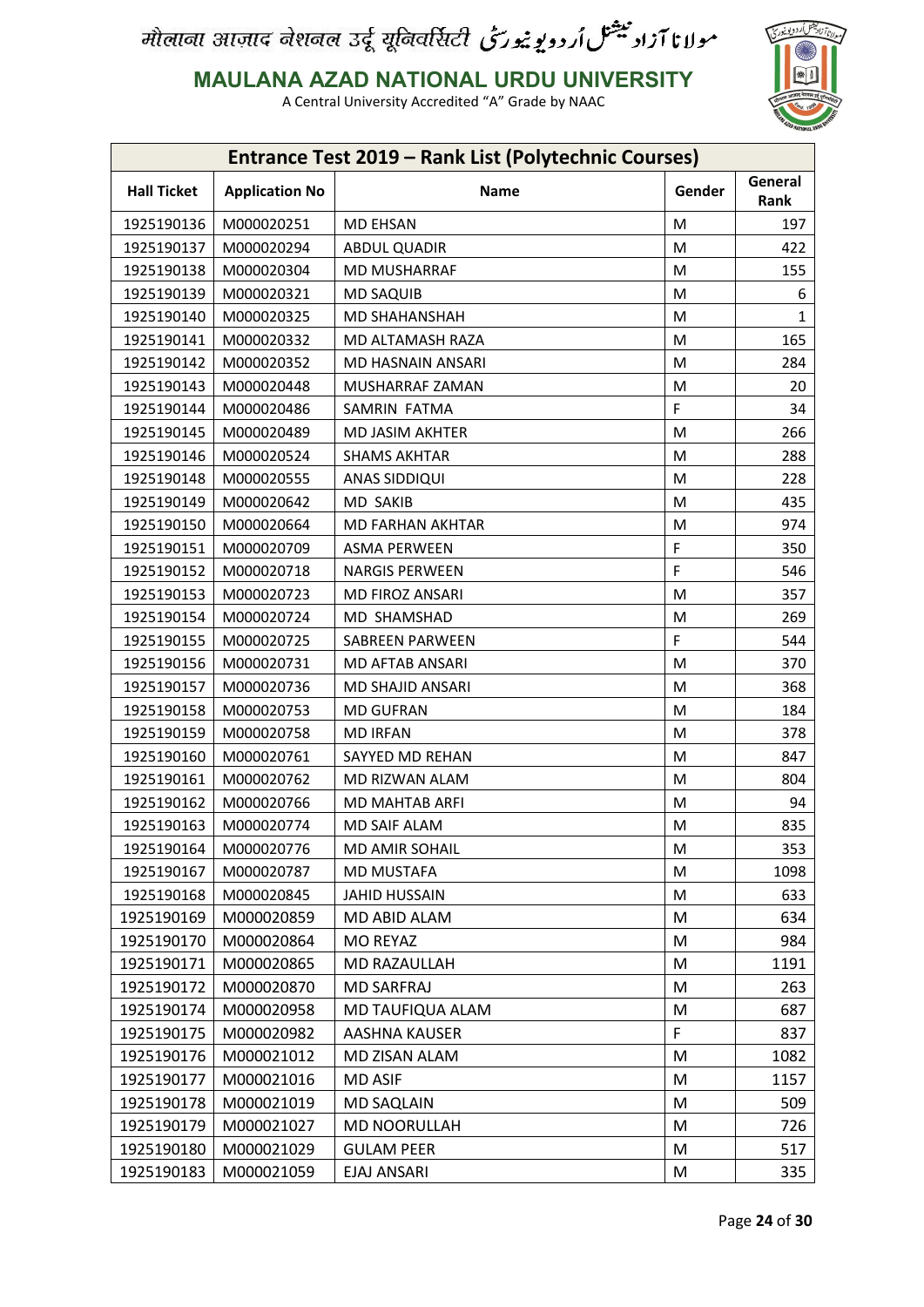

**MAULANA AZAD NATIONAL URDU UNIVERSITY**

| <b>Entrance Test 2019 - Rank List (Polytechnic Courses)</b> |                       |                         |        |                 |
|-------------------------------------------------------------|-----------------------|-------------------------|--------|-----------------|
| <b>Hall Ticket</b>                                          | <b>Application No</b> | Name                    | Gender | General<br>Rank |
| 1925190185                                                  | M000021142            | <b>MD SARWAR</b>        | M      | 795             |
| 1925190186                                                  | M000021156            | <b>MD DANISH ANSARI</b> | M      | 278             |
| 1925190187                                                  | M000021160            | MD IBRAHIM ALI          | M      | 493             |
| 1925190188                                                  | M000021171            | <b>AKHTAR ALI</b>       | M      | 1216            |
| 1925190189                                                  | M000021279            | <b>OZAIR HAIDER</b>     | M      | 30              |
| 1925190190                                                  | M000021283            | SHARIB HASSAN           | M      | 64              |
| 1925190192                                                  | M000021319            | <b>MD ROUNAK</b>        | M      | 388             |
| 1925190193                                                  | M000021371            | NAZIM ANSARI            | M      | 579             |
| 1925190195                                                  | M000021418            | <b>MAUSAM PARVEEN</b>   | F      | 393             |
| 1925190196                                                  | M000021430            | SADIYA KHATOON          | F      | 52              |
| 1925190197                                                  | M000021454            | <b>MD ASHRAF</b>        | M      | 489             |
| 1925190199                                                  | M000021597            | MD SERAJ ALAM           | M      | 281             |
| 1925190200                                                  | M000021615            | MD DILSHAD ANSARI       | M      | 294             |
| 1925190201                                                  | M000021666            | <b>SHAHID HUSSAIN</b>   | M      | 497             |
| 1925190202                                                  | M000021710            | WASEEM AHMAD            | M      | 792             |
| 1925190203                                                  | M000021734            | <b>KHALID RAZA</b>      | M      | 128             |
| 1925190204                                                  | M000021865            | <b>MD TAHSEEN</b>       | M      | 539             |
| 1925190205                                                  | M000021887            | SHAD ALAM               | M      | 57              |
| 1925190206                                                  | M000021911            | <b>MD ZAID</b>          | M      | 56              |
| 1925190207                                                  | M000021919            | <b>MD RAHIM</b>         | M      | 106             |
| 1925190208                                                  | M000021926            | MD FAIZAN MAJID         | M      | 1131            |
| 1925190209                                                  | M000021964            | <b>ABSHAR CHANDNI</b>   | F      | 670             |
| 1925190210                                                  | M000021975            | <b>SHAHINA PARWEEN</b>  | F      | 217             |
| 1925190211                                                  | M000022008            | <b>GAUTAM KUMAR RAM</b> | M      | 949             |
| 1925190213                                                  | M000022041            | SANAULLAH KHAN          | M      | 246             |
| 1925190214                                                  | M000022047            | AYAN MAHMOOD            | M      | 14              |
| 1925190215                                                  | M000022061            | MD JAWEID ANSARI        | M      | 963             |
| 1925190217                                                  | M000022097            | <b>MUSKAN KHATUN</b>    | F      | 476             |
| 1925190218                                                  | M000022151            | MOHAMAD AARIF           | M      | 648             |
| 1925190219                                                  | M000022152            | <b>MD SHADAB</b>        | M      | 1114            |
| 1925190220                                                  | M000022227            | SHAHABUDDIN             | M      | 39              |
| 1925190221                                                  | M000022228            | ARMAN AKBAR             | M      | 41              |
| 1925190222                                                  | M000022246            | <b>ASIF ANWAR</b>       | M      | 120             |
| 1925190223                                                  | M000022247            | <b>HALIMA SADIA</b>     | F      | 948             |
| 1925190224                                                  | M000022261            | MD SAMIM ANSARI         | M      | 824             |
| 1925190225                                                  | M000022265            | MD IMAM AHSAN           | M      | 383             |
| 1925190227                                                  | M000022296            | MD SAZANULLAH           | M      | 8               |
| 1925190231                                                  | M000022430            | RAZIA PERWEEN           | F      | 127             |
| 1925190233                                                  | M000022434            | ALFI NAAZ               | F      | 744             |
| 1925190234                                                  | M000022491            | <b>MD IMRAN</b>         | M      | 629             |
| 1925190235                                                  | M000022532            | MD ZEESHAN              | M      | 359             |
| 1925190236                                                  | M000022563            | MD TAUSEEF ANWER        | M      | 463             |
|                                                             |                       |                         |        |                 |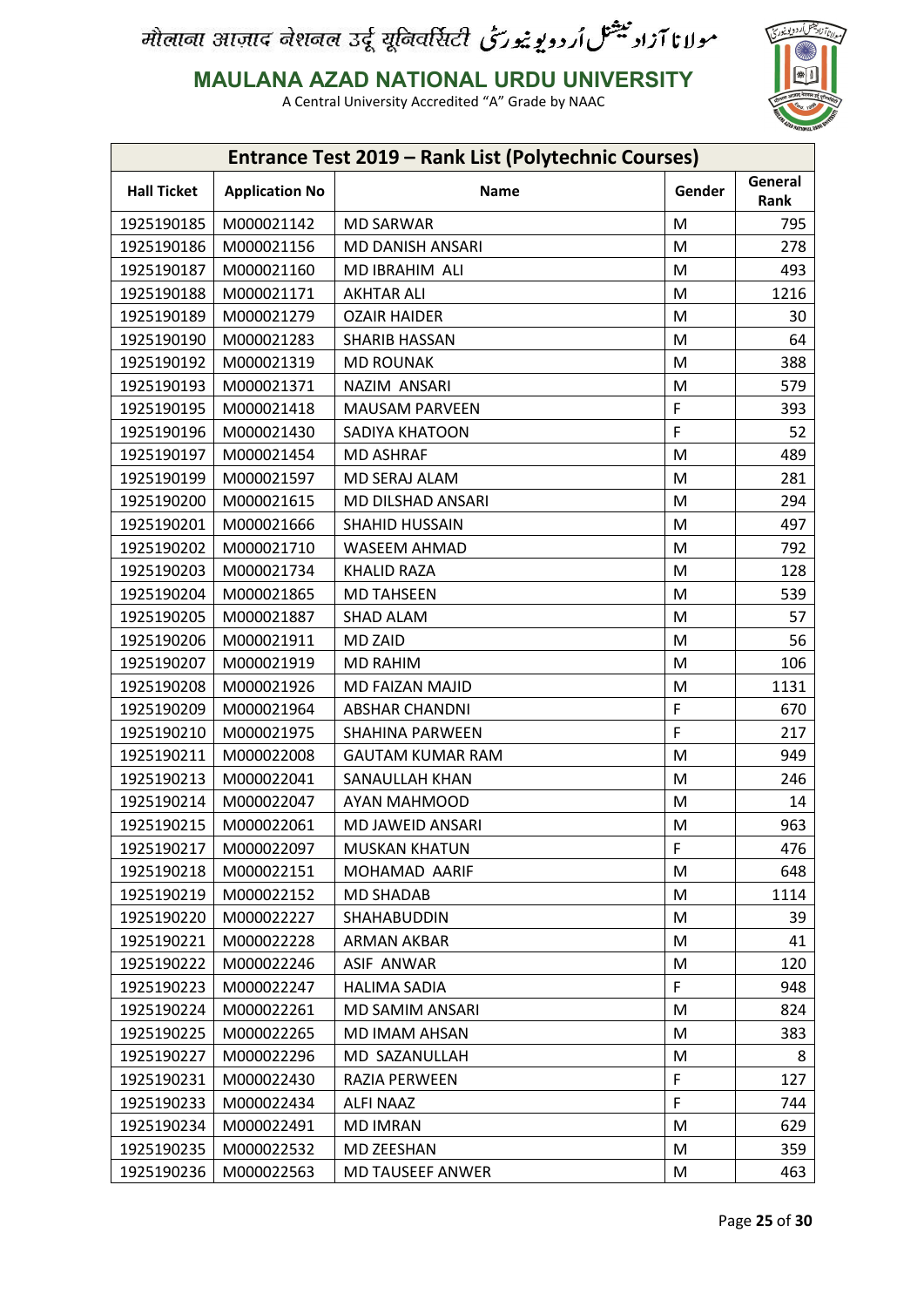

**MAULANA AZAD NATIONAL URDU UNIVERSITY**

| Entrance Test 2019 - Rank List (Polytechnic Courses) |                       |                          |        |                 |
|------------------------------------------------------|-----------------------|--------------------------|--------|-----------------|
| <b>Hall Ticket</b>                                   | <b>Application No</b> | Name                     | Gender | General<br>Rank |
| 1925190238                                           | M000022589            | <b>FAISAL SUBHANI</b>    | M      | 158             |
| 1925190241                                           | M000022612            | SAIQUA PARWEEN           | F      | 74              |
| 1925190242                                           | M000022638            | <b>MD SHAHID</b>         | M      | 652             |
| 1925190243                                           | M000022647            | <b>MD ISMAIL</b>         | M      | 500             |
| 1925190244                                           | M000022655            | DILSHAD ALAM             | M      | 1122            |
| 1925190245                                           | M000022671            | MD SHAHAB UDDIN          | M      | 893             |
| 1925190246                                           | M000022681            | <b>MD ARSHAD</b>         | M      | 673             |
| 1925190247                                           | M000022693            | <b>AMIR JAWED</b>        | M      | 465             |
| 1925190248                                           | M000022709            | MD FAIZ ALAM             | M      | 1023            |
| 1925190249                                           | M000022760            | MD AAYAN ASLAM           | M      | 125             |
| 1925190253                                           | M000022999            | ANSARI IKRAM MOHD SHAMIM | M      | 214             |
| 1925190254                                           | M000023000            | <b>SANIA KHATOON</b>     | F      | 326             |
| 1925190255                                           | M000023005            | <b>NASIMA KHATOON</b>    | F      | 458             |
| 1925190256                                           | M000023018            | <b>FALAK KAISER KHAN</b> | F      | 580             |
| 1925190257                                           | M000023029            | NOORSABA KHATOON         | F      | 262             |
| 1925190258                                           | M000023035            | <b>TABASSUM KHATOON</b>  | F      | 108             |
| 1925190260                                           | M000023063            | <b>JUBAIR ALAM</b>       | M      | 818             |
| 1925190261                                           | M000023068            | MD AJAZ ALAM             | M      | 644             |
| 1925190262                                           | M000023151            | MD AMANULLAH ALAM        | M      | 468             |
| 1925190263                                           | M000023161            | <b>HAIDAR ALI</b>        | M      | 254             |
| 1925190265                                           | M000023192            | MD ARSHAD ALAM           | M      | 671             |
| 1925190269                                           | M000023317            | <b>MD ALI HASAN</b>      | M      | 201             |
| 1925190270                                           | M000023318            | <b>SOAIB AKHTAR</b>      | M      | 250             |
| 1925190271                                           | M000023325            | <b>MD AFFAN</b>          | M      | 534             |
| 1925190272                                           | M000023330            | <b>SUAB AKHTAR</b>       | M      | 309             |
| 1925190273                                           | M000023347            | MD JAHID AHMAD           | M      | 206             |
| 1925190274                                           | M000023349            | MD AMANULLAH             | M      | 705             |
| 1925190275                                           | M000023367            | MD MAHFOOZ ALAM          | M      | 113             |
| 1925190276                                           | M000023371            | MD MUZAFFAR ANSARI       | M      | 1065            |
| 1925190277                                           | M000023379            | MD EHSAN ANSARI          | M      | 461             |
| 1925190278                                           | M000023380            | <b>SHAHID REZA</b>       | M      | 75              |
| 1925190281                                           | M000023414            | MD AHMAD RAJA            | M      | 561             |
| 1925190282                                           | M000023509            | MD JAMSHAID              | M      | 394             |
| 1925190284                                           | M000023546            | KAYNAT FATMA             | F      | 460             |
| 1925190285                                           | M000023547            | SHUMAILA PARWEZ          | F      | 311             |
| 1925190286                                           | M000023566            | MD SARFARAZ ALAM         | M      | 1108            |
| 1925190287                                           | M000023577            | MD ABUSAHMA              | M      | 520             |
| 1925190288                                           | M000023611            | MD MAHTAB ANSARI         | M      | 694             |
| 1925190289                                           | M000023617            | MD FAIZ ALAM             | M      | 160             |
| 1925190290                                           | M000023621            | NESHAT ALAM              | M      | 863             |
| 1925190291                                           | M000023630            | SHAHIN PARWEEN           | F      | 519             |
| 1925190292                                           | M000023662            | <b>MUSKAN KHAN</b>       | F      | 437             |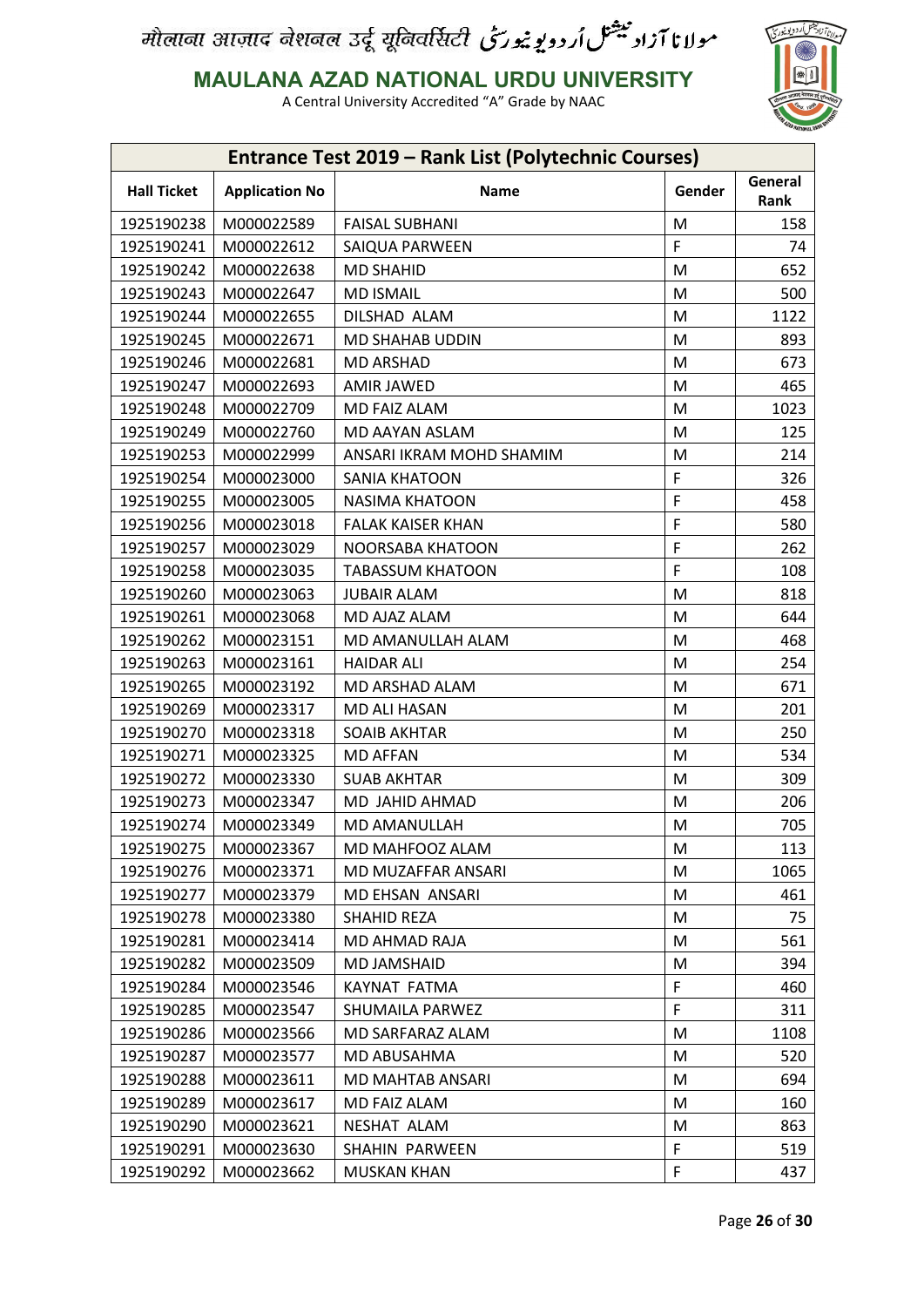

**MAULANA AZAD NATIONAL URDU UNIVERSITY**

| Entrance Test 2019 - Rank List (Polytechnic Courses) |                       |                      |        |                 |
|------------------------------------------------------|-----------------------|----------------------|--------|-----------------|
| <b>Hall Ticket</b>                                   | <b>Application No</b> | Name                 | Gender | General<br>Rank |
| 1925190293                                           | M000023726            | NAJMUL HASSAN SAQUIB | M      | 5               |
| 1925190297                                           | M000023783            | MD SHAMI ALAM        | M      | 884             |
| 1925190298                                           | M000023848            | MD SHUAIB ANSARI     | M      | 143             |
| 1925190299                                           | M000023889            | <b>MD MOKHTAR</b>    | M      | 209             |
| 1925190300                                           | M000023920            | <b>MD ASHRAF</b>     | M      | 451             |
| 1925190301                                           | M000024009            | MD FURQUAN ANSARI    | M      | 406             |
| 1925190302                                           | M000024017            | TAUSIF ALAM          | M      | 757             |
| 1925190303                                           | M000024021            | MD ARMAN ANSARI      | M      | 183             |
| 1925190304                                           | M000024023            | MD AZAM              | M      | 142             |
| 1925190305                                           | M000024025            | MD MERAJUL HAQUE     | M      | 32              |
| 1925190306                                           | M000024056            | MD ABDULLAH          | M      | 200             |
| 1925190308                                           | M000024181            | SAGUFTA NAAZ         | F      | 121             |
| 1925190309                                           | M000024189            | PARWAIZ MUSHARRAF    | M      | 382             |
| 1925190310                                           | M000024240            | <b>RASHID FARHAN</b> | M      | 371             |
| 1925190311                                           | M000024284            | MD TASLIM ANSARI     | M      | 213             |
| 1925190312                                           | M000024329            | MD AFTAB ZAFAR       | M      | 1049            |
| 1925190313                                           | M000024355            | SOMI PARVEEN         | F      | 221             |
| 1925190315                                           | M000024426            | <b>MD ARMAN</b>      | M      | 533             |
| 1925190316                                           | M000024511            | MUDASSIR RAZA        | M      | 306             |
| 1925190317                                           | M000024521            | <b>MD ASJAD</b>      | M      | 925             |
| 1925190318                                           | M000024558            | ATHAR MASOOD         | M      | 170             |
| 1925190319                                           | M000024593            | MD ASIF              | M      | 362             |
| 1925190320                                           | M000024597            | DILSHAD ALAM         | M      | 467             |
| 1925190321                                           | M000024608            | <b>MD SHAHZAD</b>    | M      | 1128            |
| 1925190322                                           | M000024621            | MD TAUFIQUE KHAN     | M      | 491             |
| 1925190323                                           | M000024622            | <b>MD IRFAN</b>      | M      | 1021            |
| 1925190324                                           | M000024777            | <b>TAUSIF ALAM</b>   | M      | 63              |
| 1925190325                                           | M000024803            | MD SHAHZAN RAZA      | M      | 341             |
| 1925190328                                           | M000024875            | <b>MD ASHIK</b>      | M      | 55              |
| 1925190329                                           | M000024882            | NAWAZ SHARIF         | M      | 447             |
| 1925190330                                           | M000024888            | SAIF RAHMANI         | M      | 582             |
| 1925190331                                           | M000024915            | SHAISTA KHATOON      | F      | 1071            |
| 1925190333                                           | M000024968            | ZAMZAM HUSSAIN       | M      | 255             |
| 1925190334                                           | M000024976            | <b>EHSAN ALAM</b>    | M      | 601             |
| 1925190335                                           | M000024985            | AMIR MOZAMMIL        | M      | 202             |
| 1925190336                                           | M000024995            | MD HASHRAT AHMAD     | M      | 196             |
| 1925190337                                           | M000025133            | <b>INAMUL HASAN</b>  | M      | 195             |
| 1925190339                                           | M000025145            | MD NUREALAM          | M      | 43              |
| 1925190340                                           | M000025220            | NAWED ALAM           | M      | 29              |
| 1925190342                                           | M000025271            | MD KHALID ANSARI     | M      | 607             |
| 1925190343                                           | M000025329            | MD NADEEM SIDDIQUI   | M      | 457             |
| 1925190344                                           | M000025343            | MD PERVEZ ALAM       | M      | 286             |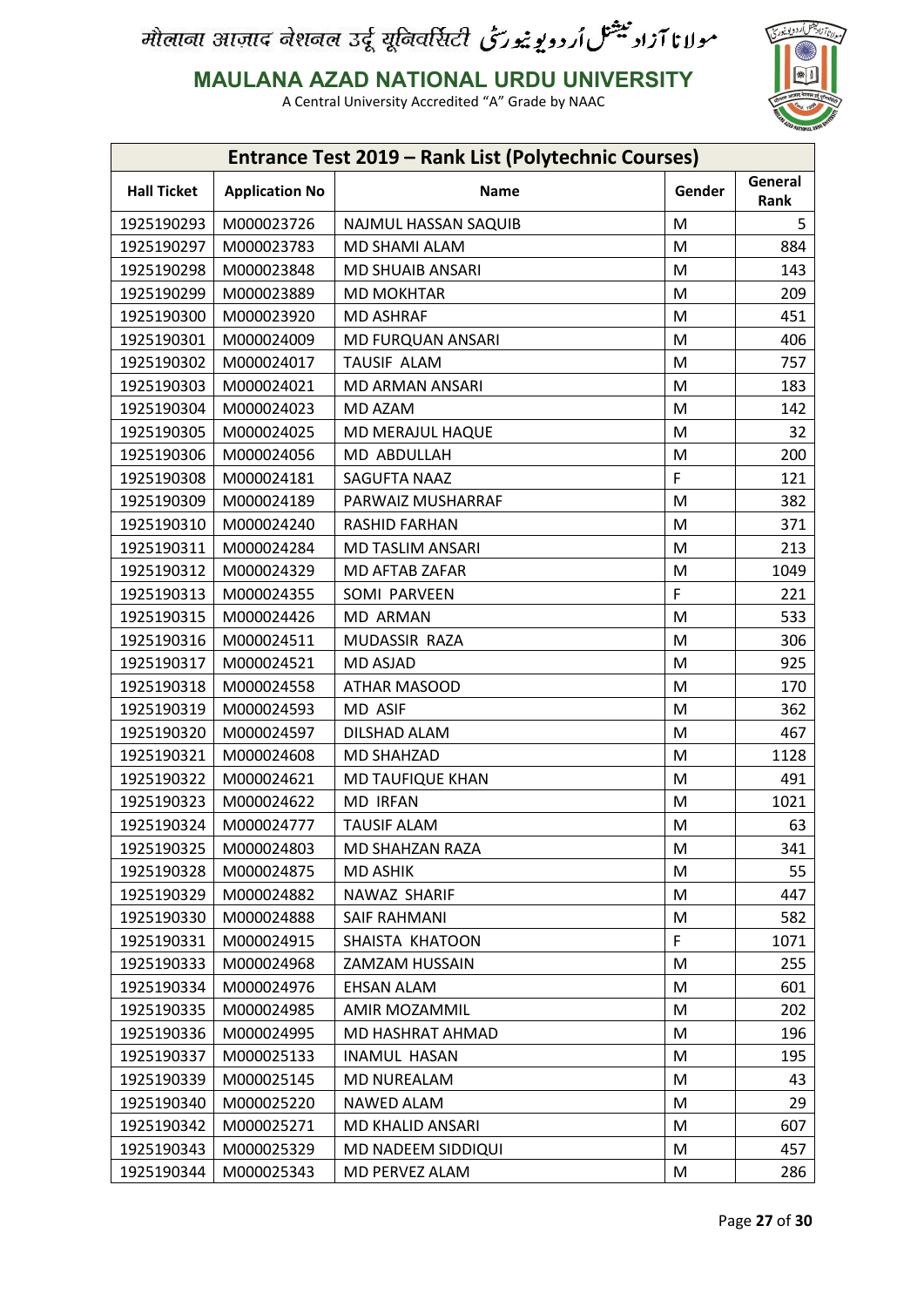

**MAULANA AZAD NATIONAL URDU UNIVERSITY**

| Entrance Test 2019 - Rank List (Polytechnic Courses) |                       |                              |        |                 |
|------------------------------------------------------|-----------------------|------------------------------|--------|-----------------|
| <b>Hall Ticket</b>                                   | <b>Application No</b> | Name                         | Gender | General<br>Rank |
| 1925190345                                           | M000025381            | MD JAMSHED ALAM              | M      | 361             |
| 1925190346                                           | M000025400            | MD AAMIR ALAM                | M      | 715             |
| 1925190348                                           | M000025483            | <b>MD SAHIL</b>              | M      | 983             |
| 1925190349                                           | M000025529            | <b>SAIF AHMAD</b>            | M      | 758             |
| 1925190350                                           | M000025543            | MD ALTAF HUSSAIN             | M      | 586             |
| 1925190351                                           | M000025571            | MOHAMMAD WAHID ANSARI        | M      | 49              |
| 1925190352                                           | M000025575            | FAKHRUDDIN RAJI              | M      | 736             |
| 1925190353                                           | M000025593            | MOHAMMAD IRFAN               | M      | 501             |
| 1925190354                                           | M000025597            | <b>SALIK ANSARI</b>          | M      | 260             |
| 1925190355                                           | M000025685            | MD ASJAD RAZA                | M      | 875             |
| 1925190356                                           | M000025779            | MD MASUM                     | M      | 399             |
| 1925190357                                           | M000025789            | <b>ARIF</b><br><b>HUSAIN</b> | M      | 275             |
| 1925190358                                           | M000025791            | SAQUIB ANSARI                | M      | 409             |
| 1925190359                                           | M000025819            | NAUSHAD ALAM                 | M      | 584             |
| 1925190361                                           | M000025868            | <b>MD NASIM</b>              | M      | 569             |
| 1925190363                                           | M000025881            | MD GULAM SARWAR              | M      | 535             |
| 1925190364                                           | M000025973            | MD ALTAF                     | M      | 650             |
| 1925190365                                           | M000026045            | <b>ZOYA FATMA</b>            | F      | 970             |
| 1925190366                                           | M000026071            | SUFIYAN ANSARI               | M      | 716             |
| 1925190367                                           | M000026076            | MD WAZUDDIN                  | M      | 337             |
| 1925190368                                           | M000026081            | MD ASFAK ALAM                | M      | 1226            |
| 1925190369                                           | M000026142            | MOHAMMAD MURTAZA             | M      | 575             |
| 1925190370                                           | M000026235            | MD ZAFIR                     | M      | 505             |
| 1925190371                                           | M000026269            | <b>MD RAJU</b>               | M      | 843             |
| 1925190372                                           | M000026549            | AMAN RAZA                    | M      | 933             |
| 1925190373                                           | M000026561            | MD WAHID ANSARI              | M      | 1008            |
| 1925190374                                           | M000026567            | <b>ABULAISH ANSARI</b>       | M      | 1028            |
| 1925190375                                           | M000026580            | MD AFSAR ALAM                | M      | 1030            |
| 1925190376                                           | M000026596            | <b>FROKHSHAN PERWEEN</b>     | F      | 529             |
| 1925190377                                           | M000026597            | <b>MD ASIM</b>               | M      | 119             |
| 1925190378                                           | M000026621            | YASHMEEN JHAN NAWAZ          | F      | 750             |
| 1925190379                                           | M000026651            | MD SAJID AHMAD               | M      | 985             |
| 1925190380                                           | M000026654            | MD MUSHARRAF IMAM            | M      | 1043            |
| 1925190381                                           | M000026677            | SYED MASUD HUSSAIN           | M      | 924             |
| 1925190382                                           | M000026678            | MD AJAJ AHMAD                | M      | 1121            |
| 1925190383                                           | M000026698            | MD RISHAD KARIM              | M      | 699             |
| 1925190384                                           | M000026792            | MD GULAM SABIR               | M      | 15              |
| 1925190385                                           | M000026824            | MD KAMRAN AHMAD              | M      | 959             |
| 1925190386                                           | M000026841            | <b>MD BABUL</b>              | M      | 597             |
| 1925190387                                           | M000026848            | <b>ISHRAT KHATOON</b>        | F      | 396             |
| 1925190388                                           | M000026851            | <b>MD SARFUDDIN</b>          | M      | 1134            |
| 1925190389                                           | M000026874            | <b>HEENA KHATOON</b>         | F      | 367             |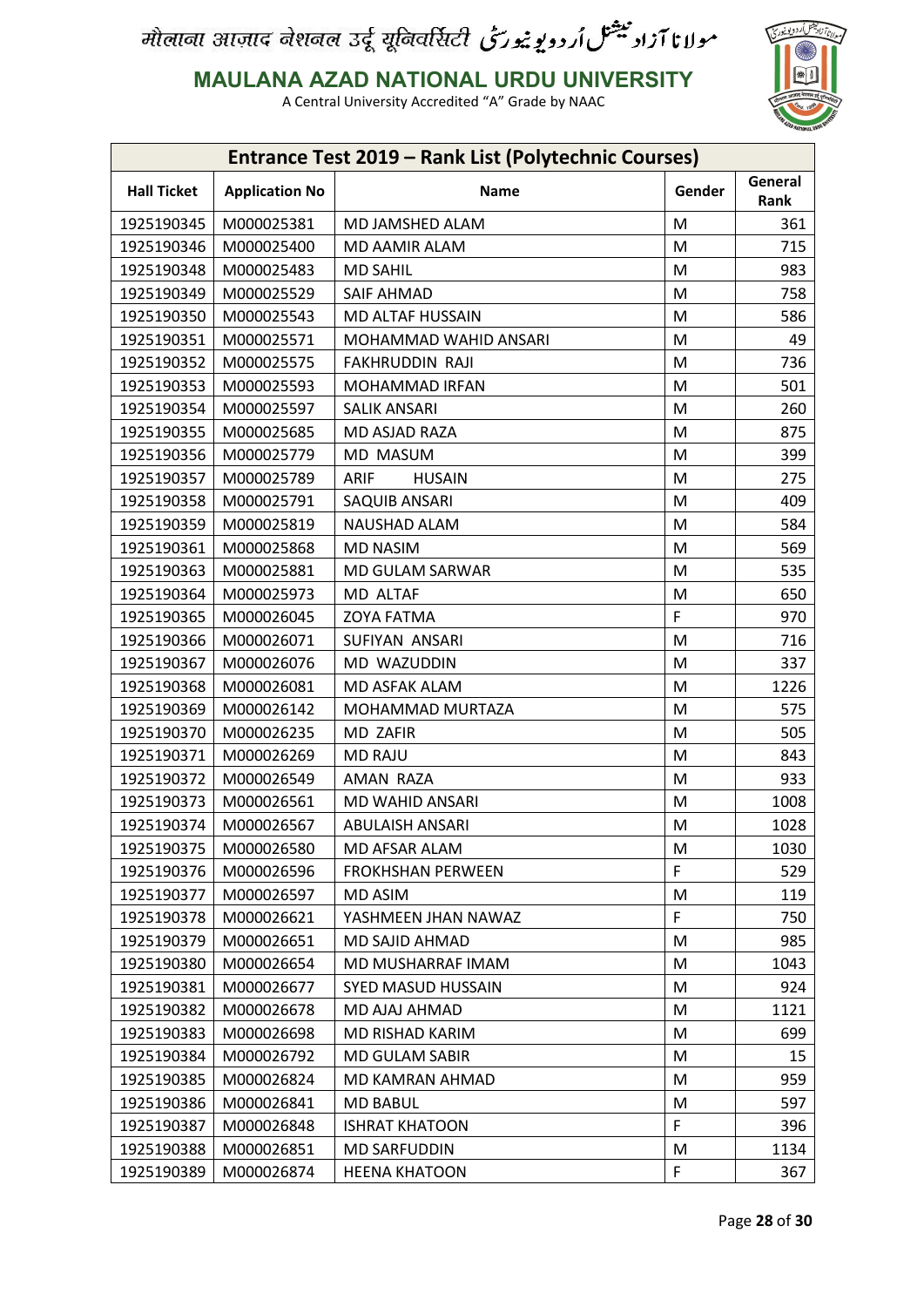

**MAULANA AZAD NATIONAL URDU UNIVERSITY**

| Entrance Test 2019 - Rank List (Polytechnic Courses) |                       |                           |        |                 |
|------------------------------------------------------|-----------------------|---------------------------|--------|-----------------|
| <b>Hall Ticket</b>                                   | <b>Application No</b> | Name                      | Gender | General<br>Rank |
| 1925190390                                           | M000026880            | <b>NEHA PERWEEN</b>       | F      | 243             |
| 1925190391                                           | M000026885            | MD MINHAZUL AZAD          | M      | 993             |
| 1925190392                                           | M000026905            | MD IMDAD ALAM             | M      | 333             |
| 1925190393                                           | M000026981            | <b>MD SHOEB AKHTAR</b>    | M      | 526             |
| 1925190394                                           | M000027075            | <b>RAZIA BANO</b>         | M      | 53              |
| 1925190395                                           | M000027091            | <b>WAZID HASAN</b>        | M      | 70              |
| 1925190396                                           | M000027101            | <b>SUFIYA KALIM</b>       | F      | 25              |
| 1925190397                                           | M000027118            | SHAIKH SHAGUFA            | F      | 385             |
| 1925190398                                           | M000027136            | MD MEHTAB ALAM            | M      | 426             |
| 1925190399                                           | M000027151            | MD FAZIR ALAM             | M      | 366             |
| 1925190400                                           | M000027170            | TABASSUM ARA              | F      | 605             |
| 1925190401                                           | M000027180            | MD EHTESHAM ANSARI        | M      | 380             |
| 1925190402                                           | M000027201            | KHUSHNUD PARWEEN          | F      | 279             |
| 1925190403                                           | M000027222            | <b>UZMA TAHSEEN</b>       | F      | 252             |
| 1925190404                                           | M000027271            | <b>MD NOORANI</b>         | M      | $\overline{2}$  |
| 1925190406                                           | M000027379            | <b>MD IQBAL</b>           | M      | 69              |
| 1925190407                                           | M000027388            | <b>QUASID HASAN</b>       | M      | 71              |
| 1925190408                                           | M000027605            | AYAZ AHMAD                | M      | 762             |
| 1925190409                                           | M000027622            | TAUSIF ALAM               | M      | 950             |
| 1925190411                                           | M000027706            | <b>MD ALI</b>             | M      | 1177            |
| 1925190412                                           | M000027767            | MD SHAHANWAJ              | M      | 666             |
| 1925190413                                           | M000027776            | MD SALMAN AHMAD           | M      | 967             |
| 1925190414                                           | M000027806            | <b>MD AKBAR</b>           | M      | 3               |
| 1925190415                                           | M000027825            | <b>MD TAUFIQUE ANSARI</b> | M      | 18              |
| 1925190417                                           | M000027863            | <b>MD ALTMASH</b>         | M      | 230             |
| 1925190418                                           | M000027916            | <b>MD DANISH</b>          | M      | 203             |
| 1925190420                                           | M000027992            | ZAFRUL ISLAM              | M      | 868             |
| 1925190421                                           | M000028087            | AASIF ANSARI              | M      | 558             |
| 1925190422                                           | M000028121            | <b>ABU ASIF</b>           | M      | 1076            |
| 1925190424                                           | M000028177            | ZAKIYA PERWEEN            | F      | 921             |
| 1925190425                                           | M000028182            | MD SAHAWAJ ALAM           | M      | 430             |
| 1925190426                                           | M000028330            | MOHD MONAZZAM ANSARI      | M      | 504             |
| 1925190427                                           | M000028347            | <b>AKIL KHAN</b>          | M      | 599             |
| 1925190428                                           | M000028366            | MD IMROJ                  | M      | 332             |
| 1925190429                                           | M000028370            | <b>MD TUFAIL</b>          | M      | 265             |
| 1925190430                                           | M000028393            | MD AFZAL AHMAD            | M      | 483             |
| 1925190431                                           | M000028400            | NAJBUL AIN                | M      | 415             |
| 1925190432                                           | M000028404            | <b>MD SAHEB</b>           | M      | 559             |
| 1925190434                                           | M000028490            | AMEER ALAM                | M      | 737             |
| 1925190436                                           | M000028516            | MD ALAMAT ALI             | M      | 701             |
| 1925190438                                           | M000028574            | <b>MD SULEMAN</b>         | M      | 258             |
| 1925190439                                           | M000028587            | ANISH ALAM                | M      | 270             |
|                                                      |                       |                           |        |                 |